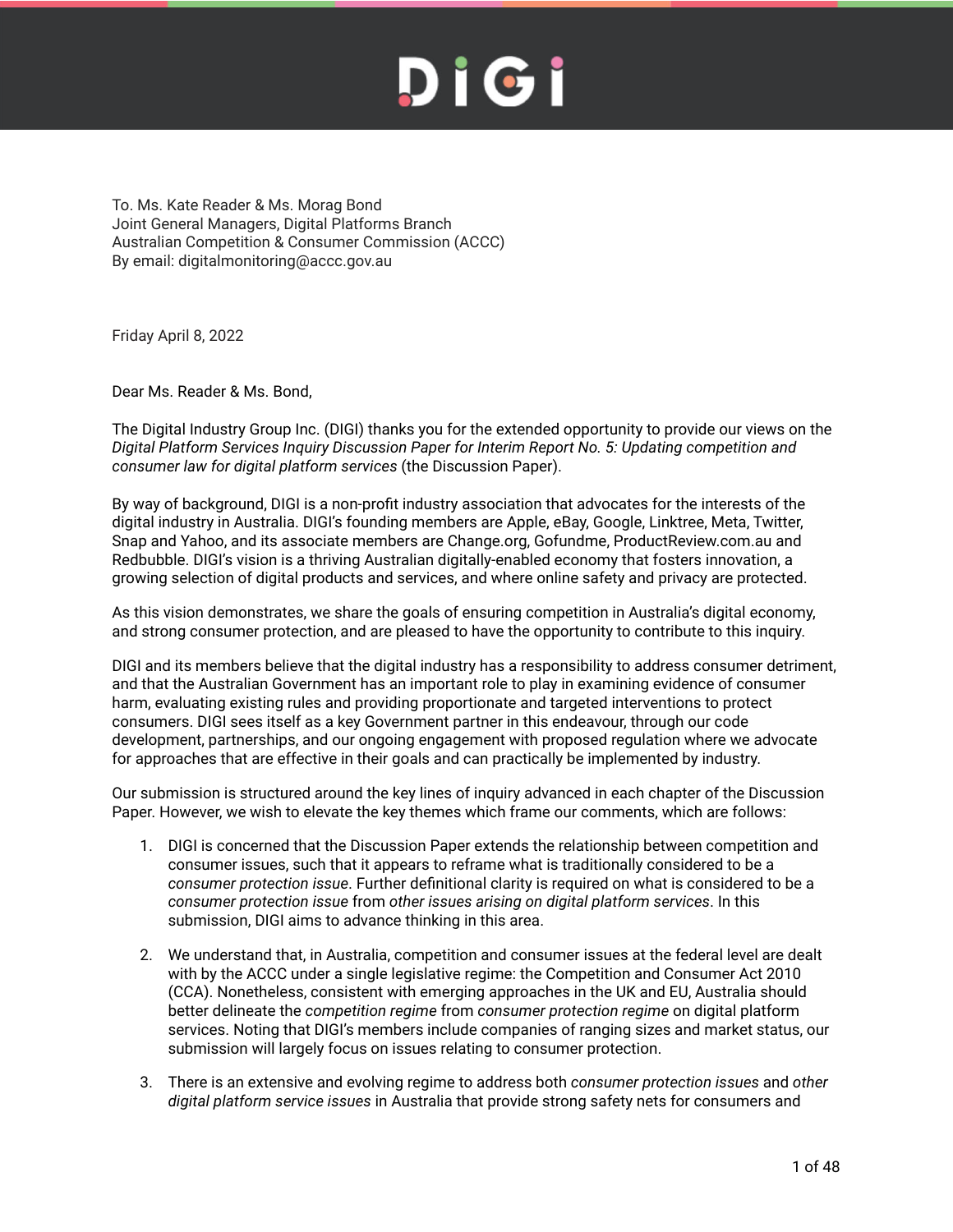compliance requirements for digital platform services in Australia. While DIGI identifies some gaps within this regime, and specific areas that would benefit from increased consistency and coordination, we do not believe that a new framework for digital platform services is needed. A singular framework – particularly if it were to be owned by a single regulator – would lack the depth, breadth and clarity to be suitably comprehensive in addressing consumer privacy, safety, cyber security and fair trading issues on digital platform services.

- 4. The Discussion Paper explores new models of ex-ante rules for *consumer protection issues*. Ex-ante rules are typically reserved for market failures or egregious harms which cannot be addressed by traditional ex-post rules. DIGI believes the threshold for ex-ante rules to address consumer protection issues should remain high and well defined, and the next phase of this consultation should focus on identifying areas of the existing regime for targeted reform.
- 5. We believe that the best outcomes for consumers will arise from ensuring *capability* and *capacity* across the Australian Government and existing regulators to better address the digital manifestation of issues in various portfolio areas. Such an approach is effective because each issue arising on digital platform services is distinct and complex, and requires a high level of specialised knowledge across different regulators and regulatory instruments. We therefore believe that the best outcomes will occur when:
	- a. Existing regulatory instruments are *modernised* for digital challenges, in close consultation with industry and other relevant stakeholders.
	- b. Different regulators and Government departments are *resourced and skilled* to continue to specialise in their respective areas of expertise as they relate to digital platform services.
	- c. There are strong *cooperation mechanisms* with other regulators and Departments, and transparency and consultation with the digital industry.
	- d. *Consumers* and *industry* both have clear, comprehensive targeted and public communications about their rights and responsibilities respectively on digital platform services.

Noting that the ACCC is seeking to explore novel regulatory tools to address issues arising on digital platform services, DIGI highlights our experiences with code development, which we would be happy to discuss in detail to aid this exploration. Specifically:

- DIGI developed *The Australian Code of Practice on Disinformation and Misinformation* (ACPDM) to realise Australian Government policy in this area. Signed by eight major technology companies and open to any others, every code signatory commits to safeguards to protect against online mis- and disinformation, including publishing and implementing policies on their approach, and providing a way for their users to report content that may violate those policies. Signatories must release annual transparency reports about all of those efforts, the first set of which were released in May 2021, providing new insights on the scale of the online misinformation in Australia and its management.
- DIGI is also currently working with a wide range of companies, well beyond our membership, to develop industry-wide mandatory codes under the Online Safety Act 2021 (OSA Codes). We are working with the Office of the eSafety Commissioner to have the first set of these registered in the coming months, and they will be released for public consultation prior to then. DIGI is leading the drafting of the chapters of the codes relating to social media services, search engines, and app distribution services. Once in effect, these codes will standardise industry-wide protections for Australians in relation to Class 1 and Class 2 content under the classification code, which includes child sexual expoitation material, pro-terror content and pornography.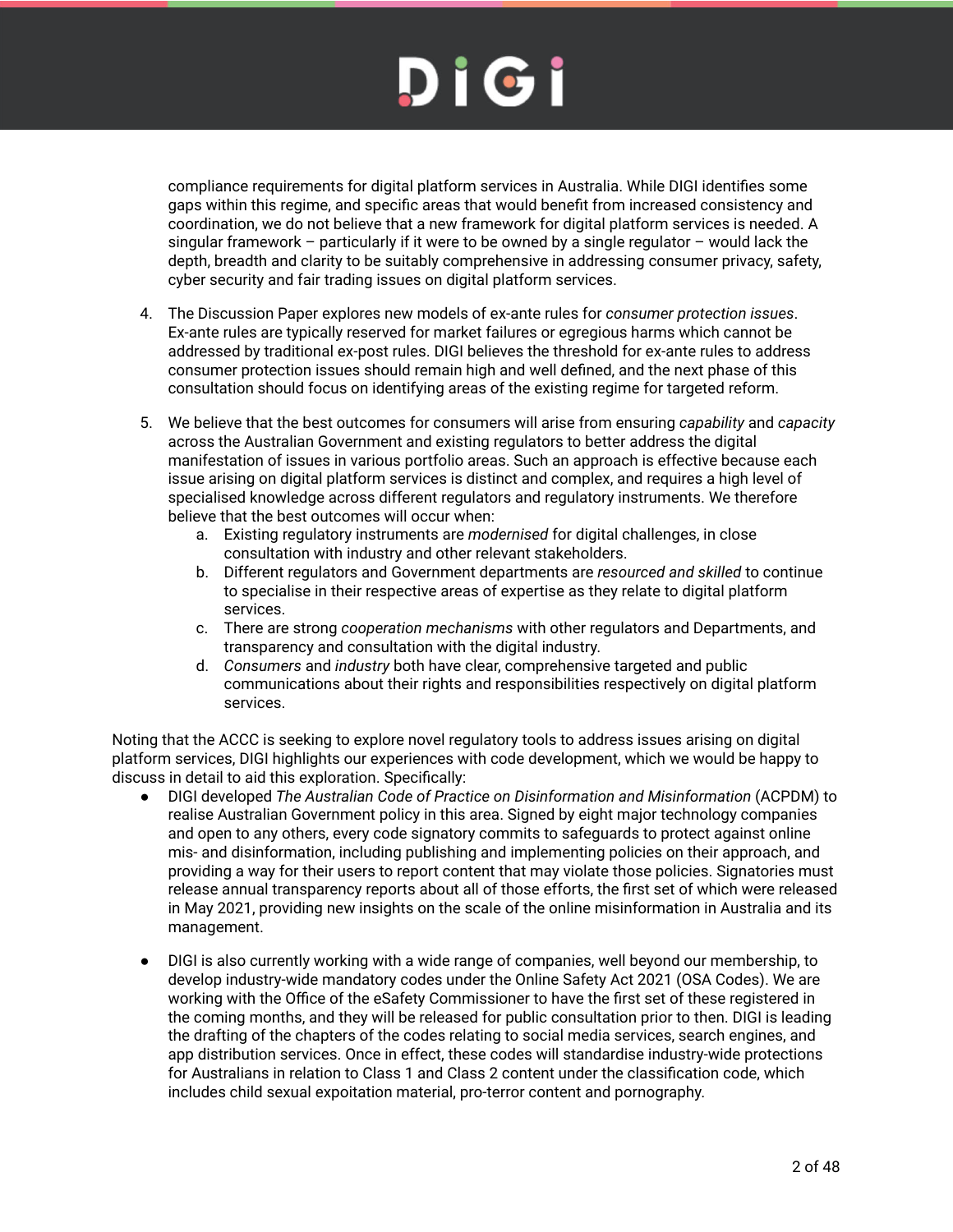We thank you for your consideration of the matters raised in this submission, and for the opportunity to participate. We understand that the ACCC's Final Report is due to the Government in September 2022, we hope to have the opportunity to further discuss these issues with you in the coming months.

Best regards,



**Sunita Bose Managing Director, DIGI** 

#### Table of contents

| Chapter 5: Harms to competition and consumers arising from digital platform services | 5              |
|--------------------------------------------------------------------------------------|----------------|
| Key benefits                                                                         | 5              |
| Economic impact of Australia's technology sector                                     | 5              |
| Australia is not realising its technology potential                                  | 5              |
| Figure 1: Declining ICT share of Gross Value Added                                   | 6              |
| Figure 2: OECD rankings for technology performance areas                             | $\overline{7}$ |
| The role of multinational enterprise in Australia's digital economy                  | 7              |
| Figure 3: Consumer surplus from digital platform services                            | 8              |
| Digital platform service issues, platform and regulatory responses                   | 9              |
| Consolidation in the online safety area                                              | 10             |
| Attention to existing frameworks and identified gaps                                 | 11             |
| Industry & consumer facing communication                                             | 11             |
| Ensure regulators are resourced to address digital policy issues                     | 11             |
| Figure 4: Digital platform service issues, regulatory expertise & tools              | 12             |
| Summary of recommendations in relation to Chapter 5                                  | 13             |
| Chapter 6: Competition and consumer protection law enforcement in Australia          | 13             |
| Avoid conflation of consumer harms and competition issues                            | 13             |
| Ensure greater coordination across the Australian Government on digital policy       | 15             |
| Summary of recommendations in relation to Chapter 6                                  | 15             |
| Chapter 7: Regulatory tools to implement potential reform                            | 16             |
| A new framework would add complexity to compliance                                   | 16             |
| <b>Regulatory tools</b>                                                              | 17             |
| Key considerations for regulatory tools                                              | 17             |
| DIGI's experiences with code development                                             | 19             |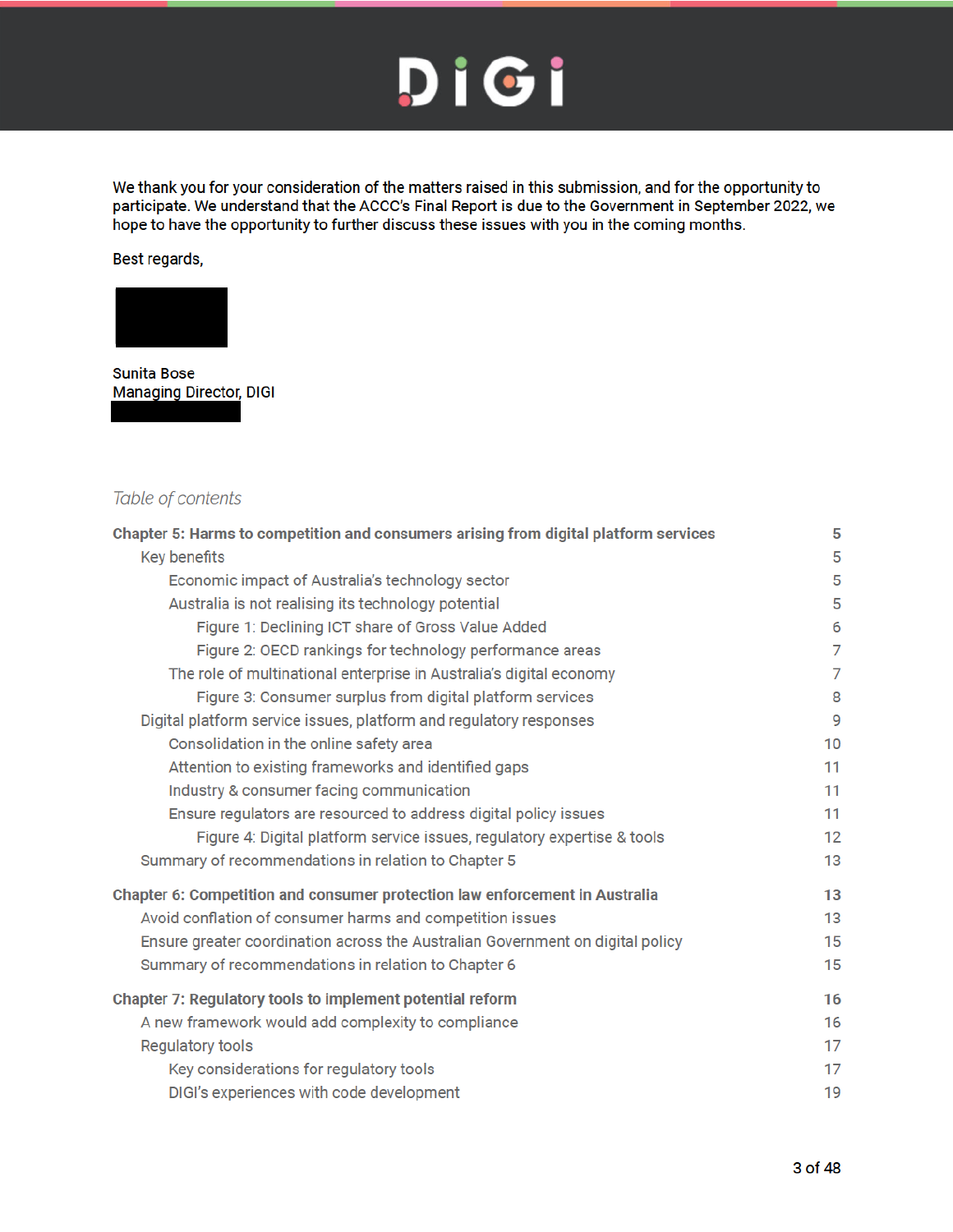| Align with global norms & account for Australia-specific differences                   | 20 |
|----------------------------------------------------------------------------------------|----|
| Summary of recommendations in relation to Chapter 7                                    | 21 |
| <b>Chapter 8: Potential new rules and measures</b>                                     | 22 |
| Addressing data advantages                                                             | 22 |
| Proposals have major privacy implications                                              | 22 |
| Data analysis rather than data volume confers advantage                                | 22 |
| Harms and additional measures identified by the ACCC                                   | 23 |
| Tracking is a privacy issue                                                            | 23 |
| Transparency and control over data are privacy issues                                  | 24 |
| Online scams                                                                           | 25 |
| "dark patterns online"                                                                 | 26 |
| "harmful content"                                                                      | 26 |
| "malicious and exploitative apps"                                                      | 27 |
| Dispute resolution                                                                     | 27 |
| Algorithmic transparency                                                               | 29 |
| Summary of recommendations in relation to Chapter 8                                    | 30 |
|                                                                                        |    |
| Appendix: Overview of digital platform service issues, platform & regulatory responses | 31 |
| Table 1                                                                                | 31 |
| Cyberbullying material directed at an Australian child                                 | 31 |
| Cyberbullying material targeted at an Australian adult                                 | 32 |
| Child sexual abuse material (CSAM)                                                     | 33 |
| Non-consensual sharing of intimate imagery                                             | 34 |
| Minors' access to pornography and other age-inappropriate content                      | 35 |
| Advocacy of suicide and self-harm                                                      | 37 |
| Defamation                                                                             | 37 |
| Hate speech                                                                            | 38 |
| Pro-terror material and the incitement of violence                                     | 39 |
| Misinformation and disinformation                                                      | 41 |
| Advertising of illegal and potentially harmful goods and services                      | 44 |
| Scams, spam and deceptive conduct                                                      | 45 |
| Privacy intrusion                                                                      | 46 |
| Hacking & threats to cyber security                                                    | 46 |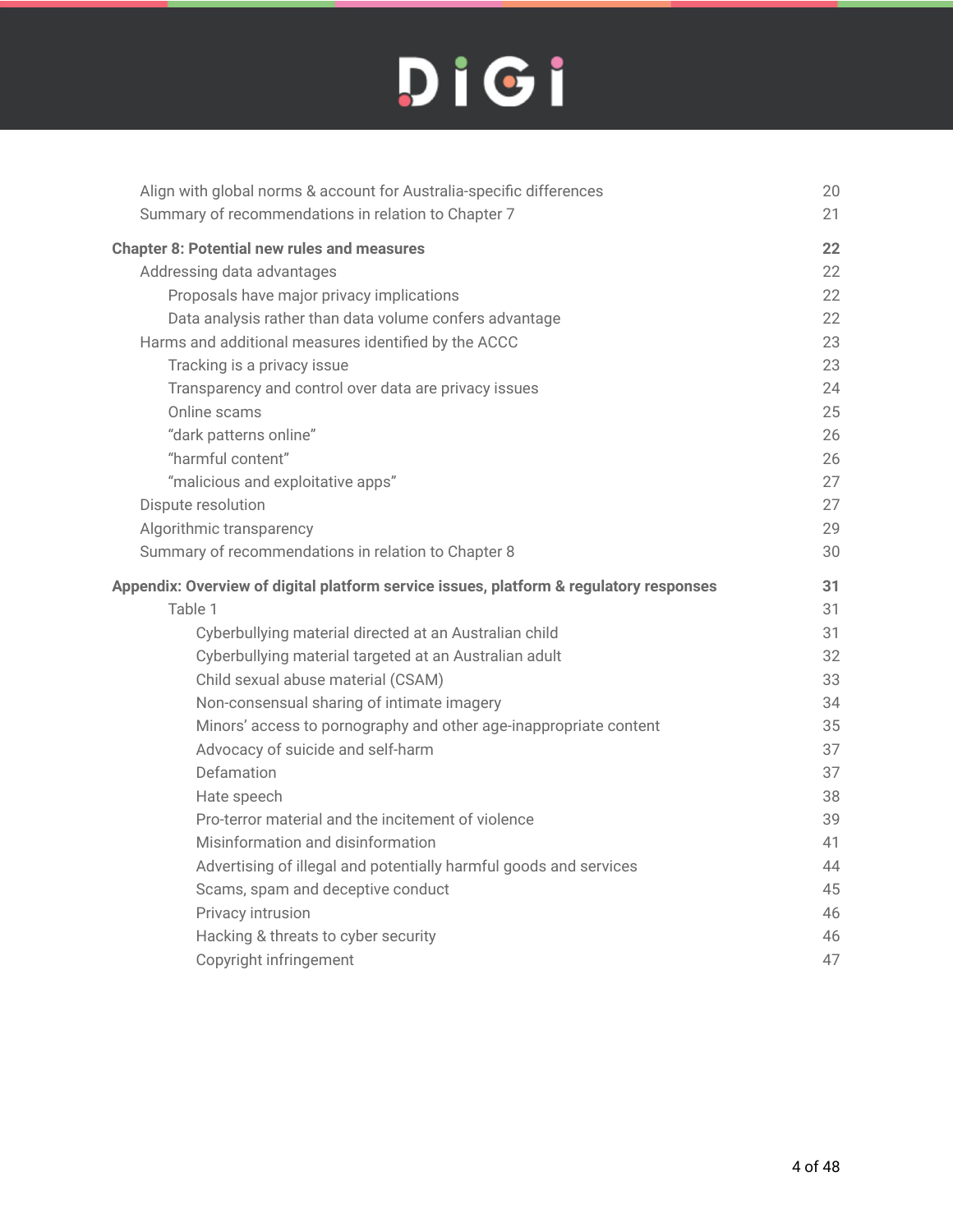#### Chapter 5: Harms to competition and consumers arising from digital platform services

*DIscussion Paper consultation question: What competition and consumer harms, as well as key benefits, arise from digital platform services in Australia?*

1. Key benefits

Economic impact of Australia's technology sector

- 1.1. In September 2019, a major report about Australia's technology sector called "Australia's Digital Opportunity" was released, produced by AlphaBeta (now Accenture) and commissioned by DIGI<sup>1</sup>. It quantifies the extraordinary contribution of Australia's technology sector to the national economy. It found that, at that point in time, the technology sector contributed \$122 billion each year to the national economy, or 6.6% of GDP. A subsequent estimate by Accenture in 2021 found that the tech sector contributes \$167bn, or 8.5%, of GDP, demonstrating the rapid growth of the sector<sup>2</sup>.
- 1.2. The contribution and growth of the sector has an economy-wide impact. This \$122 billion a year contribution comprises two components:
	- 1.2.1. The direct impact of firms within ICT industries such as Internet publishing and broadcasting, search portals, data processing, computer system design, and telecommunications. The direct contribution from the tech sector is \$69 billion, or 3.8% of GDP.
	- 1.2.2. The indirect impact of technology on other sectors, which includes wages for technology professionals working in non-tech sectors, and profits enabled by digital activities, which is valued at an estimated \$53 billion. This calculation does not directly estimate the productivity gains from the technology sector, for example through efficiencies gained through enterprise software.
- 1.3. The 2019 report also found that the sector employs 580 000 workers, and in 2021 this was estimated to be 860 000, with sizable proportions in regional Australia.
- 1.4. The technology sector is therefore truly unique -- it is a high performing industry in itself and also supports SMEs and regional Australia, and the productivity of almost all other industries. Gains in this sector can have a major ripple effect economy wide.

Australia is not realising its technology potential

1.5. Yet the analysis also showed that Australia is not fully realising the economic potential of its technology sector. Per Figure 1, Australia ranks second last in the OECD for the size of its technology sector. In the past 25 years, Australia's ICT sector has contributed a declining proportion of net economic value.

<sup>1</sup> Unless otherwise noted, all statistics from this section are from AlphaBeta (2019), *Australia's Digital Opportunity*, accessed at: https://digi.org.au/wp-content/uploads/2019/09/Australias-Digital-Opportunity.pdf

<sup>2</sup> Accenture (2021), *The economic contribution of Australia's tech sector*, accessed at https://techcouncil.com.au/wp-content/uploads/2021/08/TCA-Tech-sectors-economic-contribution-full-res.pdf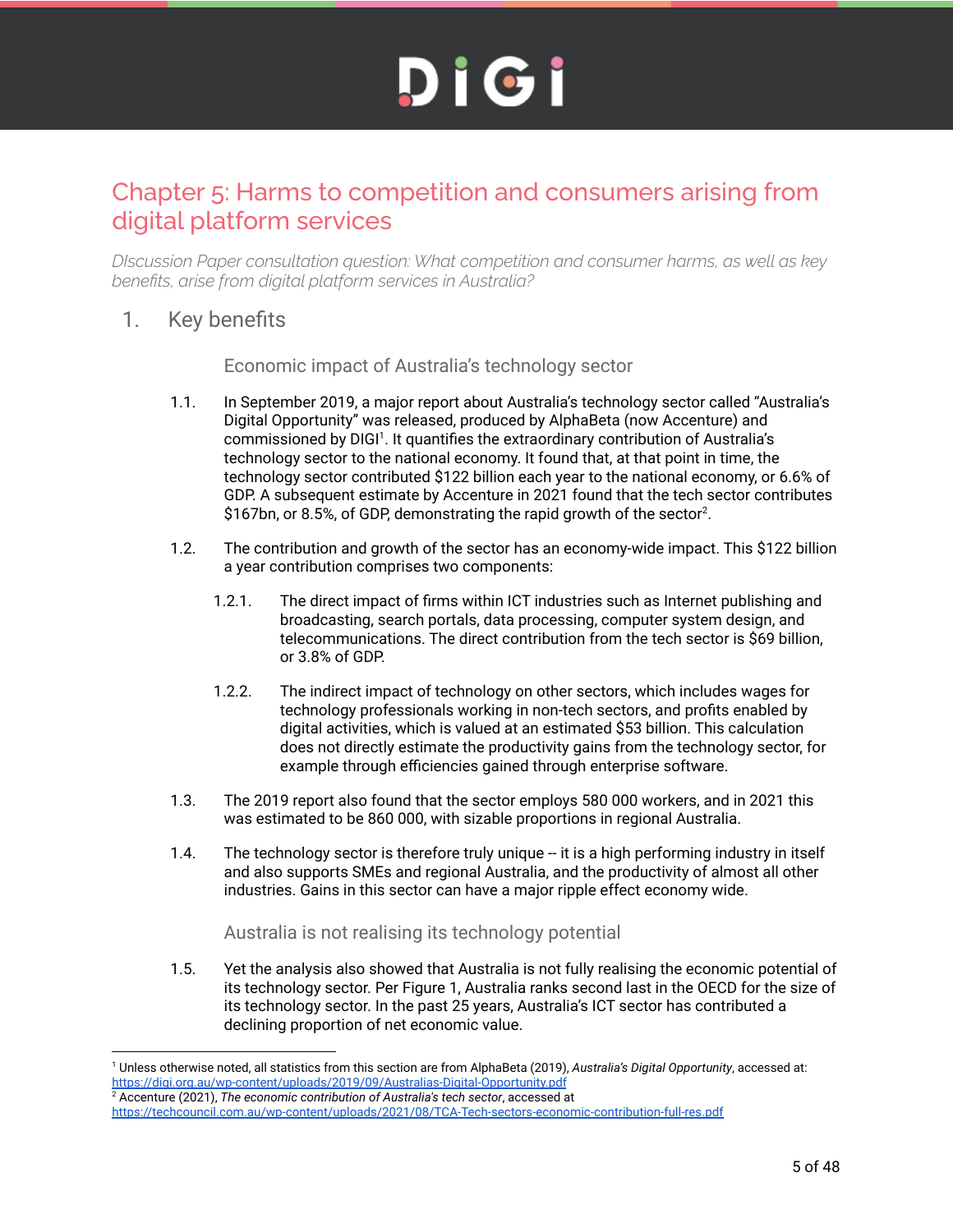

#### Figure 1: Declining ICT share of Gross Value Added



- 1.6. If Australia caught up with the growth rate of tech-leading countries in the OECD, that overall contribution could almost double to \$207 billion per year to GDP by 2030, with the updated estimate in 2021 projecting this figure to be \$241 billion.
- 1.7. A featured part of the Australian Government's Digital Economy Strategy, to become a leading digital economy by 2030, under the Morrison Government has been increasing rates of technology adoption. The Morrison Government has talked about how Australia has "just got to be the best at adopting" technology<sup>3</sup>. Adoption is crucially important, and has arguably been the bridge that has seen Australians maintain productivity and connection through the pandemic.
- 1.8. As Figure 2 shows, Australia performs well with technology adoption, which speaks to the uptake of digital platform services in Australia. By contrast, Australia is towards the bottom of the OECD ladder in relation to the size of the information communications technology (ICT) sector, and for technology exports.

<sup>3</sup> Sadler, Denham (2020) *Tech adoption not creation: the PM's digital plan*, InnovationAus, accessed at https://www.innovationaus.com/tech-adoption-not-creation-the-pms-digital-plan/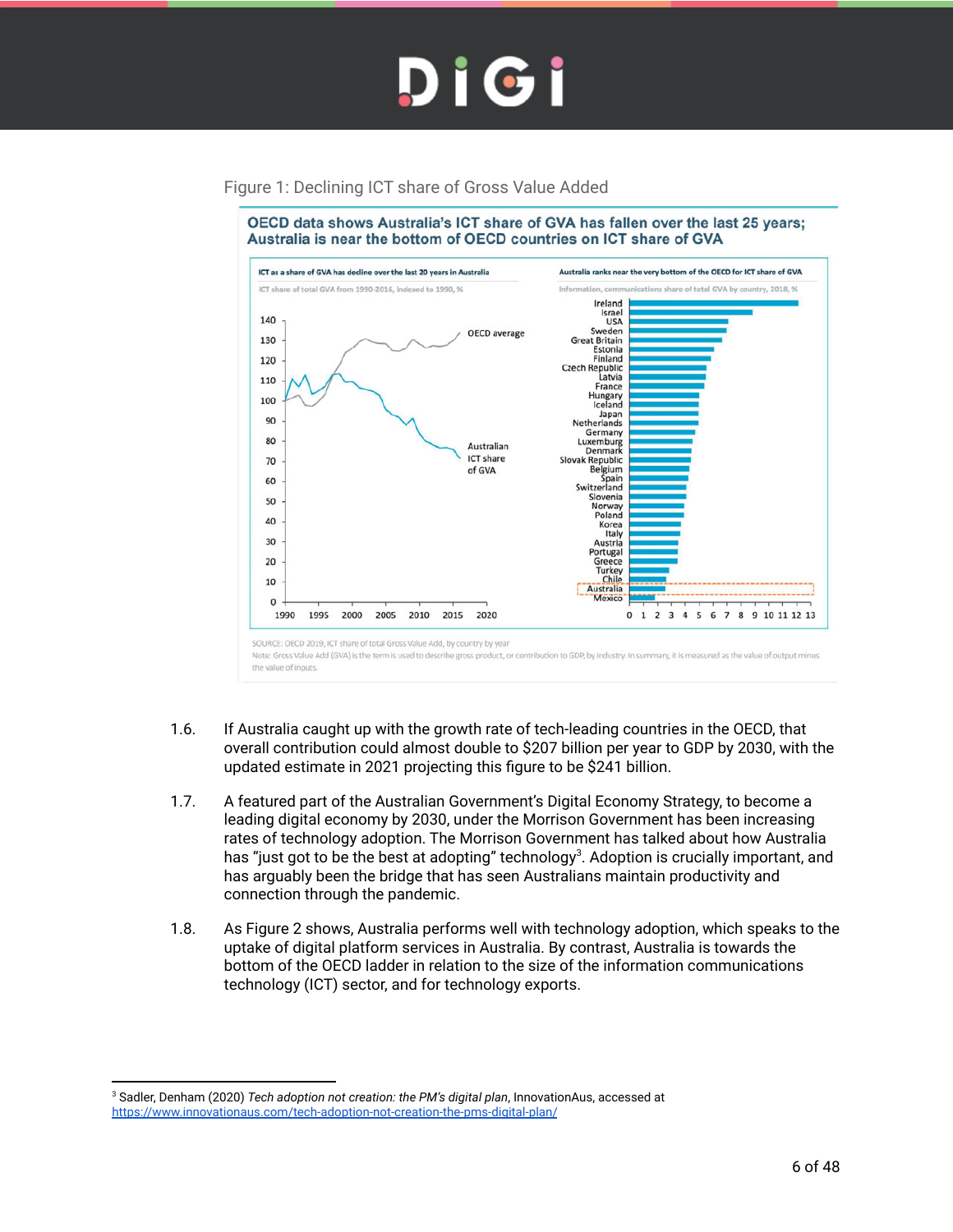#### Figure 2: OECD rankings for technology performance areas



Australia performs well in technology adoption and has an opportunity to improve in investment and innovation

Ranking amongst OECD countries

1.9. As Australia develops a roadmap to meet the Government's Digital Economy Strategy of becoming a leading digital economy by 2030, we need to be acutely aware that we are starting this race at the back of the pack with the second smallest technology sector in the OECD. While the incentives under the Government's Digital Economy Strategy are extremely important, the regulatory settings being proposed by the ACCC and other arms of the Australian Government play a crucially important role in the realisation of that strategy, and their impact on it need to be assessed.

#### The role of multinational enterprise in Australia's digital economy

1.10. Policy proposals need to take into account a more rounded view of the role of the benefits of multinational enterprises in Australia's digital economy. According to AlphaBeta, digital technologies like maps, web search, online banking and shopping generate considerable value for consumers that is not captured in traditional measures of GDP, and are therefore gains that may be measured as a 'consumer surplus'. Per Figure 3, AlphaBeta calculates that the consumer surplus created by the tech sector in Australia is estimated to be nearly \$44 billion, or approximately \$5,000 per Australian household per year on average.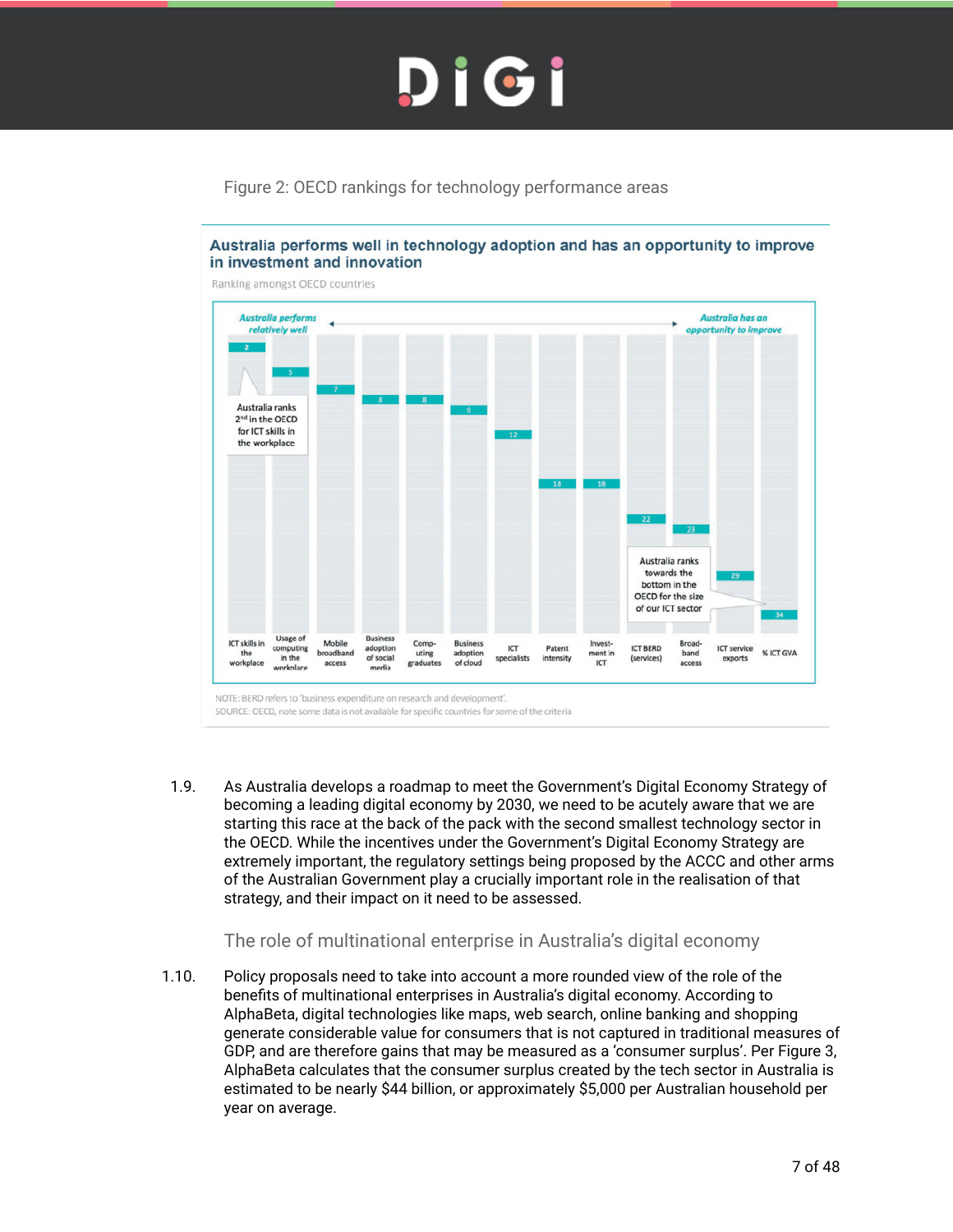Figure 3: Consumer surplus from digital platform services



- 1.11. In addition to the consumer surplus, the presence of multinational technology companies brings other benefits to the domestic market. In an analysis of the value that streaming services bring to local economies, Adam Behsudi argues that: "In economic terms, the internet has created economies of scale and scope, meaning there is more supply and demand for greater quantity and variety of creative content"<sup>4</sup> . Evidence of this exists in Australia, with a recent assessment of the economic, societal, and cultural Impact of YouTube conducted by Oxford Economics, estimating that the video sharing platform contributed A\$608 million to the Australian economy in 2020 and supported 15,750 full time equivalent jobs<sup>5</sup>.
- 1.12. The supply and demand benefits are complemented through the networks that multinational technology companies provide to local consumers that create an ease of trade both within and across economies. Companies are beginning to export very early,

<sup>4</sup> Behsudi, Adam (2021), "From stream to flood", June edn., *Finance & Development*, accessed at

https://www.imf.org/external/pubs/ft/fandd/2021/06/streaming-video-services-flood-emerging-markets-behsudi.htm

<sup>5</sup> Oxford Economics (2021), *A Platform For Australian Opportunity: Assessing The Economic, Societal, And Cultural Impact Of Youtube In Australia*, accessed at

https://kstatic.googleusercontent.com/files/c2f33cb4f0613a65db06d4d7d95951121a4c52fb45d369b163de619ed2e06597f60a4e4 589821ea0500766b25ebbc9e23795952a03a1ce97c4274040eb6370d2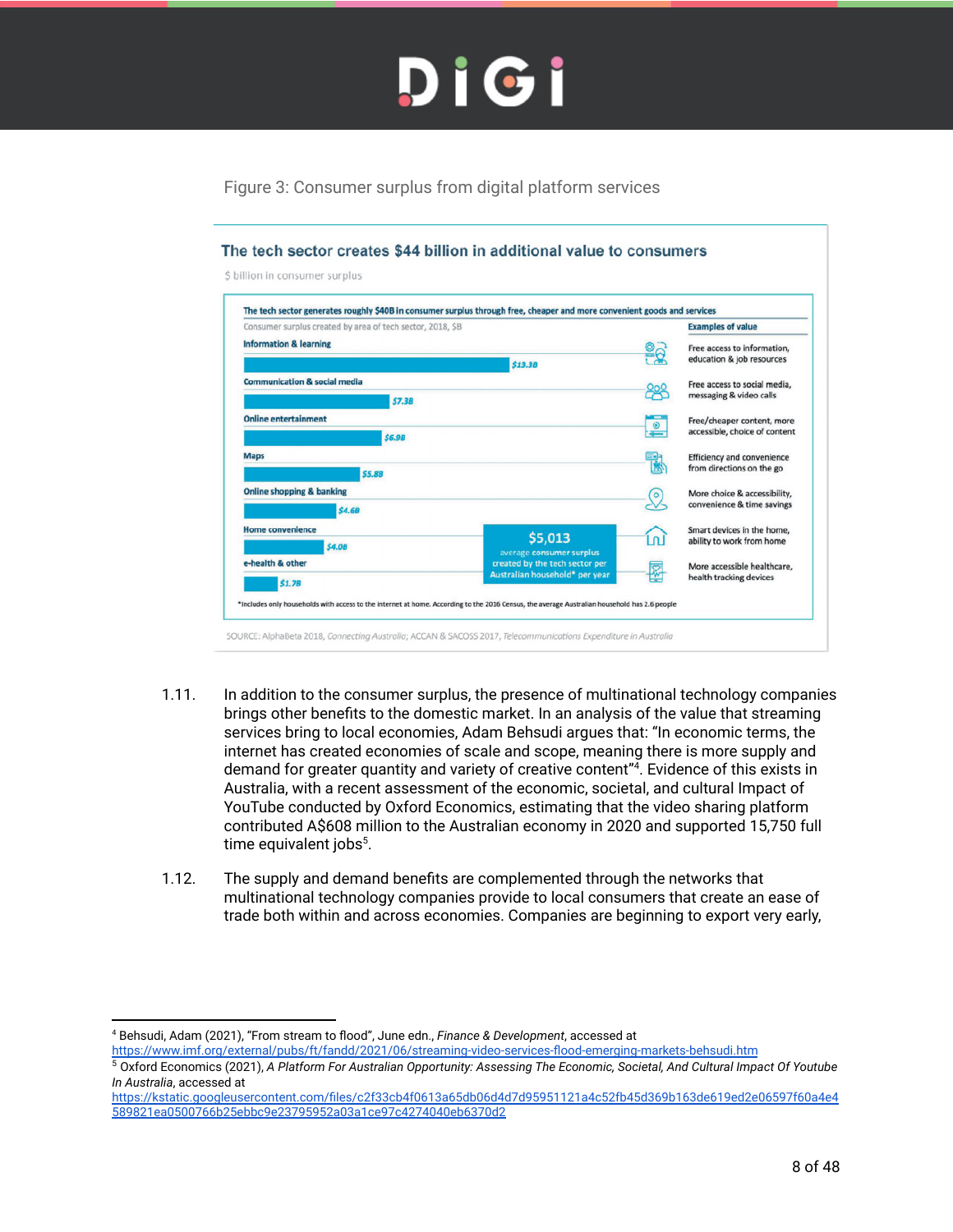where 35% Australian globally active businesses are 'born-global' and earning international revenue within two years of establishment $6$ .

- 1.13. The growth of digital platform services creates opportunities for new homegrown companies. First, the networks provide both the basis and inspiration for new companies; The internationally successful Australian tech company Afterpay's founders' trajectory to founding a multi-billion dollar company began with a jewellery store on eBay, which they spun off into buy-now-pay-later online business which inspired the wider offering of that model to retailers<sup>7</sup>.
- 1.14. There is also the phenomenon characterised by the story of the founders of PayPal, irreverently known as "the PayPal mafia", who have gone on to establish a number of other successful companies such as LinkedIn, Tesla, Yammer and Yelp and are also major investors in many more. This is already beginning to occur in Australia, where a former engineer from Google went on to be one of the original co-founders of Australian multi-billion dollar company Canva<sup>8</sup>. The challenges that Australian entrepreneurs have faced in attracting enough high skilled tech talent are well documented; having more global tech companies expand regionally in Australia over Singapore will serve to create a thriving ecosystem where the calibre of talent, the networking, mentorship, business opportunities all increase, and ultimately more technology products become available to Australians.
- 1.15. It is for these reasons that we need to give careful consideration to the regulatory environment in Australia, and whether it is conducive to encouraging small, medium and large technology companies offering digital platform services to stand and expand in Australia. We encourage a whole of Government approach, and close alignment with the ACCC's recommendations and the development of the Digital Economy Strategy Roadmap, being led by PM&C. As noted, Australia ranks second last in the OECD -- only to Mexico -- for the relative size of our technology sector. Given the downward trajectory of Australian ICT share of GVA for the last 20 years, and the need and immense potential to grow this industry, the unintended consequences of recommendations across this inquiry more broadly need to be carefully assessed.
- 2. Digital platform service issues, platform and regulatory responses
	- 2.1. In this submission, DIGI seeks to advance the conversation about the types of issues that present themselves on digital platform services, the extensive and evolving regulatory landscape in these areas, and relevant industry responses.

<u>https://www.austrade.gov.au/news/economic-analysis/key-publications/australias-international-business-survey-2017</u><br><sup>7</sup> Waters, Cara (2019), "Afterpay 'brain bubble' came from jeweller Ice Online", in *The Sydney Morning H* 

<sup>8</sup> Two examples of Australian ventures being co-founded by former Google engineers are Canva and Neara. See Kim, J. (2018), "How https://www.smh.com.au/business/small-business/afterpay-brain-bubble-came-from-jeweller-ice-online-20191101-p536h6.html

he went from building a Google product to co-founding Canva" in *Tech in Asia,* accessed at https://www.techinasia.com/talk/cameron-adams-canva; See Redrup, Yolanda (2021), "Big-name VCs pile into digital twin company

Neara" in *Australian Financial Review*, accessed at

<sup>6</sup> Agarwal, R., Bajada, C., Green, R., Rammal, H., Scerri, M. (2017), *Australia's International Business Survey 2017, University of Technology Sydney*, accessed at

https://www.afr.com/technology/big-name-vcs-pile-into-digital-twin-company-neara-20210414-p57j96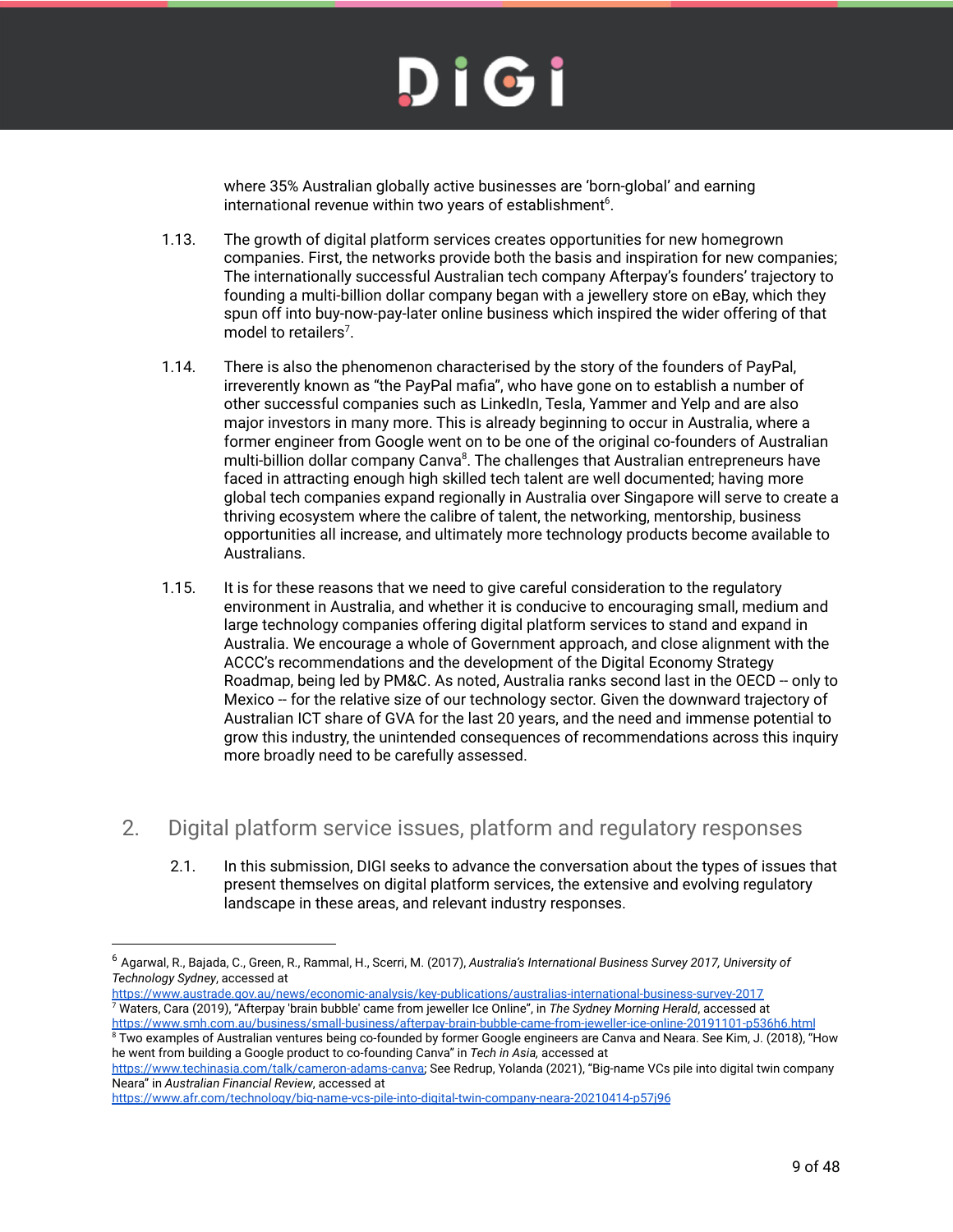- 2.2. To that end, we have developed Table 1 (included in the Appendix, on p. 31) that maps a high-level overview of these issues and the trends in industry responses to those. Table 1 also maps the current or forthcoming Australian Government regulation aimed at addressing specific issues, noting that these predominantly relate to services which host user generated material or allow user interaction. Table 1 demonstrates that there is an extensive and evolving Australian suite of regulations that provides strong safety nets for Australians and compliance requirements for digital platform services in Australia.
- 2.3. In addition, DIGI has developed Figure 4 (on p. 12) that maps the categories of digital platform services by broad category of issue type, identifies the arms of Government with primary regulatory expertise, and the primary regulatory tools at their disposal (noting that these are not exhaustive).
- 2.4. This analysis is used to demonstrate why DIGI does not believe that a new framework for digital platform services is needed; We consider that a new framework could indeed be counterproductive, as it would add further complexity to what has already been described as an overlapping regime for digital platform services. A singular framework would lack the depth, breadth and clarity to be suitably comprehensive in addressing consumer privacy, safety, cyber security and fair trading issues on digital platform services.
- 2.5. A similar view at an even more micro level is echoed in the March 2022 House of Representatives Select Committee on Social Media and Online Safety Committee report into Social Media and Online Safety<sup>9</sup>, which states:

*Given the broad suite of issues that fall under the rubric of online safety, further centralisation of responsibility for online safety policy or enforcement may be challenging, unsuitable and impractical.*

2.6. However, if the problem that the Discussion Papers proposal for a new framework is seeking to achieve is to improve consumer and industry clarity about their rights and responsibilities in relation to digital policy issues, as well as the ability of Government to oversee these, we believe there are more effective solutions – outlined below.

Consolidation in the online safety area

- 2.7. DIGI is supportive of further consolidation in the legislative framework for *online safety* in order to aid industry and user comprehension. For example:
	- 2.7.1.1. In an effort to make logical consolidation and minimise overlap and inconsistency in regulation, DIGI recommends the The Criminal Code Amendment (Sharing of Abhorrent Violent Material) Act 2019 (AVM Act) be incorporated into a consolidated Online Safety Act.
	- 2.7.1.2. Inconsistencies within the various online regulatory instruments under Online Safety Act need to be addressed. As one example of an inconsistency, the OSA's takedown schemes and the BOSE suggest that service providers should be required to remove all types of Class 1 material. However, the Commissioner's position as stated in their

<sup>9</sup> House of Representatives Select Committee on Social Media & Online Safety (2022), *Committee report*, accessed at https://www.aph.gov.au/Parliamentary\_Business/Committees/House/Social\_Media\_and\_Online\_Safety/SocialMediaandSafety/Rep ort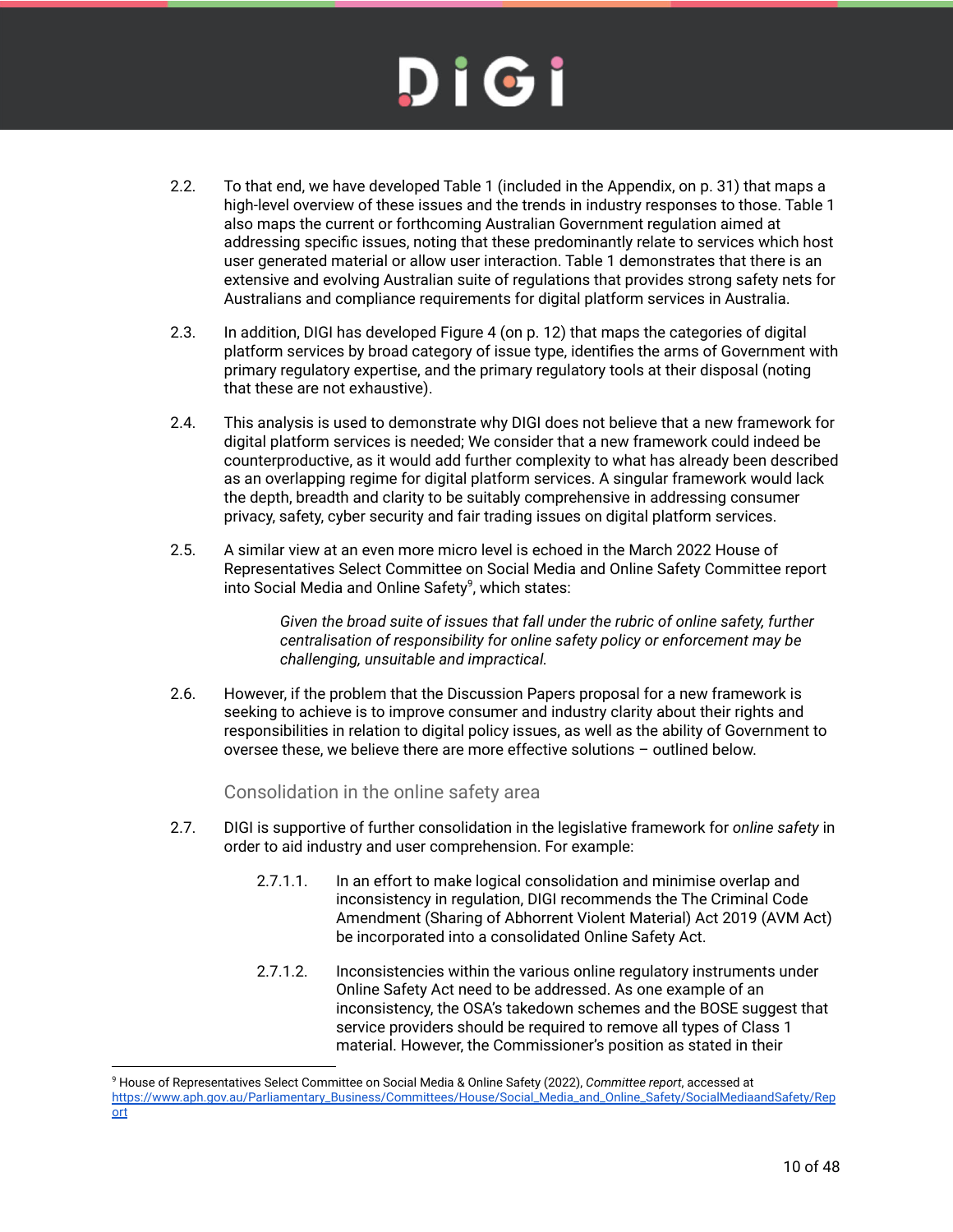position paper on the OSA Codes<sup>10</sup> is that an identified subclass of Class 1, termed "Class 1b (fetish practices)" can be treated as Class 2 materials, and therefore do not need to be removed. It is unclear whether this interpretation extends to other aspects of the OSA, which creates confusion for industry participants working in good faith to comply with the legislation.

#### Attention to existing frameworks and identified gaps

- 2.8. DIGI believes that improving the existing enforcement frameworks provide a more proportionate means of achieving desired outcomes.
- 2.9. However, there are gaps within these frameworks, and specific areas that would benefit from increased consistency and coordination; DIGI has highlighted perceived gaps in bold in Table 1. For example, DIGI encourages the Australian Government to develop a clearer legislative framework that defines hate speech. This will serve to help relevant stakeholders, including digital platforms, to better report, review and remove content that meets a defined Australian legal threshold.

#### Industry & consumer facing communication

- 2.10. Currently, there are no portals whereby new entrants to the Australian market or companies seeking to understand their compliance obligations can go to receive information about the various regulatory tools that may apply. Nor is there a comprehensive portal of information for consumers about the tools and avenues they may explore for recourse in relation to particular issues.
- 2.11. The ACCC should consider advancing recommendations that increase the clarity of rights and responsibilities for consumers and industry respectively through a consolidated website that provides links and information about their obligations and rights under the various regulatory frameworks aimed at addressing issues on digital platform services.

#### Ensure regulators are resourced to address digital policy issues

- 2.12. Each of these regulators and Departments identified in Figure 4 have developed extensive expertise in their issue area in their offline manifestation, as well as their online manifestation; this expertise may not be fully leveraged across the Australian Government associated with the various issues under a single framework.
- 2.13. Focus should be instead given to ensuring regulators and other departments with regulatory expertise are resourced and skilled to continue to specialise in their respective areas of expertise as they relate to digital platform services. For example, DIGI supports the recent announcement<sup>11</sup> by the Government that the ACMA will be empowered with a formal, long-term role in relation to misinformation and disinformation on digital platform services and hopes this is addressed in a timely fashion.

<sup>11</sup>Minister Paul Fletcher, media release (21/03/22), *New disinformation laws*, accessed at https://minister.infrastructure.gov.au/fletcher/media-release/new-disinformation-laws <sup>10</sup> Office of the eSafety Commissioner, *Development of industry codes under the Online Safety Act: Position Paper*, accessed at https://www.esafety.gov.au/about-us/consultation-cooperation/industry-codes-position-paper.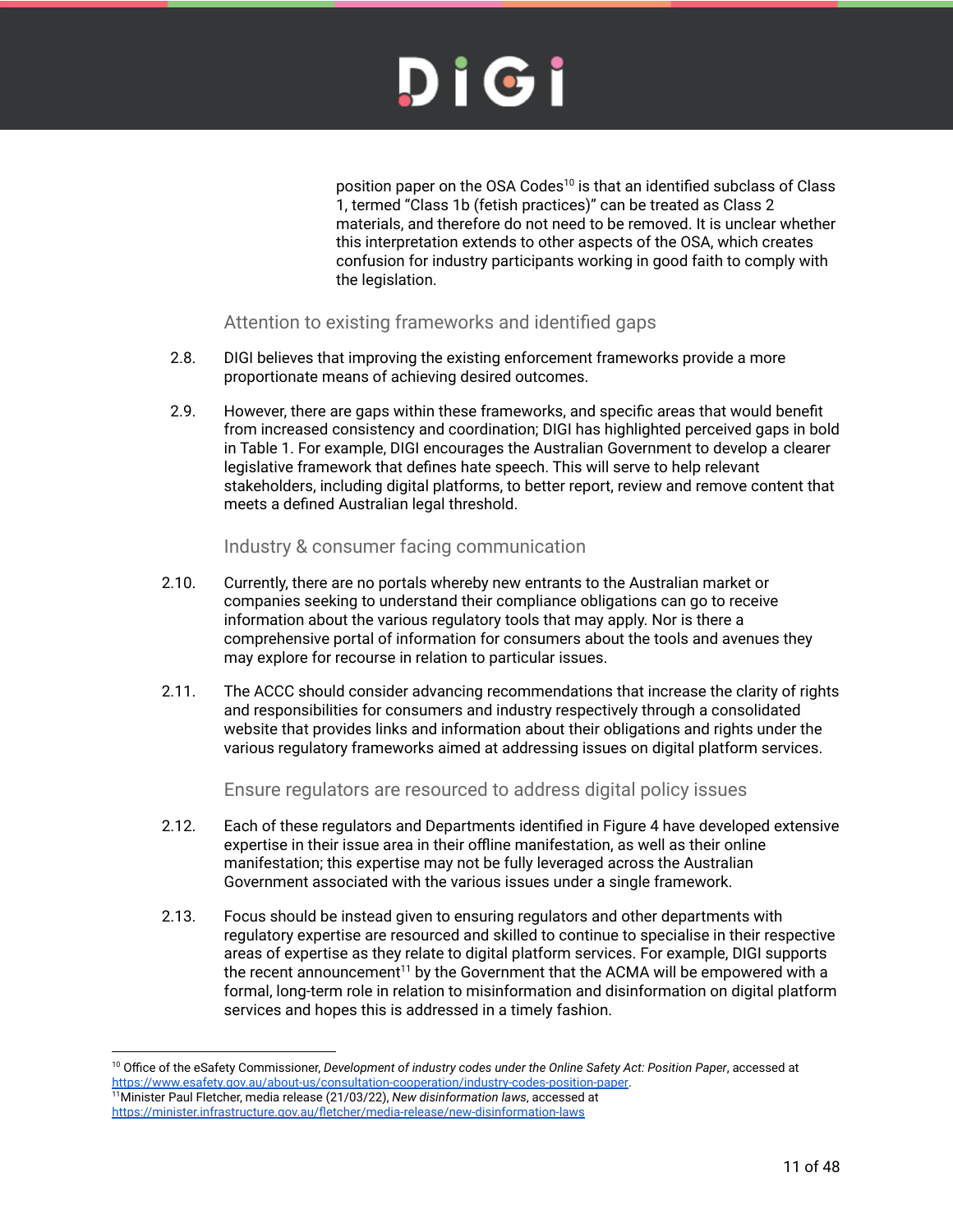

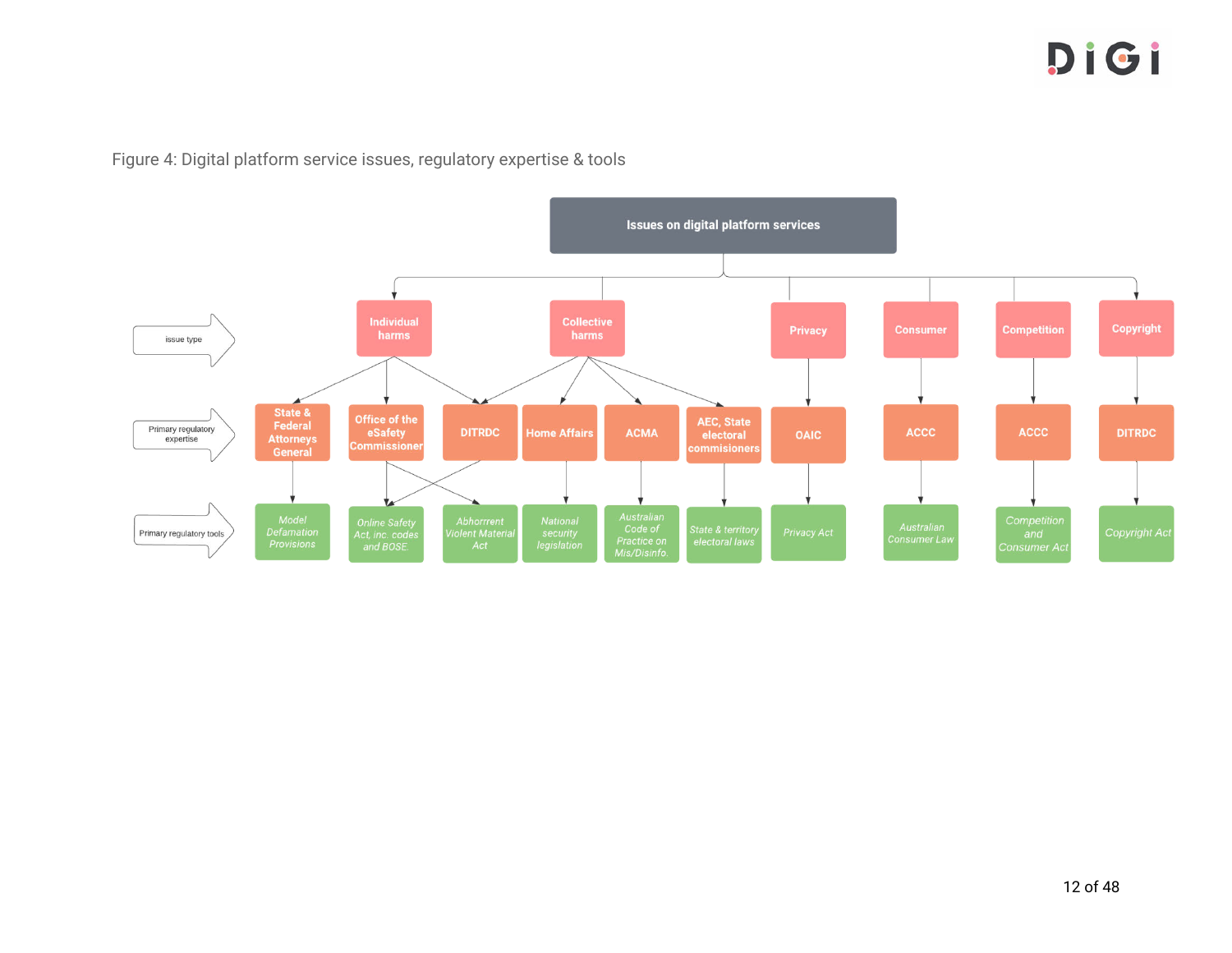#### **Summary of recommendations in relation to Chapter 5**

- A. There needs to be close alignment with the ACCC's recommendations and the development of the Digital Economy Strategy Roadmap, being led by PM&C through a whole-of-Government approach.
- B. We encourage the Australian Government to consider the focus on gaps DIGI has identified within the regime in Table 1, included in the Appendix at p. 31.
- C. We encourage further consolidation and consistency in regulation, specifically through the uniformity of definitions across the regulatory tools in the Online Safety Act, and the incorporation of The Criminal Code Amendment (Sharing of Abhorrent Violent Material) Act 2019 (AVM Act) into that Act.
- D. The ACCC should consider advancing recommendations that increase the clarity of rights and responsibilities for consumers and industry respectively through a consolidated website that provides links and information about their obligations and rights under the various regulatory frameworks aimed at consumer protection on digital platform services.
- E. Relevant regulators and Government departments must be resourced and skilled to continue to specialise in their respective areas of expertise as they relate to digital platform services.

 $\rightarrow$  Note that DIGI discusses the specific issues identified in Chapter 5 of the Discussion Paper (e.g. "dark patterns online") in the section of this submission on Chapter 8, in response to the discussion questions posed in relation to those issues.

#### Chapter 6: Competition and consumer protection law enforcement in Australia

*DIscussion Paper consultation question: Do you consider that the CCA and ACL are sufficient to address competition and consumer harms arising from digital platform services in Australia, or do you consider regulatory reform is required?*

- 3. Avoid conflation of consumer harms and competition issues
	- 3.1. DIGI is concerned about the premise of the discussion question quoted above, and the way that it has been framed in the Discussion Paper. DIGI understands that the Competition and Consumer Act 2010 (CCA) is a national law that governs how businesses must deal with suppliers, competitors and customers, and covers aspects of business such as advertising and price setting, that applies to all businesses including digital platform services. The Australian Consumer Law (ACL), set out in Schedule 2 of the CCA, specifically relates to the treatment of consumers.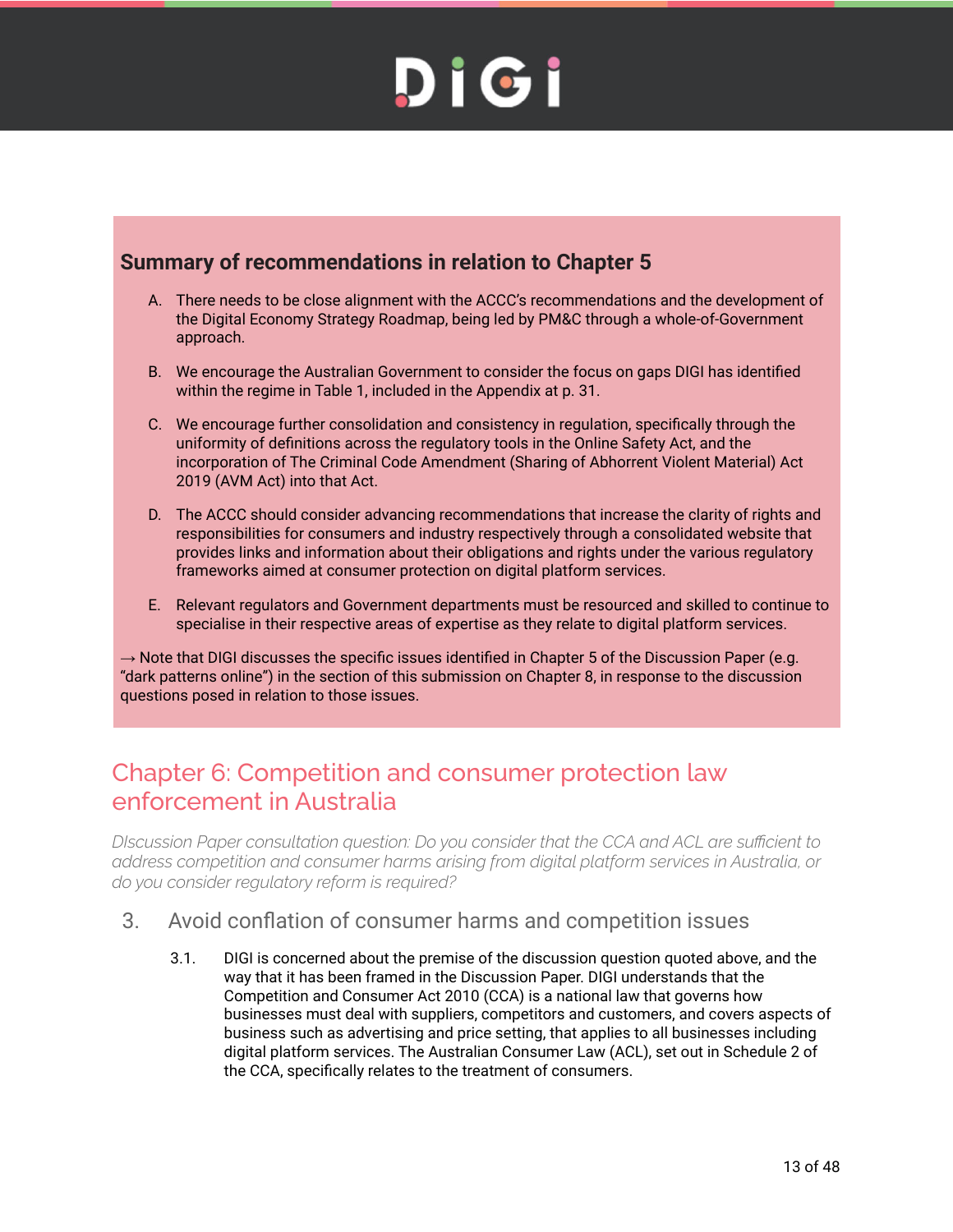- 3.2. These laws were not intended to address the broad array of issues arising on digital platform services, and the framing of the question implies as such. As DIGI's Figure 4 and Table 1 demonstrate, there are wide range of enforceable laws intended to address issues arising on digital platform services, such as the Online Safety Act, the Privacy Act, the Model Defamation Provisions and Criminal Code Amendment (Sharing of Abhorrent Violent Material) Act 2019 (AVM Act) which have all either been recently created, reviewed or are currently under review.
- 3.3. We do not believe the ACL and the CCA are the appropriate vehicles to address many of the issues identified in the Discussion Paper, though we recognise the ACL and CCA play an important role with certain consumer protection issues (e.g. false and misleading statements). When we take into account the array of regulatory responses outlined in Table 1, it would not make sense for most of these to be folded into either the ACL or CCA and they should be addressed separately.
- 3.4. More broadly, DIGI is concerned with the conflation of competition regulation and ex-post consumer protection regulation in the Discussion Paper. Australia should offer more separation between the competition regime from consumer protection regime on digital platform services, consistent with emerging approaches in the UK and EU.
- 3.5. For example, the EU has separated the Digital Markets Act, which is a targeted ex-ante regime applying only to firms with market power, from the Digital Services Act, which a broader regulatory framework to address issues arising from the operation of digital platforms and intermediary services $^{12}$ .
- 3.6. Similarly, in the UK, the introduction of the proposed ex-ante pro-competition regime is subject to a separate consultation from reform of the existing ex-post regime for competition and consumer protection $13$ .
- 3.7. In both cases, the competition regime and consumer protection and competition regimes are legally separate and overseen and enforced by different regulatory frameworks, and also different regulators. While both areas should be broadly coherent with each other, a level of separation promotes a more objective assessment of the need and design of both areas of reforms, and ensures appropriate targeting of interventions and legal clarity for market participants.
- 3.8. The Discussion Paper explores new models of ex-ante rules for consumer protection. In contrast with ex-post rules, ex-ante rules are typically reserved for market failures or egregious harms which cannot be addressed by traditional ex-post rules. We believe the bar should remain high for ex-ante rules, to focus on types of conduct that are recognised to be particularly harmful, rather than seeking to address theoretical or speculative harm.

<sup>13</sup> See UK Government (2021), A new pro-competition regime for digital markets, accessed at https://www.gov.uk/government/consultations/a-new-pro-competition-regime-for-digital-markets; UK Government (2021), Reforming competition and consumer policy - GOV.UK, accessed at

<sup>12</sup> European Parliament (04/04/22), *EU Digital Markets Act and Digital Services Act explained*, accessed at https://www.europarl.europa.eu/news/en/headlines/society/20211209STO19124/eu-digital-markets-act-and-digital-services-act-ex plained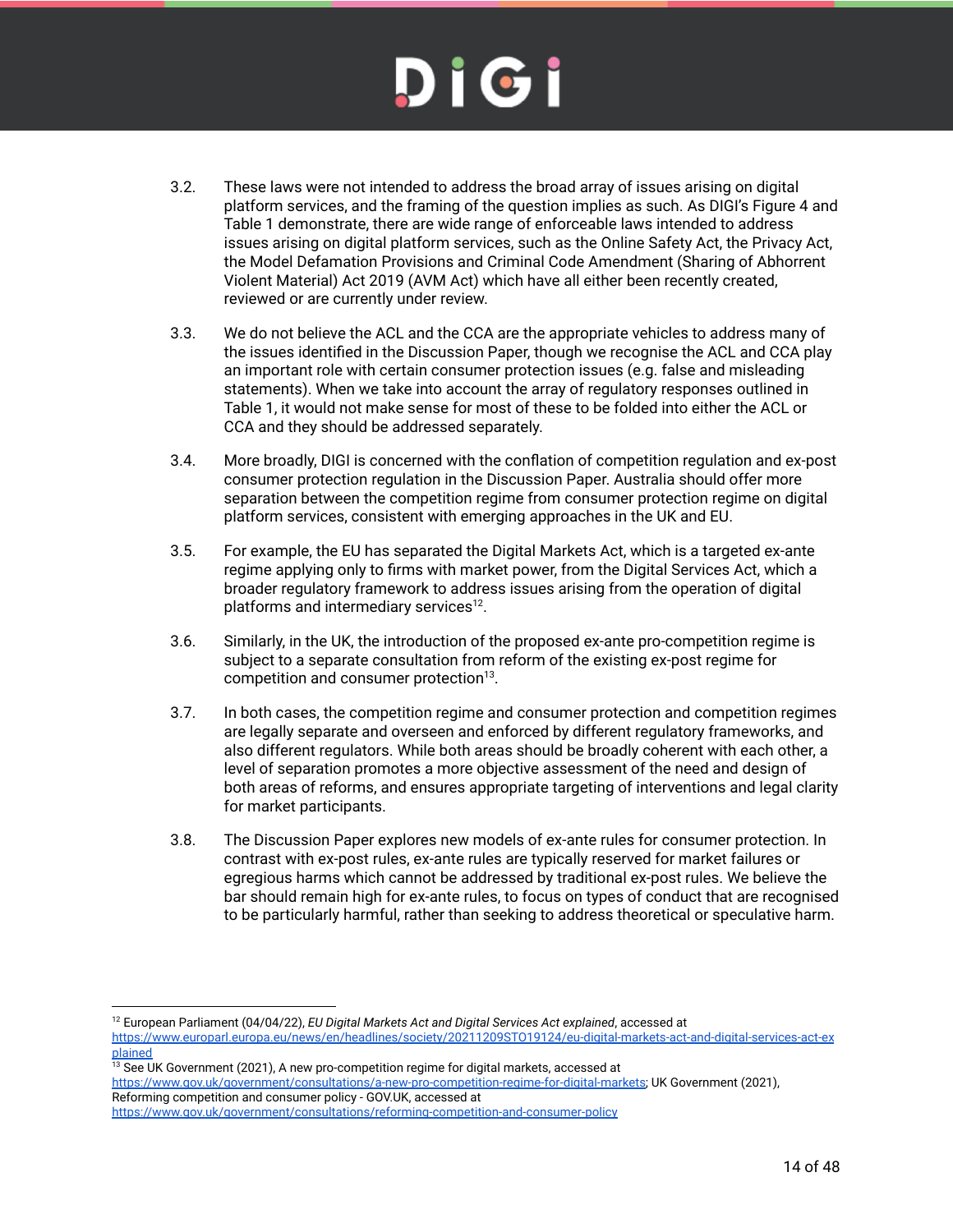- 4. Ensure greater coordination across the Australian Government on digital policy
	- 4.1. DIGI believes that strong cooperation mechanisms between Australian regulators and Departments that have a role in relation to digital platform services is critical to advancing efforts to address consumer harms.
	- 4.2. DIGI therefore welcomed the formation of Digital Platform Regulators Forum (DP-REG), announced on Friday March 11, 202 $2^{14}$ , which formalises cooperation between the ACCC, ACMA, OAIC and eSafety.
	- 4.3. DIGI agrees that such a forum is needed in order to ensure effective coordination on the regulation of digital platforms in a multilateral fashion. We welcome the focus on streamlining overlapping regulation, reducing duplication and creating proportionate, cohesive, well-designed and efficiently implemented digital platform regulation outlined in the DP-REG's Terms of Reference<sup>15</sup>. DIGI strives for similar goals in its extensive engagement with Australian digital policy.
	- 4.4. As the newly formed DP-REG's operations are considered, DIGI would encourage a proactive programme of engagement with the digital industry in order to ensure deliberations are well informed, transparent to market participants and responsive to advances in technology. We welcome the inclusion within the Terms of Reference of the DP-REG that relevant stakeholders may have the opportunity to observe meetings or present on issues relating to the regulation of digital platforms.
	- 4.5. Digital platform reform proposals and strategies advanced by many other agencies and Departments across the Australian Government, particularly the Department of Infrastructure, Transport, Regional Development and Communications, the Department of Home Affairs, the Attorney General's Department and the Department of Prime Minister & Cabinet. We therefore encourage the DP-REG to consider how it might regularly engage with other arms of Government that are advancing digital platform policy.

#### **Summary of recommendations in relation to Chapter 6**

- F. The ACL and CCA are one of several instruments that regulate harms on digital platform services and have a specific role. They need to be examined alongside other existing relevant regulatory instruments advanced in Table 1 aimed at addressing online harms, including the Online Safety Act, the Privacy Act and the Model Defamation Provisions.
- G. While DIGI notes that, in Australia, competition and consumer issues at the federal level are currently dealt with by the ACCC under a single legislative regime the Competition and Consumer Act 2010 (CCA). Consistent with emerging approaches in the UK and EU, Australia

<sup>14</sup> ACMA media release (11/03/22), *DP-REG joint public statement*, accessed at https://www.acma.gov.au/dp-reg-joint-public-statement

<sup>15</sup> DP-REG (2022), *Digital Platform Regulators Forum Terms of Reference*, accessed at https://www.acma.gov.au/sites/default/files/2022-03/DP-REG%20Terms%20of%20Reference%20.pdf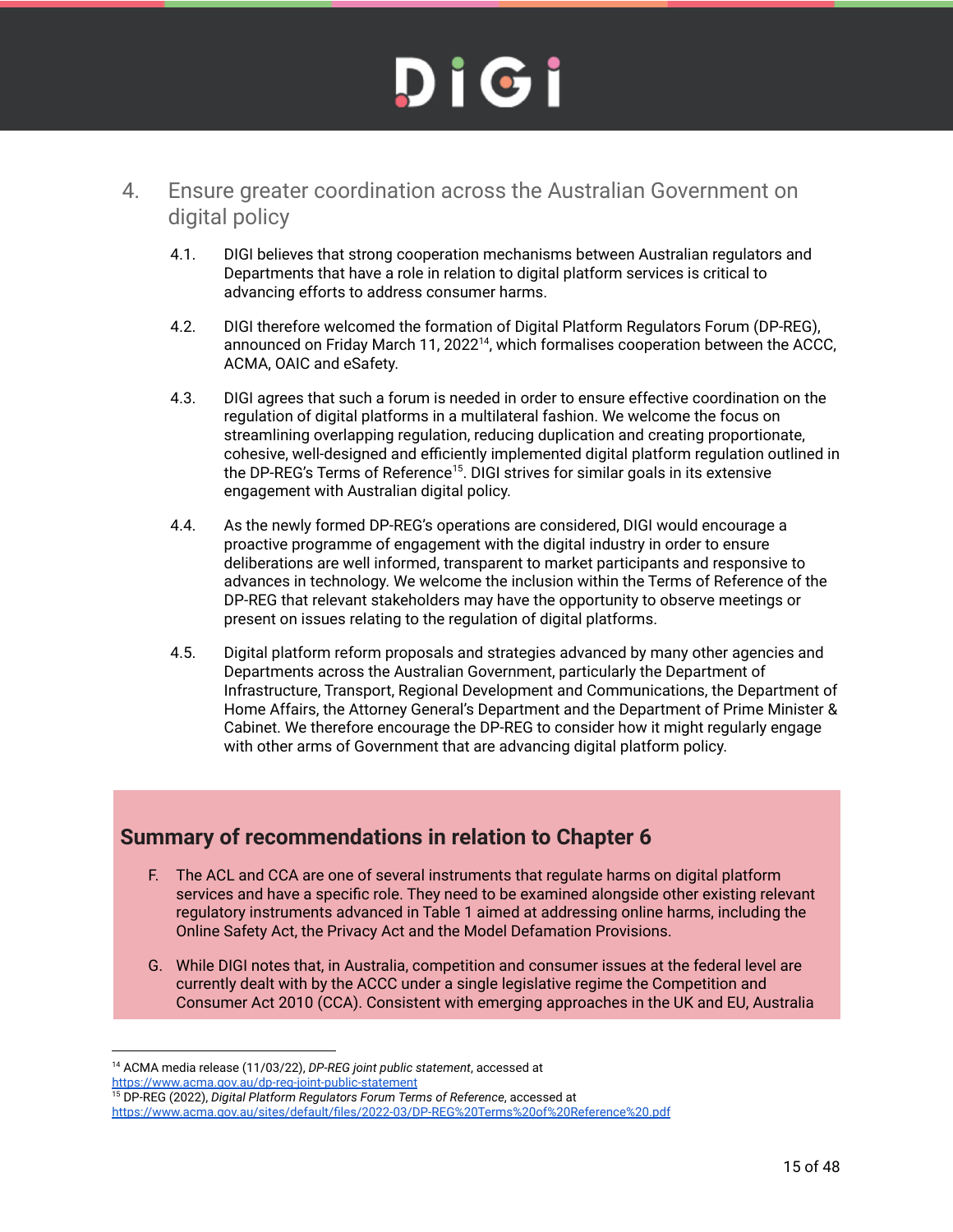should better delineate the competition regime from consumer protection regime on digital platform services.

- H. Ex-ante regulation should be limited to addressing market failures or consumer harms which cannot be effectively addressed by the traditional ex-post regime. The bar for introducing ex-ante rules should be set high, consistent with other regulated markets.
- I. We encourage the DP-REG to consider how it might regularly engage with other arms of Government that are advancing digital platform policy, and the digital industry.

#### Chapter 7: Regulatory tools to implement potential reform

#### 5. A new framework would add complexity to compliance

*Discussion Paper consultation question: Should law reform be staged to address specific harms sequentially as they are identified and assessed, or should a broader framework be adopted to address multiple potential harms across different digital platform services?*

- 5.1. As argued in the previous sections of this submission, DIGI is concerned that the proposal for a broad new framework with regard to digital platform services would add complexity to an already complex compliance environment for those services, as illustrated through the mapping exercise provided in Table 1. As the Discussion Paper notes, "a new framework would need to provide sufficient legal certainty for market participants"; we are concerned that a supplemental framework, when added to the existing matrix of frameworks, will conversely create confusion for market participants, particularly new entrants and SMEs, and risks overlapping with existing areas of regulation.
- 5.2. We are, however, supportive in principle of a targeted approach to address specific new harms as they are identified. This is because issues on digital platform services are a reflection of those same harms in the "offline" world, with complexities arising from their digital manifestation. They require careful investigation, consultation and design in order to target the source of a concern where it occurs and deliver the desired outcome for Australians.
- 5.3. For example, DIGI is supportive of the thorough processes to date that have been undertaken as part of the Stage 2 Review of the Model Defamation Provisions and the Privacy Act Review; Both of these processes have provided in-depth investigation into the issues, and meaningful and iterative engagement with stakeholders. Both processes are fundamentally related to digital platform services, yet it is hard to imagine any commonalities in the exploration of two sets of issues that would benefit from a shared framework.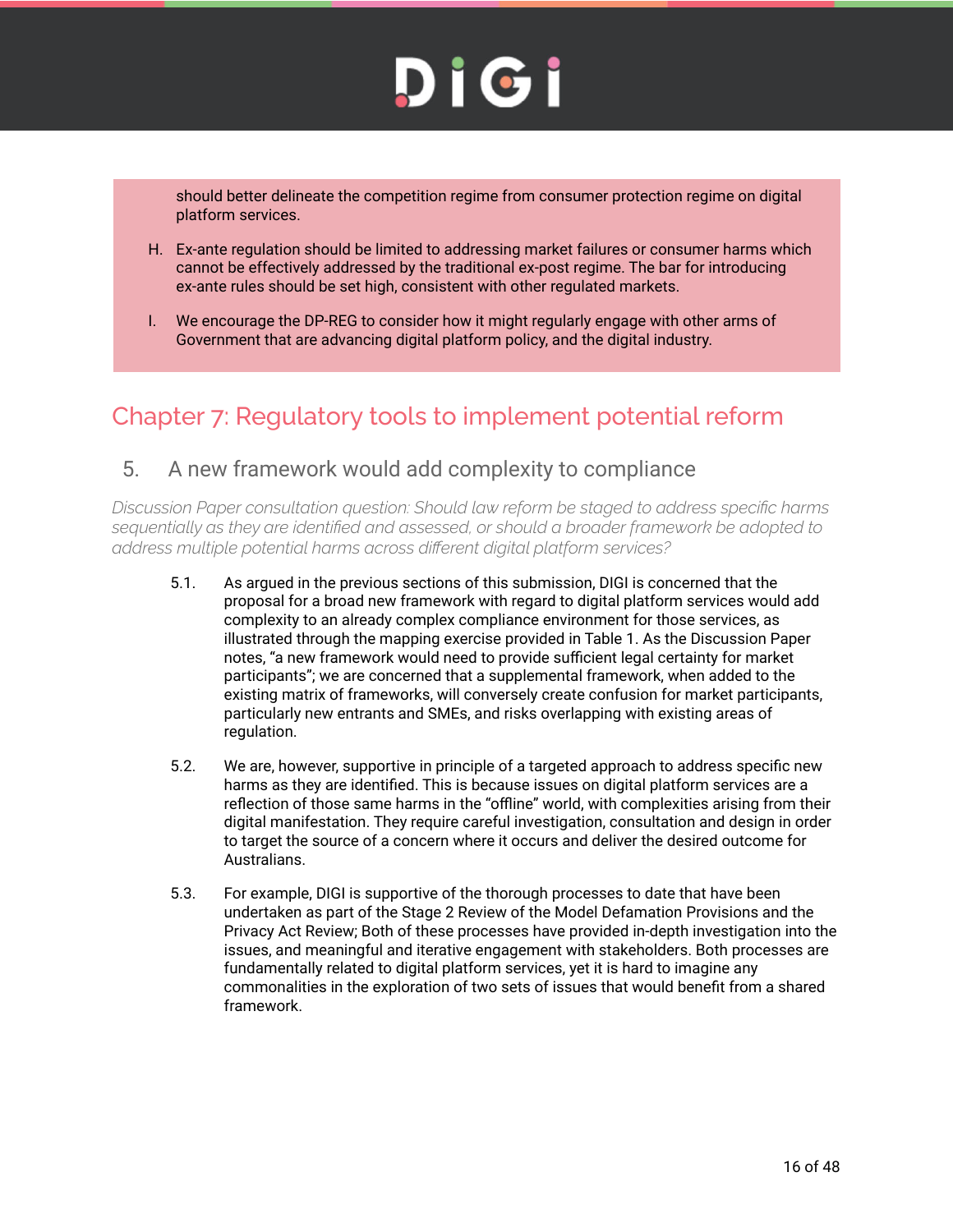#### 6. Regulatory tools

*Discussion Paper consultation question: What are the benefits, risks, costs and other considerations (such as proportionality, flexibility, adaptability, certainty, procedural fairness, and potential impact on incentives for investment and innovation) relevant to the application of each of the following regulatory tools to competition and consumer harms from digital platform services in Australia?*

Key considerations for regulatory tools

- 6.1. DIGI believes that there are key considerations for *all* regulatory tools aimed at digital platform services, which should:
	- 6.1.1. Be in response to a well-defined policy problem and informed by *evidence of that problem, specifically its prevalence and where in the digital ecosystem it occurs*.
	- 6.1.2. Avoid "*tech tunnel vision*"; harms that arise on digital platform services are a reflection and manifestation of harms that occur offline. Technology-focused regulatory tools should not be considered in isolation, rather they should be considered alongside solutions in other areas of policy related to the problem, in order to make meaningful improvements. For example, new manifestations of online fraud require a law enforcement and criminal justice solution as well as action by digital platforms and the financial services sector.
	- 6.1.3. Have *extensive and iterative consultation* with technology practitioners, to ensure that appropriate solutions are considered and that they keep pace with fast-moving technology, and can be effectively implemented.
	- 6.1.4. Be *proportionate* to both the scale and nature of the issue and to businesses of different sizes, because digital platform services encompass start-ups through to large multinational enterprises.
	- 6.1.5. Be *outcomes-based* and flexible, to account for the extreme diversity of the sector. There can be a myriad of different approaches each tailored to specific types of service or supply chains but delivering the same consumer outcome; conversely digital platform services are often each working to solve very different problems, with their only commonality being their medium.
	- 6.1.6. Be *cohesive*, applying a *whole-of-Government approach.* Specifically, their impact on Australia's Digital Economy Strategy should be assessed, taking into account Australia's relatively small technology sector in relation to comparable OECD markets.
	- 6.1.7. Have *procedural fairness* to ensure there are documented and transparent pathways for recourse for both consumers and industry participants, and review mechanisms.
- 6.2. DIGI encourages the Australian Government to develop "a digital economy assessment framework" where foundational and emerging policies across a range of departments can be evaluated against agreed principles, such as those above, and as other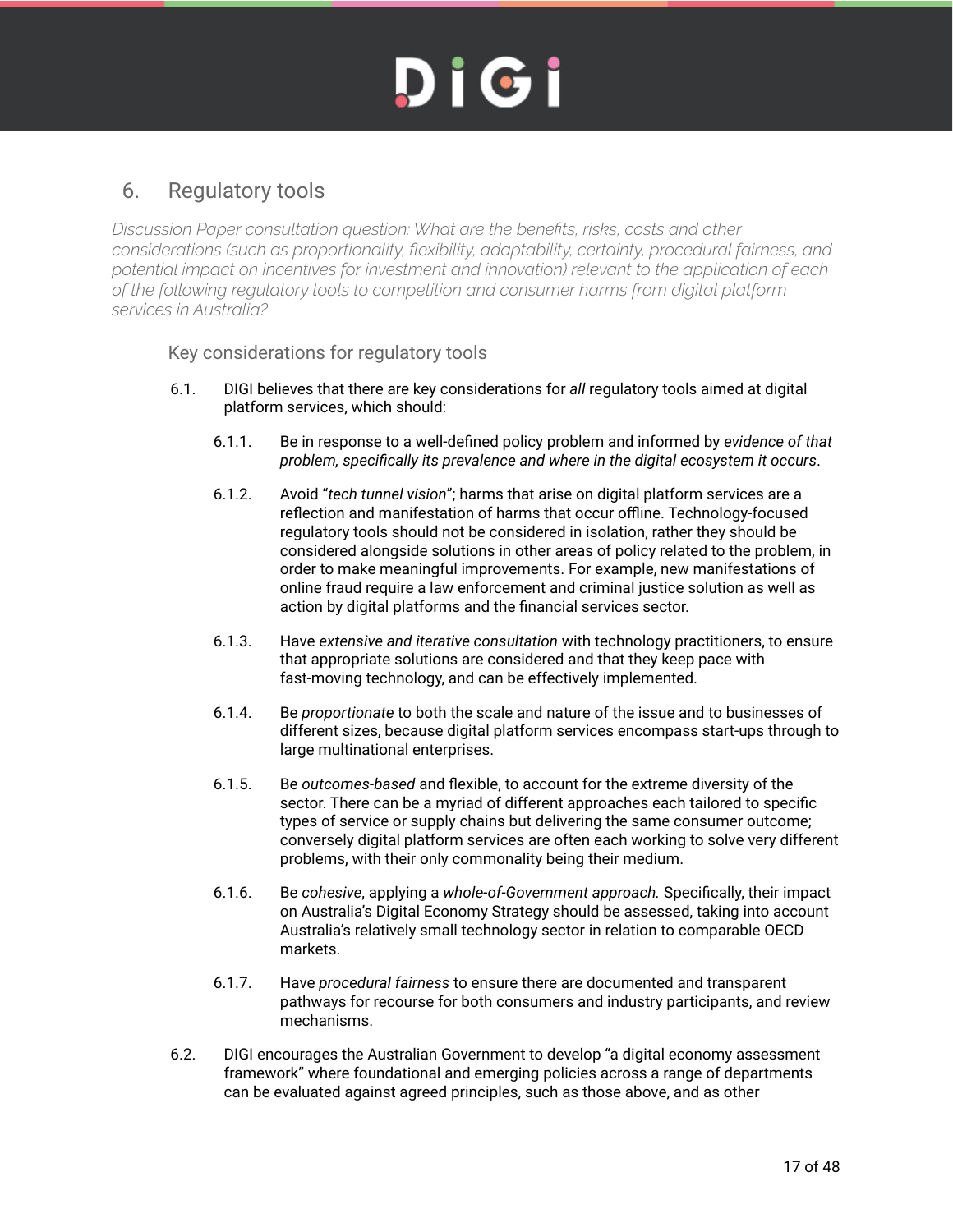Governments have done, and for their impact on Australia's Digital Economy Strategy to be a leading digital economy by 2030.

- 6.3. In the context of this recommendation, we note that the UK has developed a Plan for Digital Regulation<sup>16</sup>, published in July 2021. The plan:
	- 6.3.1. Sets out an overall vision for governing digital technologies, including new principles which will guide how the Government will design and implement regulating digital technologies as well as some practical proposals for how it will avoid overlaps and conflicts between different frameworks.
	- 6.3.2. Sets clear objectives for digital regulation including promoting innovation, competition and growth.
	- 6.3.3. Commits the Government to assess the case for regulation and to consider non-regulatory approaches in the first instance including self-regulation and industry standards.
	- 6.3.4. Is presented as a cross-government approach which is intended to be followed by all departments initiating digital policy.
	- 6.3.5. Repeats the UK Secretary of State's desire that the new Information Commissioner play a role in realising the economic benefits of data use and remove unnecessary barriers.
- 6.4. Adoption of clear principles and assessment framework for developing new Australian digital policy and regulation could serve as a consistent and predictable framework for Government and its external stakeholders. It would also complement the coordination efforts around existing regulation occurring at the DP-REG forum.

Tools should be promoted and assessed before new regulatory tools are advanced

- 6.5. DIGI has observed that, in the Australian digital policy environment, new regulatory tools are often proposed before the effectiveness of existing tools has been tested in response to a digital issue. Therefore, DIGI strongly encourages the rigorous assessment of existing regulatory tools before advancing proposals to replace or update them.
- 6.6. For example, on September 3, 2020, the Australian Government released the voluntary *Code of Practice: Securing the Internet of Things for Consumers*, which contains thirteen principles that signal Government expectations to manufacturers about the security of smart products. This voluntary code was only in operation for several months when the Department of Home Affairs was preparing its discussion paper titled *Strengthening Australia's cyber security regulations and incentives*, which proposes options for how that code might be replaced. Should the uptake of the original code not meet the Government's expectations, particularly in any priority sectors of the market, it should

<sup>16</sup> UK Government (2021), *Digital Regulation: Driving growth and unlocking innovation*, accessed at

https://www.gov.uk/government/publications/digital-regulation-driving-growth-and-unlocking-innovation#full-publication-update-hist ory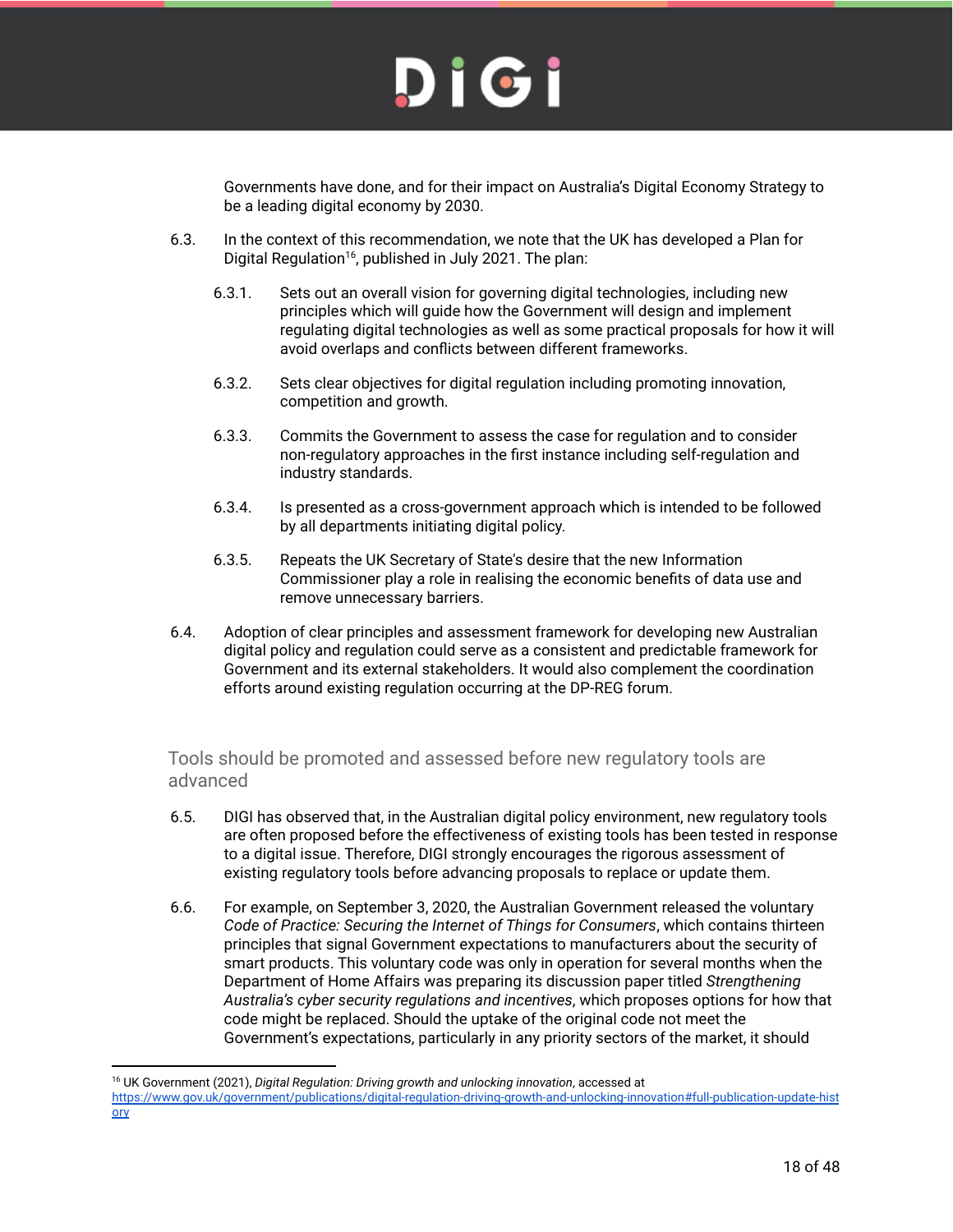## DIGI

prioritise targeted outreach and awareness raising initiatives. Targeted promotion of regulatory tools to relevant industry participants should be a baseline requirement upon finalisation.

- 6.7. In addition to promotion, there should be a minimum period where a tool is in force (e.g. 18 months) and a review process that assesses both the *awareness* and *effectiveness* of the tool in solving the defined policy problem. Otherwise, we risk layering regulatory proposals upon proposals, without taking stock of those in force; this is not an effective use of public resources.
- DIGI's experiences with code development
- 6.8. As noted, DIGI has significant experience in novel solutions to digital platform issues including codes mentioned in the Discussion Paper, which we would be happy to discuss in detail with ACCC to aid this exploration of codes as a regulatory tool. As previously mentioned, DIGI developed *The Australian Code of Practice on Disinformation and Misinformation* (ACPDM) to realise Australian Government policy in this area. DIGI is also co-leading the drafting of the Online Safety Act Codes, with the Communications Alliance, supported by a broader steering group of industry associations.
- 6.9. We see many advantages to the use of codes in digital platforms services, as it allows for the practitioners and developers of fast-moving technology to channel their expertise into code development, making the regulatory tool more fit for purpose and future-proof. It is an efficient use of public resources, as the code development cost to Government is minimal.
- 6.10. As the digital platforms services sector is arguably more diverse than other sectors  $$ with each service working to solve different problems, with often their only commonality being their digital nature – outcomes-based codes are the most effective. They enable a flexible approach that incentivises platforms with diverse models to continue to develop solutions that deal with the issue in their particular context, assess the effectiveness of different solutions and to make improvements based on their experience of what works. For example, with the issue of disinformation, perpetrators are often specialist "disinfo-for-hire" marketing firms or state-based actors that are constantly evolving their approach, determined to evade the responses of technology companies. With the ACPDM not prescribing the specific measures and instead focusing on outcomes, companies have agility to beat perpetrators at their own game without handing them the playbook.
- 6.11. While we do see many advantages to the use of codes in the digital platform services sector, we also need to be mindful of creating a matrix of different codes that also create confusion for a wide range of industry participants, particularly SMEs and new entrants, about their compliance obligations. In addition to the five codes identified by the ACCC in the Discussion Paper (News Media and Digital Platforms Mandatory Bargaining Code, Online Safety Act Class 1 code & Class 2 code, Online Privacy code, ACPDM), DIGI also understands that additional codes are being contemplated as part of the Privacy Act Review. The Review's October 2021 Discussion Paper released proposes that the APEC Cross Border Privacy Rules system would be implemented through the development of an APP code to ensure that requirements are enforceable<sup>17</sup>. The Department of Home

<sup>17</sup> Attorney General's Department (2021), *Privacy Act Review – Discussion Paper*, accessed at https://consultations.ag.gov.au/rights-and-protections/privacy-act-review-discussion-paper/, Chapter 23.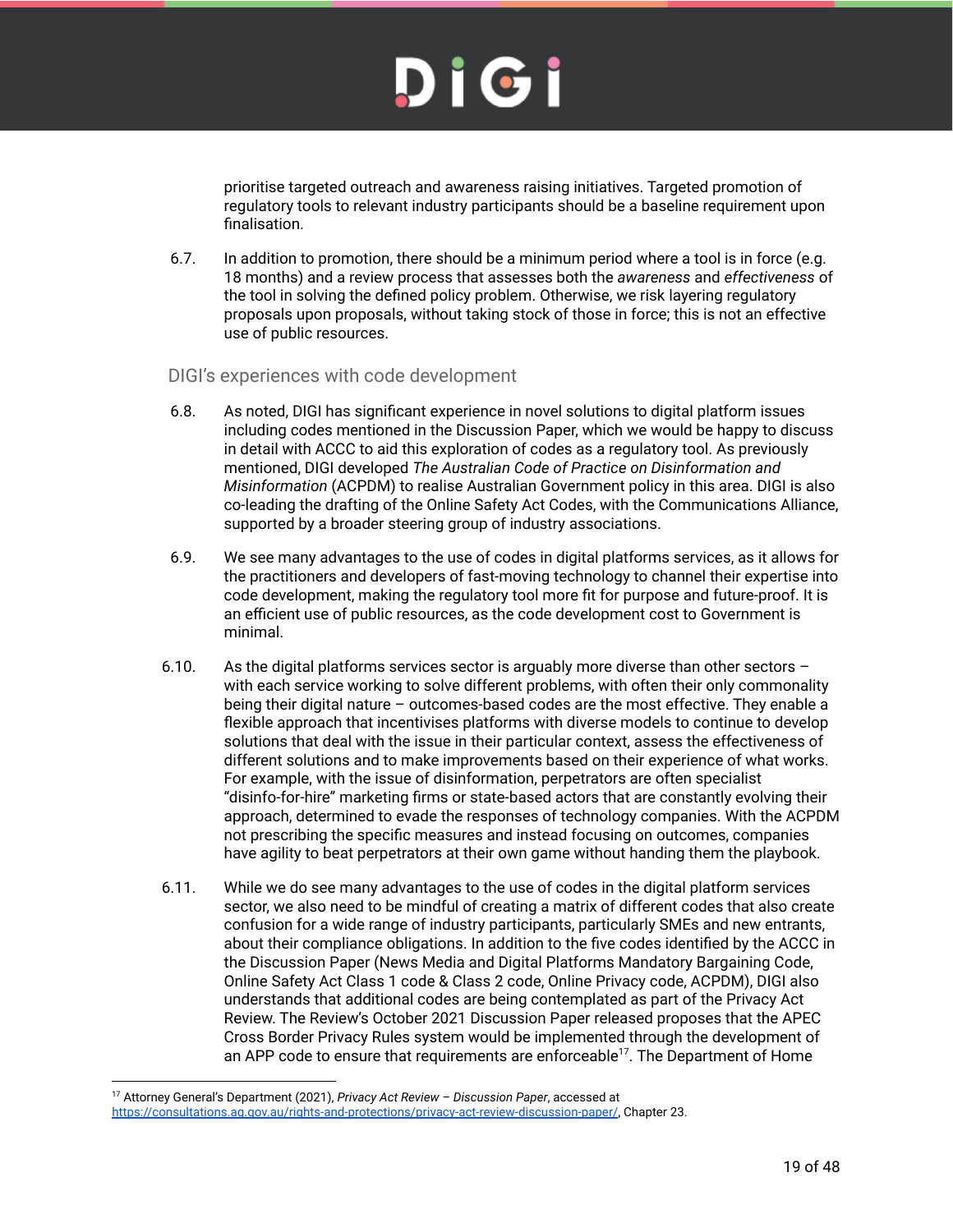Affairs *Strengthening Australia's cyber security regulations and incentives* discussion paper also contemplates codes and standards in relation to cyber security.

- 6.12. We welcome the ACCC's statement in the Discussion Paper that, should any new codes be proposed, "that they would be developed in a way that minimises the risk of duplication or inconsistency in application". We recommend that DP-REG might consider a role in relation to assisting the coordination of various code development processes to avoid duplication in content, and overlapping timelines.
- 6.13. Because of how labour intensive code development is for industry associations and industry participants, any further code developments needs to be staggered to avoid duplicating timelines and processes. For example, the Regulatory Impact Statement (RIS) for the Online Privacy Bill estimates that the cost to OP code developers, being industry associations, will likely be \$882,078.75<sup>18</sup>. Industry associations like DIGI are usually non-profit organisations that are incredibly lean in size. Undertaking representative code development processes requires intensive engagement with non-members of their associations, who are not required to contribute to the association's operating or code development costs. This is in addition to associations' core workstream of engaging in Government consultations, over which we have no control over the volume nor the timing. These are issues that need to be further explored with associations with experience of code development.

#### 7. Align with global norms & account for Australia-specific differences

*Discussion paper consultation question: To what extent should a new framework in Australia align with those in overseas jurisdictions to promote regulatory alignment for global digital platforms and their users (both business users and consumers)? What are the key elements that should be aligned?*

- 7.1. As noted, DIGI does not believe a broad new framework of consumer protection rules is needed; however, in general, we believe that regulatory frameworks in relation to digital platform services in Australia should align with established global standards. Any differences from those global standards should be grounded in evidence of differences in relation to the Australian context that necessitates a departure.
- 7.2. For example, DIGI supports interoperability between equivalent global privacy regimes in order to provide greater legal certainty to companies, and consistency of experience for consumers who regularly interact with services being offered outside of Australia. This both serves to promote innovation and engenders trust in a digitally enabled economy that increasingly relies on cross border trade that, either directly or indirectly, utilises data that is sometimes personally identifiable. As the OECD notes, the significant increase in flows of personal data requires a globally coherent approach that includes national privacy strategies that can act to further privacy interoperability<sup>19</sup>. The EU's General Data Protection Regulation (GDPR), introduced on May 25, 2018, was landmark legislation that

<sup>18</sup> Attorney General's Department (2021), *Online Privacy Bill Regulatory Impact Statement*, accessed at https://consultations.ag.gov.au/rights-and-protections/online-privacy-bill-exposure-draft/user\_uploads/online-privacy-bill-regulation-i mpact-statement.pdf

<sup>19</sup> OECD, *Interoperability of privacy and data protection frameworks*, available at http://goingdigital.oecd.org/data/notes/No21 ToolkitNote PrivacyDataInteroperability.pdf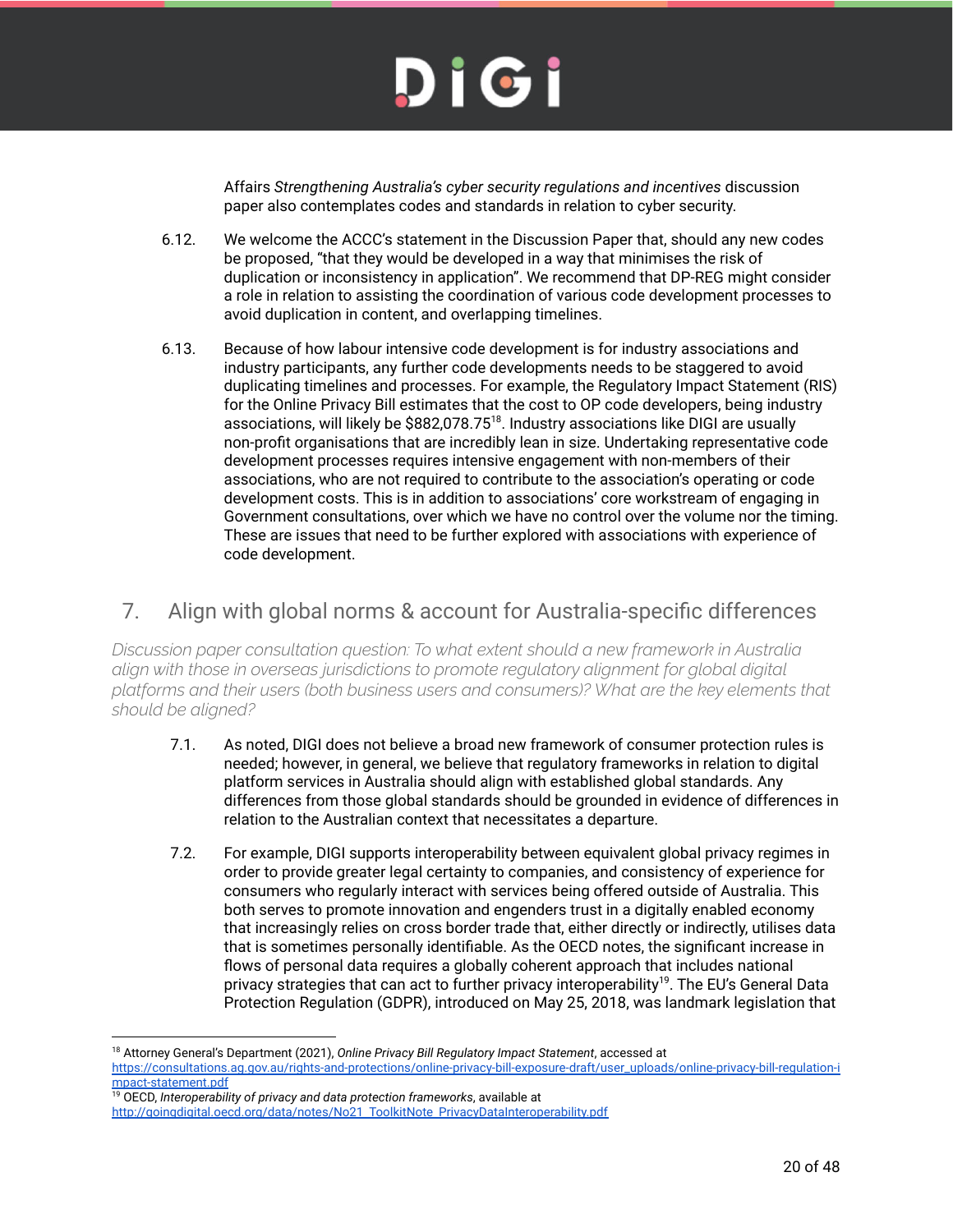

has served as the new global standard for privacy legislation that thousands of companies with a global presence have implemented.

- 7.3. While DIGI welcomes alignment with GDPR in the updated Privacy Act, the Australian Government would also be justified in proposing a departure from the established global norm on the basis that the digitisation of its economy lags behind that of other nations, as it currently has the second smallest technology sector in the OECD $^{20}$ .
- 7.4. DIGI cautions against a sole focus on emerging regulatory developments in overseas jurisdictions to justify domestic regulation, without consideration of the Australian regulatory context. This can lead to bias toward a view that new regulation is required to address consumer concerns, rather than filling any gaps to address emerging trends in existing Australian frameworks.

#### **Summary of recommendations in relation to Chapter 7**

- J. Law reform should be staged to address specific harms sequentially as they are identified and assessed. The Privacy Act Review and the Stage 2 Review of the Model Defamation Provisions provide useful law reform models to explore, and speak to the complexity of the harms on digital platform services that would not lend themselves to connection under a single framework.
- K. DIGI encourages several key considerations that should be considered in all regulatory tools aimed at digital platform services, as detailed above.
- L. DIGI encourages the Australian Government to develop "a digital economy assessment framework" where foundational and emerging policies across a range of departments can be evaluated against agreed principles, such as those above, and as other Governments have done. and for their impact on Australia's goal to be a leading digital economy by 2030.
- M. Targeted promotion of regulatory tools to relevant industry participants should be a baseline requirement upon finalisation, and awareness in key audiences should be assessed.
- N. There should be a minimum period where a regulatory tool is in force (e.g. 18 months) and a review process that assesses the effectiveness of the tool in solving the defined policy problem.
- O. Thet DP-REG might consider a role in relation to assisting the coordination of various code development processes to avoid duplication in content, and overlapping timelines.
- P. The ACCC should further explore further novel approaches such as codes in consultation with associations with experience of relevant code development.
- Q. Regulatory frameworks in relation to digital platform services in Australia should align with established global standards, developed by like-minded Governments. Any differences from

<sup>20</sup> AlphaBeta (2019), *Australia's Digital Opportunity*, accessed at: https://digi.org.au/wp-content/uploads/2019/09/Australias-Digital-Opportunity.pdf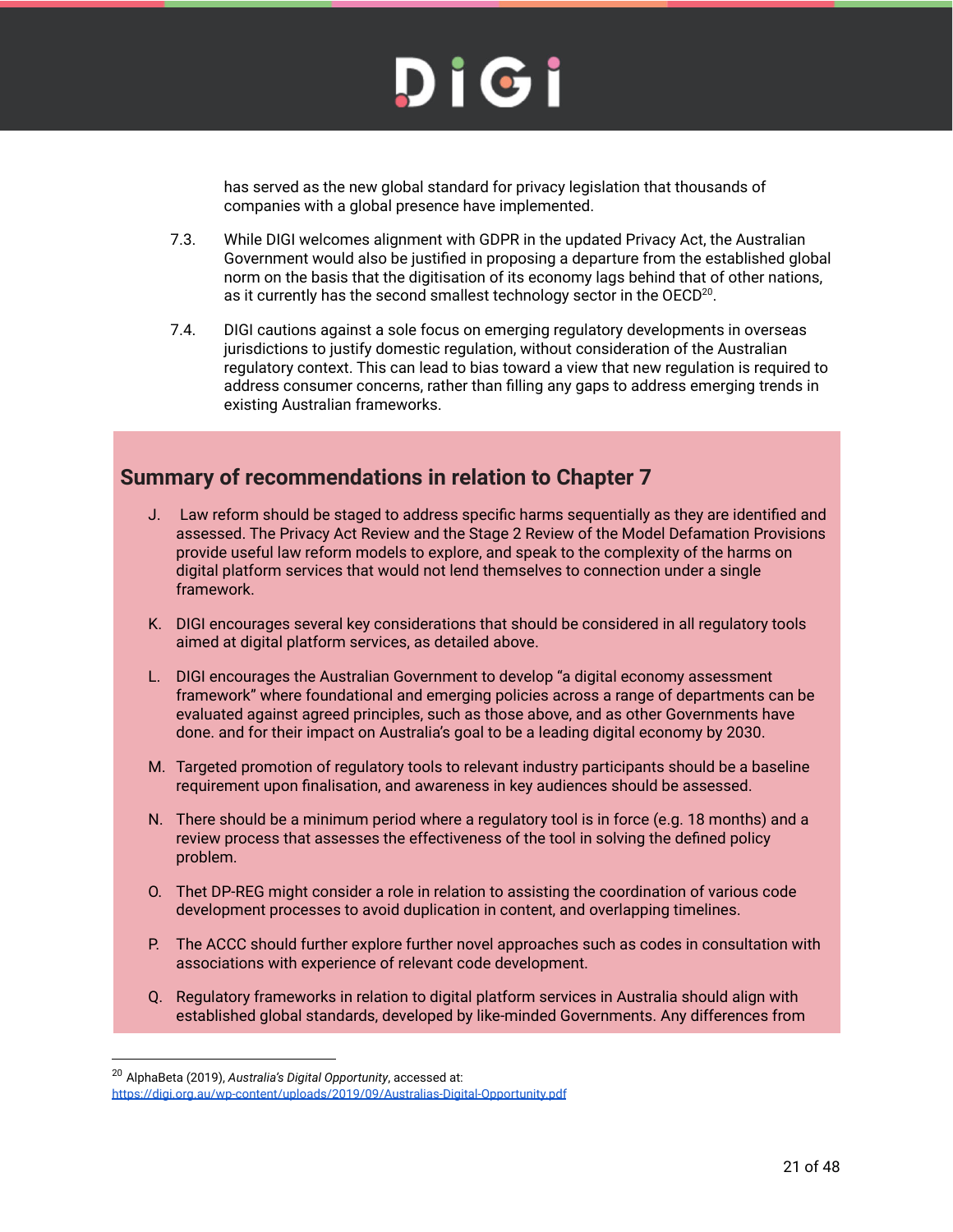those global standards should be grounded in evidence of differences in relation to the Australian context that necessitates a departure.

#### Chapter 8: Potential new rules and measures

#### 8. Addressing data advantages

*Discussion paper consultation question:. A number of potential regulatory measures could increase data access in the supply of digital platform services in Australia and thereby reduce barriers to entry and expansion such as data portability, data interoperability, data sharing, or mandatory data access. In relation to each of these potential options: a) What are the benefits and risks of each measure?*

… *d) What types of safeguards would be required to ensure that these measures do not compromise consumers' privacy?*

Proposals have major privacy implications

- 8.1. The proposals advanced in this section of the Discussion Paper have significant implications for user privacy, as the Discussion Paper notes in its statement that: "Consumer and privacy impacts should be carefully considered before implementing proposals to increase data access, including the extent of consumer controls and the types and extent of data to be shared." This demonstrates a level of conflation between consumer harms, competition and privacy law. We therefore believe that questions relating to data access should primarily be considered as part of the Privacy Act Review.
- 8.2. There are fundamental implementation questions in relation to the proposals around interoperability of services and data access in relation to their technical feasibility, as well as consumer privacy concerns. The digital platform services market is not homogenous, and features are not always standardised in the way they might be in other markets (e.g. banking).
- 8.3. Additionally, mandating data sharing across platforms may be at odds with user expectations of privacy, and digital platform services' privacy policies.
- 8.4. We would recommend a specific consultation focus with industry on these proposals, assessing both technological feasibility, competition and privacy concerns.

Data analysis rather than data volume confers advantage

8.5. In relation to "excessive online tracking", the Discussion Paper posits that: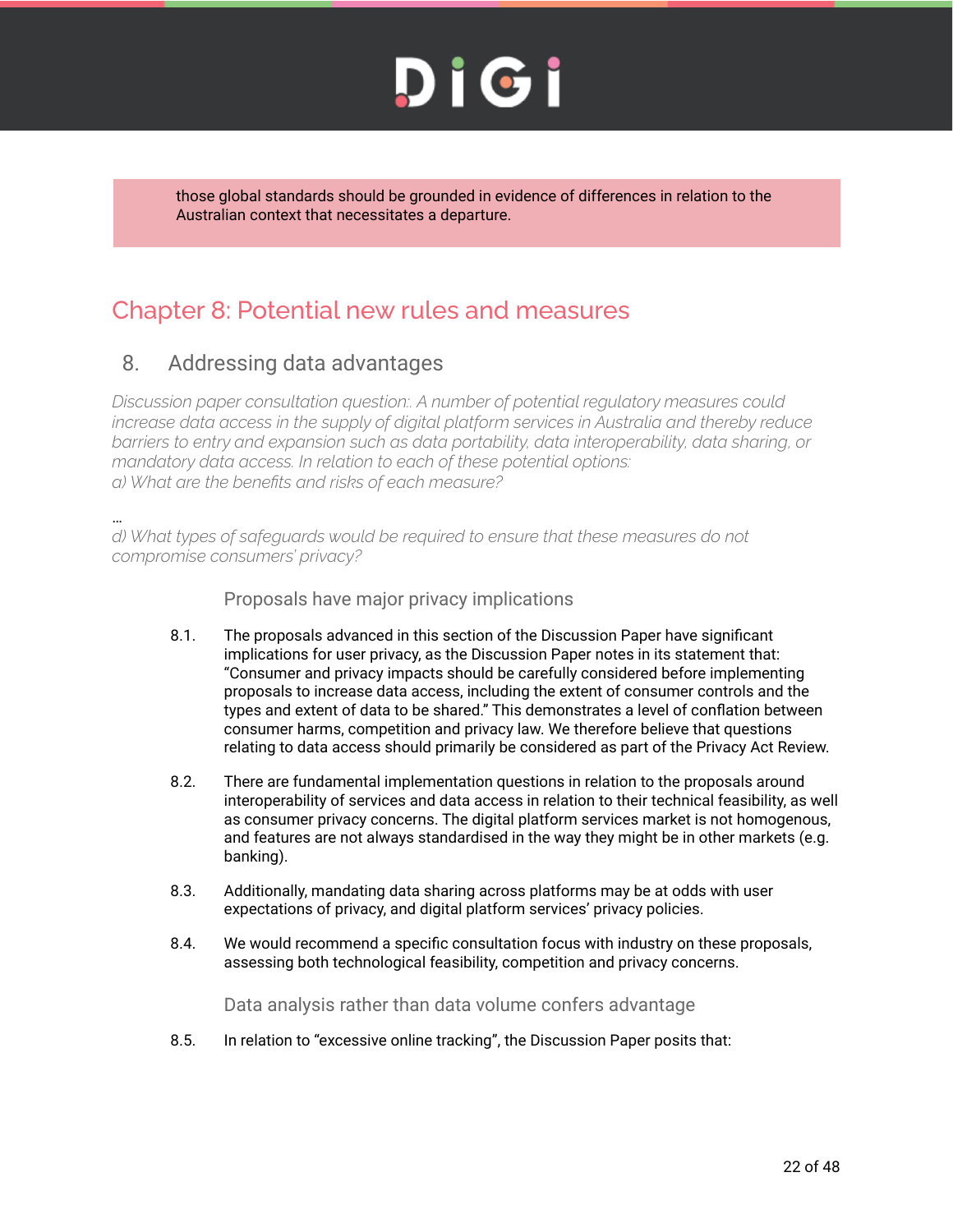*Data often confers a competitive advantage in the supply of some digital platform services. As such, digital platforms have an incentive to collect large amounts of data on consumers' online and offline activities.*

DIGI challenges this premise as we believe that *the quality of data analysis* provides more competitive advantage than the *volume* of data collected.

8.6. An argument that more data equates to more advantage is akin to arguments that "data is the new oil", which have been refuted by economists because it is not a scarce commodity, is nonrival, and cannot be monopolised. As the Progressive Policy Institute states in a report titled *The Economic Impact of Data: Why Data Is Not Like Oil*:

> *The analysis conventionally used to assess the value of physical commodities does not effectively capture the value of data. Unlike physical commodities, data can be reused, is not scarce, cannot be controlled and monopolized by a small number of owners, and has little inherent value alone (without being analyzed). These characteristics affect the design of privacy rules<sup>21</sup> .*

8.7. Academic Peter Leonard, from UNSW Business School, further argues that:

*Valuation of so-called 'data rich' businesses is sometimes confused by failure to distinguish between the quantity and range of data sets that a business holds, and the capabilities (or lack thereof) of a business to transform those data sets into actionable insights or other sustainable business advantage<sup>22</sup> .*

The ACCC may consider further testing its hypothesis of causal relationship between data volume and competitive advantage.

#### 9. Harms and additional measures identified by the ACCC

*Discussion paper questions: What additional measures are necessary or desirable to adequately protect consumers against: a) the use of dark patterns online b) scams, harmful content, or malicious and exploitative apps?*

Tracking is a privacy issue

- 9.1. Without a clear connection to competition (as explored above), DIGI believes that "excessive online tracking" is best considered as a data protection issue within the Privacy Act review. Data protection reform is the appropriate forum to contemplate such issues, rather than consumer protection and competition reform.
- 9.2. To that end, we encourage the Attorney General's Department and the OAIC to further explore the threshold of "excessive", supported by examples. Almost all websites use cookies, for example, and it is currently unclear as to whether this usage would meet the threshold of "excessive online tracking".

<sup>21</sup> Progressive Policy Institute (2019), *The Economic Impact of Data: Why Data Is Not Like Oil*, accessed at https://www.progressivepolicy.org/wp-content/uploads/2017/07/PowerofData-Report\_2017.pdf

<sup>22</sup> Competition Policy International (2019), *Dynamic Competition In Dynamic Markets: A Path Forwards* (conference summary), accessed at https://www.competitionpolicyinternational.com/wp-content/uploads/2020/04/post-conference-summary-1.pdf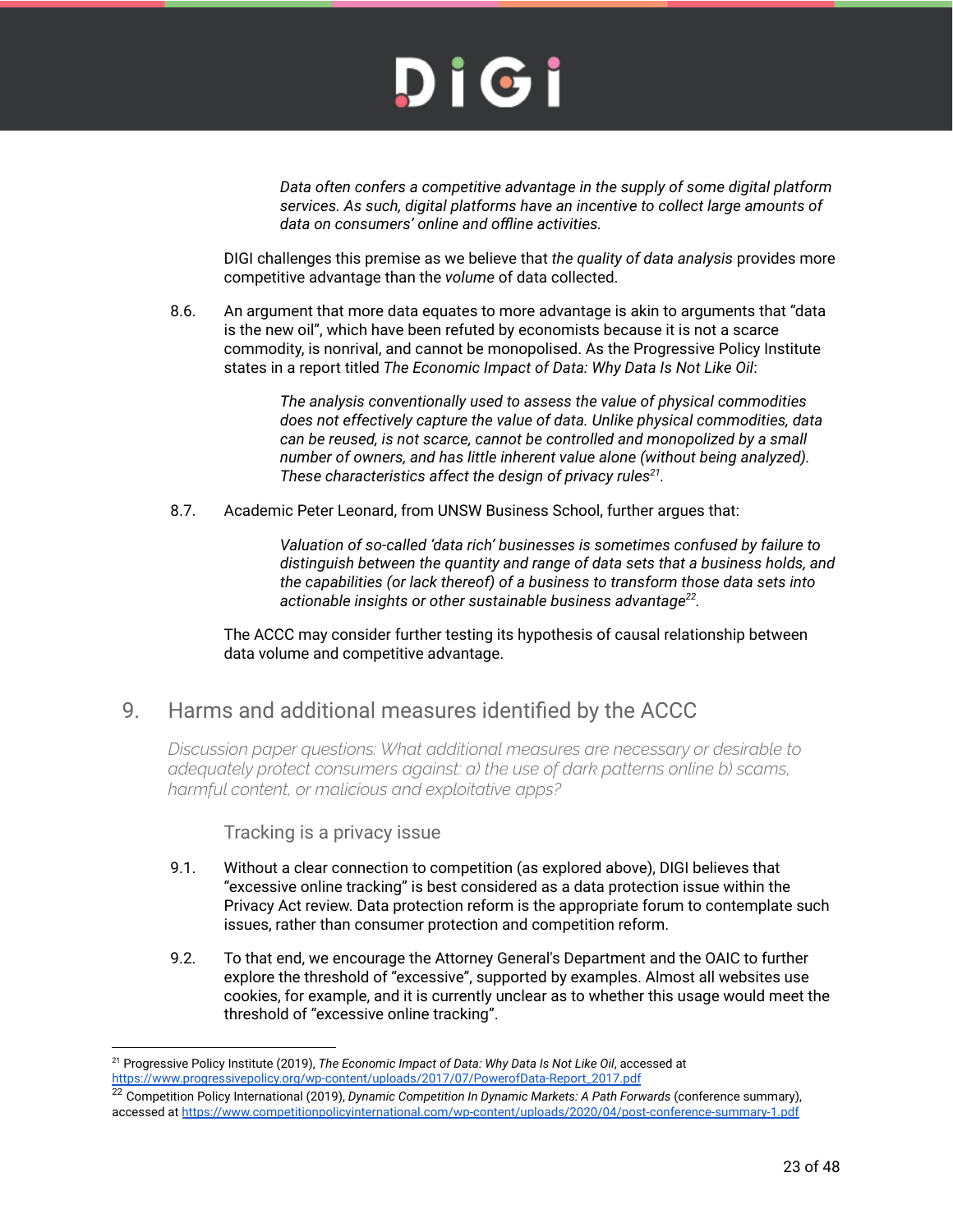Transparency and control over data are privacy issues

- 9.3. Similarly, DIGI believes that questions of user transparency and control over how their data is used are also privacy issues. We believe that the current Privacy Act Review provides an important opportunity to advance these objectives, and is the appropriate forum for related questions to be advanced.
- 9.4. Several privacy-related harms that the ACCC identifies in the Discussion Paper would be addressed through recommendations advanced in the October 2021 Discussion Paper released by the Attorney General's Department in relation to the Privacy Act Review. For example, the Discussion paper identifies risks to consumers from increased profiling of children, both of which would be addressed through the following Privacy Act Review recommendation, which DIGI supports:

*APP entities that engage in the following restricted practices must take reasonable steps to identify privacy risks and implement measures to mitigate those risks:*

- *● Direct marketing, including online targeted advertising on a large scale\**
- *● The collection, use or disclosure of sensitive information on a large scale*
- *● The collection, use or disclosure of children's personal information on a large scale*
- *● The collection, use or disclosure of location data on a large scale*
- *● The collection, use or disclosure of biometric or genetic data, including the use of facial recognition software*
- *● The sale of personal information on a large scale*
- *● The collection, use or disclosure of personal information for the purposes of influencing individuals' behaviour or decisions on a large scale*
- *● The collection use or disclosure of personal information for the purposes of automated decision making with legal or significant effects, or*
- *● Any collection, use or disclosure that is likely to result in a high privacy risk or risk of harm to an individual.*

*\*'Large scale' test sourced from GDPR Article 35. Commissioner-issued guidance could provide further clarification on what is likely to constitute a 'large scale' for each type of personal information handling.<sup>23</sup>*

9.5. DIGI believes that innovative pro-privacy practices are critical to the long term success of an Australian digitally-enabled economy, and DIGI's members believe that such practices go beyond merely providing privacy policies and notices, and extend to strong accountability-based practices and user controls. They continue to make extensive investments in the privacy of their users, including: having cross-functional privacy experts and teams who ensure that privacy is built into their products and services ('privacy by design'); providing information and tools to provide people with transparency, choices and control in relation to their personal data; and recognising their customers' rights to access, delete, correct and control personal data as part of global data protection frameworks including the Australian Privacy Act and the GDPR.

<sup>23</sup> Attorney General's Department (25/10/21), *Privacy Act Review Discussion Paper*, accessed at: https://consultations.ag.gov.au/rights-and-protections/privacy-act-review-discussion-paper/user uploads/privacy-act -review---discussion-paper.pdf, p.97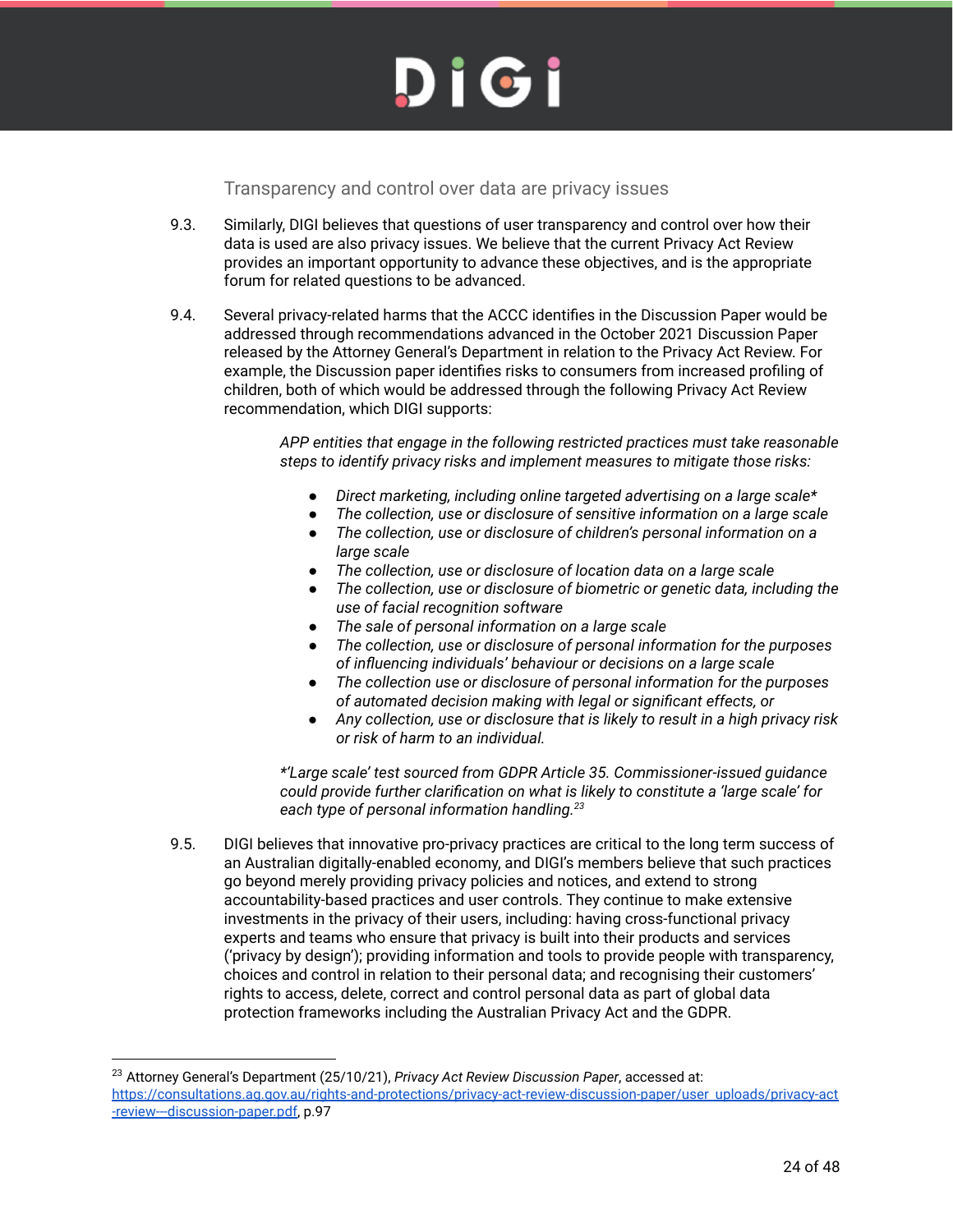# DIGI

- 9.6. From this standpoint, DIGI refutes the argument made in the Discussion Paper that: "A lack of transparency in data practices and meaningful consumer control over their user data are just some examples of the consequences of a lack of competition and information asymmetries present in digital platform markets." We recognise that "digital first" social media platforms and large online platforms are often in the spotlight when it comes to questions of data privacy, and are rightly held to a high level of public scrutiny. As a result of that and their depth of technical expertise with data governance, we would posit that the privacy and safety investments made in this sector – and the control and transparency provided to users – may exceed those in some high risk sectors that equally use personal information, but do not have as much experience nor the same levels of public scrutiny. This underscores the importance of economy-wide privacy reform in giving all Australian baseline standards of transparency and control, no matter what product or service they are using.
- 9.7. Therefore, we do not believe the Discussion Paper successfully prosecutes a strong connection between privacy issues and competition issues, and we encourage the consideration of privacy matters to continue to fall with the relevant regulator, the OAIC, and the Attorney-General's Department who are leading the reform of the Privacy Act.

#### Online scams

- 9.8. DIGI acknowledges the emergence of new types of financial fraud and scams in digital services and the harm they cause victims. This is a complex crime and solutions must be holistic, involving relevant digital and financial services providers as well as functions of the state, including law enforcement and criminal justice. Consumer awareness raising is a vital part of this effort.
- 9.9. We recognise that scams are a consumer issue, and it is important that the next phase of the ACCC's inquiry examines where online scams are most prevalent and carefully designs and consults on potential interventions to target the heart of the issue and deliver positive outcomes.
- 9.10. As noted in Table 1, relevant DIGI members also have restrictions on organic as well as paid content in relation to scams, spam, fraud and other deceptive conduct. This includes phishing, impersonation and misrepresentation. In addition, many of them work closely with various organisations including ACCC's Scamwatch to both identify and act on trends in scams and criminal behaviours.
- 9.11. Where a platform's reporting or other protection measures are not utilised by a consumer, or they are not successful in offering consumers redress in relation to a scam, regulators and Government agencies should provide consumers with a safety net through which to escalate their concern. As well as the ACCC's Scamwatch program, there is an extensive dispute resolution infrastructure across State Offices of Fair Trading.
- 9.12. An assessment of customer awareness and existing regulatory avenues, with attention to both their capability and cooperation in addressing complaints related to scams, would serve to meaningfully advance the question posed in the Discussion Paper around how consumer protection in relation to scams can be improved.
- 9.13. It is worth pointing out that digital platform services are naturally limited from enacting their consumer protection measures if a consumer chooses to leave the platform and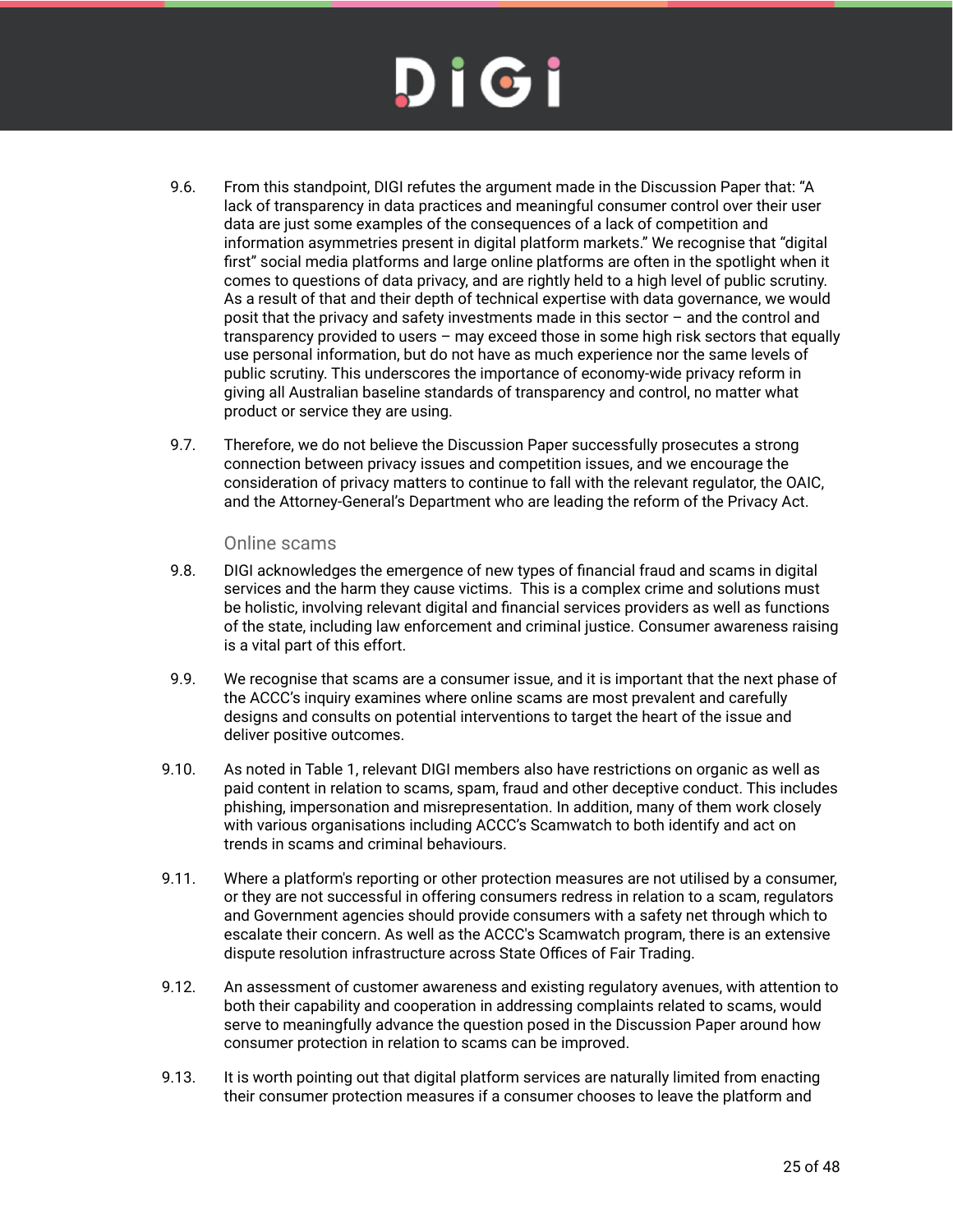interact directly with the entity propagating the scam. While some digital platform services work to direct consumers away from this "off-platform" activity – such as through restrictions to stop buyers and sellers attempting to complete or facilitate outside transactions or connections – the outright prevention of such activity may equally cause consumer complaints and competition concerns.

- 9.14. It is also worth noting that mainstream platforms and brands often have their names misused and cited in scams in an effort to convince consumers of their veracity. For example, the ACMA has reported a sharp rise in scammers falsely purporting to represent eBay<sup>24</sup>
- 9.15. In addition to platform measures, Government safety nets and cooperation, DIGI believes that a long term solution here is to improve digital literacy across the community to reduce susceptibility to scams no matter where they present. DIGI welcomes the community information and education provided on scams on both the ACCC Scamwatch website<sup>25</sup>, and the Office of the eSafety Commissioner website<sup>26</sup>. DIGI would encourage the proactive provision of such information through targeted communications campaigns that reach at risk populations who may not be actively seeking the information, and would be happy to explore with our members how such efforts could be supported.

#### "dark patterns online"

- 9.16. As noted, we believe that further exploration of "dark patterns online" should be addressed in Privacy Act reform. This reform process is contemplating proposals for how to improve individuals' privacy rights and user-facing privacy notices, which will be an important transparency and redress tools in this context.
- 9.17. DIGI agrees that consumers should be able to make informed choices in their online interactions and be protected from exploitative or manipulative. However, we do not believe the Discussion Paper makes a clear case as to what constitutes a "dark pattern online" to differentiate this activity from marketing that occurs in an online and offline environment. Is a "dark pattern online" analogous to a supermarket placing low-priced consumer items at the checkout counter to entice further purchases? Is it analogous to a clothing store offering a discount at the checkout counter if customers provide an email address to be added to their mailing list, without providing a printed privacy policy to the consumer? Such practices are common in a retail environment, and we believe that further analysis and differentiation of this "dark patterns" concept needs to occur, with a focus on consumer harm.

#### "harmful content"

9.18. DIGI points to Table 1 in mapping harmful content and responses on digital platform services, and its recommendations in Section 1 as to what additional measures can be taken.

<sup>24</sup> ACMA (2021), *Scam alert: ACMA warns of eBay scam phone calls*, accessed at

https://www.acma.gov.au/articles/2021-03/scam-alert-acma-warns-ebay-scam-phone-calls

<sup>26</sup> Office of the eSafety Commissioner, *Online scams and identity theft*, accessed at https://www.esafety.gov.au/key-issues/staying-safe/online-scams-identity-theft <sup>25</sup> ACCC, About Scamwatch, accessed at https://www.scamwatch.gov.au/about-scamwatch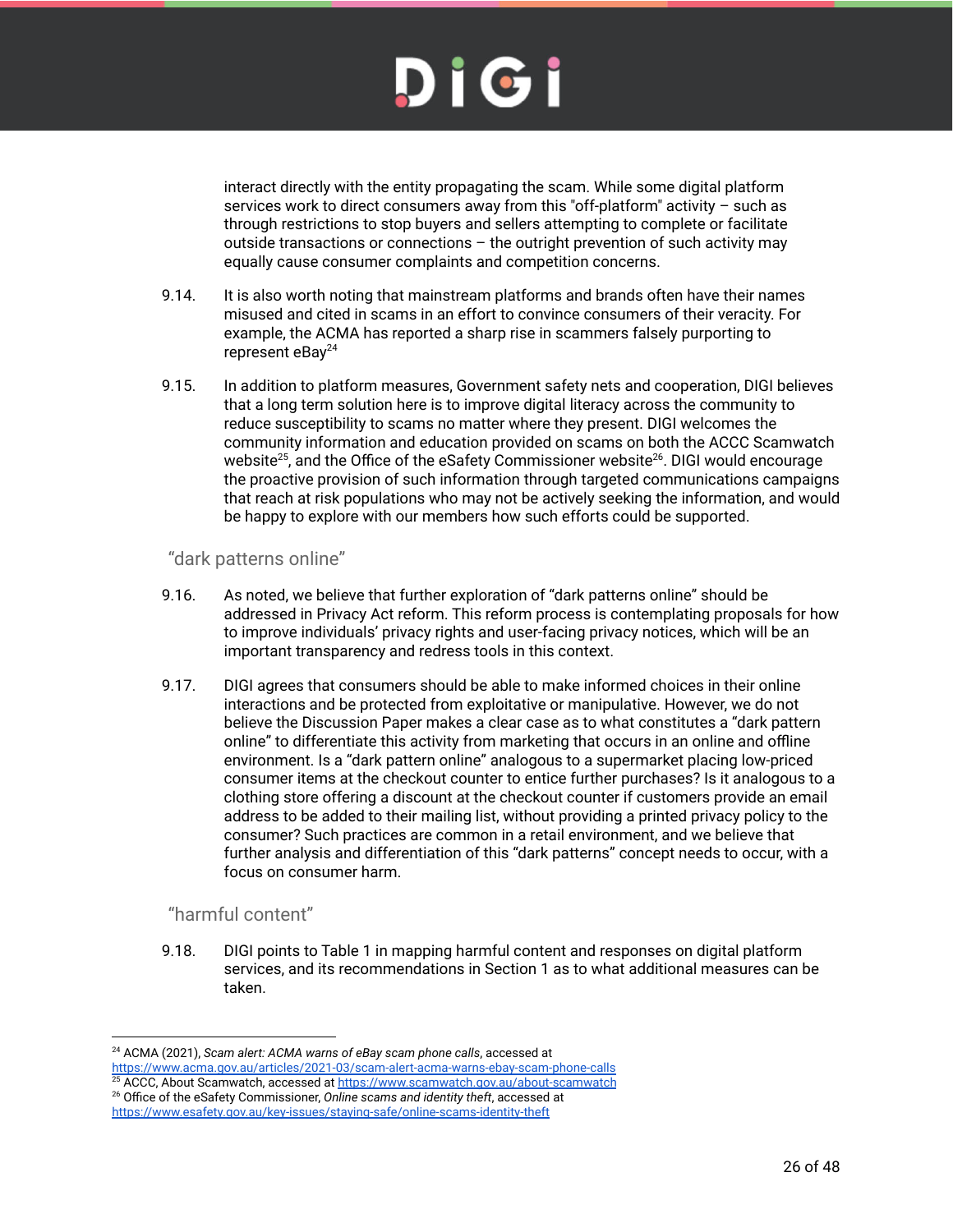## DIGI

"malicious and exploitative apps"

- 9.19. It is worth pointing out that the OSA codes, detailed in Table 1, must cover the industry sections of app distribution services (i.e. app marketplaces) and designated internet services (i.e. apps). To the extent that exploitative apps may contain Class 1 content or Class 2 content, they will soon have enforceable measures once the codes are registered by the eSafety Commissioner.
- 9.20. Additionally, the Basic Online Safety Expectations (BOSE) also covers all "designated internet services", which includes apps. Under the BOSE, such providers must have terms of use and clear and readily identifiable mechanisms that enable end-users to report, and make complaints about, breaches of the service's terms of use. It also includes obligations to make information about these available to the eSafety Commissioner on request. This instrument can also be used to address malicious and exploitative apps.

#### 10. Dispute resolution

*Discussion paper consultation question: Should specific requirements be imposed on digital platforms (or a subset of digital platforms) to improve aspects of their processes for resolving disputes with business users and/or consumers? What sorts of obligations might be required to improve dispute resolution processes for consumers and business users of digital platform services in Australia?*

- 10.1. In its analysis of dispute resolution on digital platforms, the Discussion Paper quotes the press release from recent research conducted by the Australian Communications Consumer Action Network (ACCAN) has found that nearly three in four Australians would like better complaints handling from digital platforms<sup>27</sup>. The press release states "digital platforms such as Facebook, WhatsApp, eBay, and Service NSW" and that "Digital platforms were defined as websites and apps such as social media, Government online services, job search sites, dating apps, messaging apps and online marketplaces." This means that the data includes Australians' interactions with Government services such as ServiceNSW and myGov, many of which were being used more frequently during the pandemic. Therefore, this data does not provide a conclusive picture of Australians' experiences of dispute resolution on privately-owned digital platform services. We note that this is the only data provided in this Discussion Paper that labels dispute resolution as "ineffective", and therefore question the veracity of the conclusion.
- 10.2. Digital platform services have a range of processes to resolve disputes, online mechanisms for Australian consumers to report breaches of consumer law, scams and spam and online safety regulations; and collaborations with relevant regulators. There is an extensive dispute resolution infrastructure across Australian consumer and online safety law, and regulatory bodies such as the OAIC, the ACMA, the Office of the eSafety Commissioner and the State Offices of Fair Trading. While the Discussion Paper advocates for a new ombudsman scheme, it does not consider whether there are gaps in

<sup>27</sup> Australian Communications Consumer Action Network (ACCAN), Media release 29/11/21, *New research finds nearly three-quarters of Australians want better complaints handling from digital platforms*, accessed at https://accan.org.au/media-centre/media-releases/1942-new-research-finds-nearly-three-quarters-of-australians-want-better-compl aints-handling-from-digital-platforms#:~:text=New%20research%20from%20the%20Australian,%2C%20eBay%2C%20and%20Service %20NSW.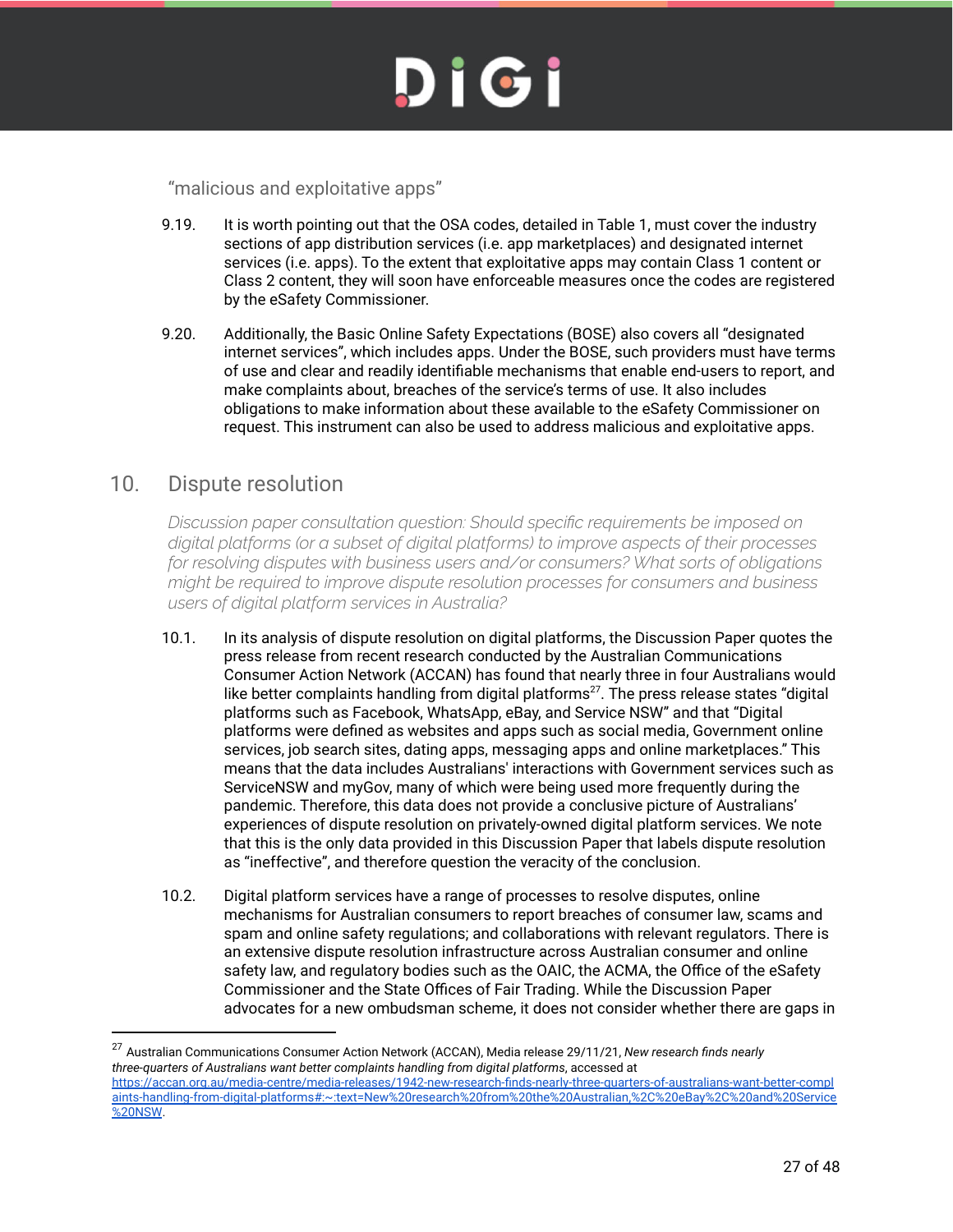the current *capabilities* and *capacities* of Australian regulators in providing Australians with a suitable safety net when the dispute resolution processes within digital platforms do not operate as intended. As an illustrative example, the Office of the eSafety Commissioner has said that many victims come to them after an unsuccessful experience with the police. This anecdotal experience would suggest that consumers may need to approach multiple agencies or channels within government before they are able to resolve their issue.

- 10.3. Furthermore, under the relevant laws, regulators have significant powers to take strong enforcement action in the courts on behalf of consumers where necessary. Australia has a wide variety of alternative dispute resolution mechanisms including small claims tribunals that deal effectively with a range of consumer issues. If consumers are unsatisfied with the outcome they receive from a complaint to a regulator, or in a tribunal or a court, it does not necessarily mean the system has failed, nor does it equate to a gap in the system. This same principle should apply to the perception of complaints made to digital platforms.
- 10.4. We would argue that an analysis of assessment of customer satisfaction of these existing regulatory avenues, and their capability in addressing complaints that have a digital dimension, would complement the analysis being undertaken on digital service platforms, and together would serve to meaningfully advance the policy questions behind this work. If such data is not readily available, the ACCC might consider a consumer study that explores their experience of these regulatory avenues for the escalation of disputes.
- 10.5. DIGI is also concerned that the exploration of "dispute resolution" does not appear to be predicated on a clear definition of how a "dispute" or "complaint" is defined. A lack of definitional clarity may equate a "complaint" or "dispute" with other issues requiring customer service support. Furthermore, a high volume of customer inquiries can be indicative of a range of things, including responsive customer service.
- 10.6. A "dispute" and "complaint" may include any objections that consumers might have about viewpoints lawfully expressed by other users that do not contravene platforms' Terms of Service or regulations that are designed to address societal harms. For example, platforms often experience a high volume of user reports on content that is not violative of their terms of service, in situations where there are impassioned or polarised views. The scope of these kinds of disagreements is infinite; the ACCC should be wary of suggesting that all issues between Australian consumers and platforms -- regardless of their cause or nature, whether or not they concern a product, service or platform user -represent a policy problem that requires a response from the Government, particularly in cases where comparable "disputes" offline would not be subject to any government intervention.
- 10.7. On this point, in 2014 the Productivity Commission released a report into Access to Justice examining the role, gaps and capabilities of ombudsman services, amongst other issues<sup>28</sup>. While the Productivity Commission found that ombudsmen generally deliver dispute outcomes at far lower cost than courts, visibility and co-ordination between the various services remains challenging. The ACCC should consider reviewing Chapter 9.3 of this report to explore whether improvements have been made in the intervening years.

<sup>28</sup> Productivity Commission, *Access to Justice Arrangements Productivity Commission*, accessed at:

*Inquiry Report Volume 1*, available at https://www.pc.gov.au/inquiries/completed/access-justice/report/access-justice-volume1.pdf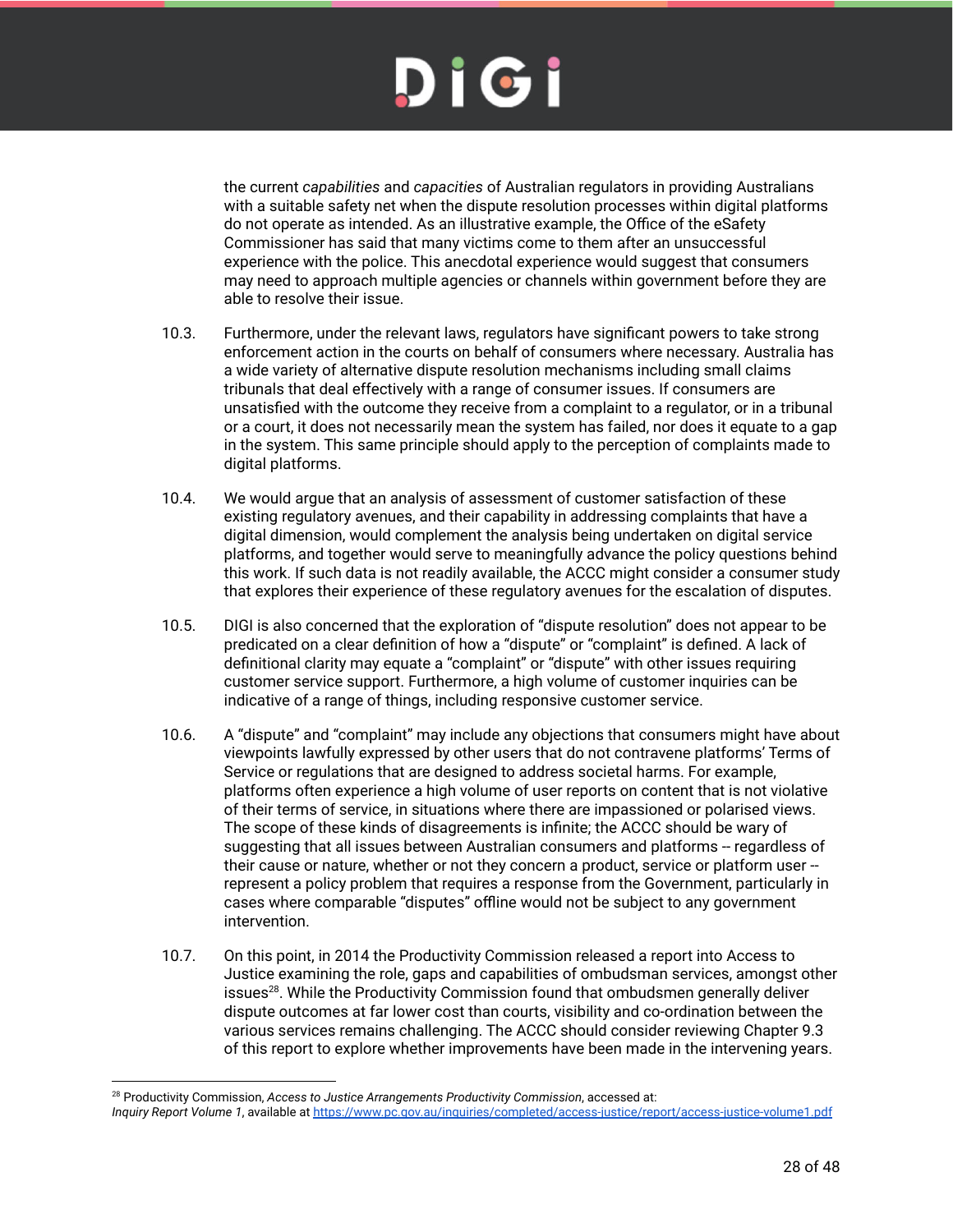- 10.8. DIGI is concerned that an independent ombudsman scheme has the potential for considerable overlap and contradictory decision-making with other regulators. More channels does not necessarily mean better consumer outcomes. Conversely, more channels may create greater consumer confusion as users are given the "runaround" to call different agencies to resolve a single issue. DIGI therefore suggests that focus be placed on co-operation mechanisms and consumer communication about existing dispute resolution avenues. In practice, this might take the form of a website that maps the avenues available to consumers in relation to different harms. It may also take the form of a memorandum of understanding between relevant regulators around the triaging and direction of consumer complaints relating to other portfolio areas.
- 10.9. In relation to an ombudsman scheme, we would question the capability and capacity of a single ombudsman to effectively address the wide range of consumer concerns and online harm that arise in the digital world. Many consumer concerns relate to the contextual application of a digital platform's services in a variety of sectors; centralised bodies may lack the necessary subject matter and technical expertise to meaningfully assist consumers. Improving the ability of all relevant government agencies and regulators to address both harms and consumer issues that have a digital dimension becomes extremely important as people live more of their lives online, especially as we move towards the Government's stated goal of Australia becoming a leading digital economy. Ensuring this capability across Government is in line with consumer expectations in a digital economy.

#### 11. Algorithmic transparency

*16. In what circumstances, and for which digital platform services or businesses, is there a case for increased transparency including in respect of price, the operation of key algorithms or policies, and key terms of service?*

- 11.1. DIGI agrees that digital platform services' terms of service and other key user-facing policies should be transparent.
- 11.2. DIGI does not believe that requirements to disclose specific technical details of the way in which algorithms operate, such as detailed information on the signals and predictions used, would not provide meaningful transparency to Australians. They may serve to enable third parties to more easily game the system. For example, in the case of algorithms that are used to detect and remove harmful content, making them public would allow bad actors to manipulate posts to evade algorithm changes. In the immediate aftermath of the terrorist attacks in Christchurch in March 2019, platforms reported an unprecedented number of people actively manipulating the livestreamed footage of the attacks to avoid detection by algorithms.
- 11.3. Instead, DIGI is supportive of regulatory approaches to mitigate against defined harms, rather than those that are focused on specific technologies such as algorithms or AI. A harms-based approach reflects that the majority of potential problems associated with AI lie in the contextual application of the technology in a variety of sectors, and we caution against recommendations focused solely on reviewing the technology of AI itself.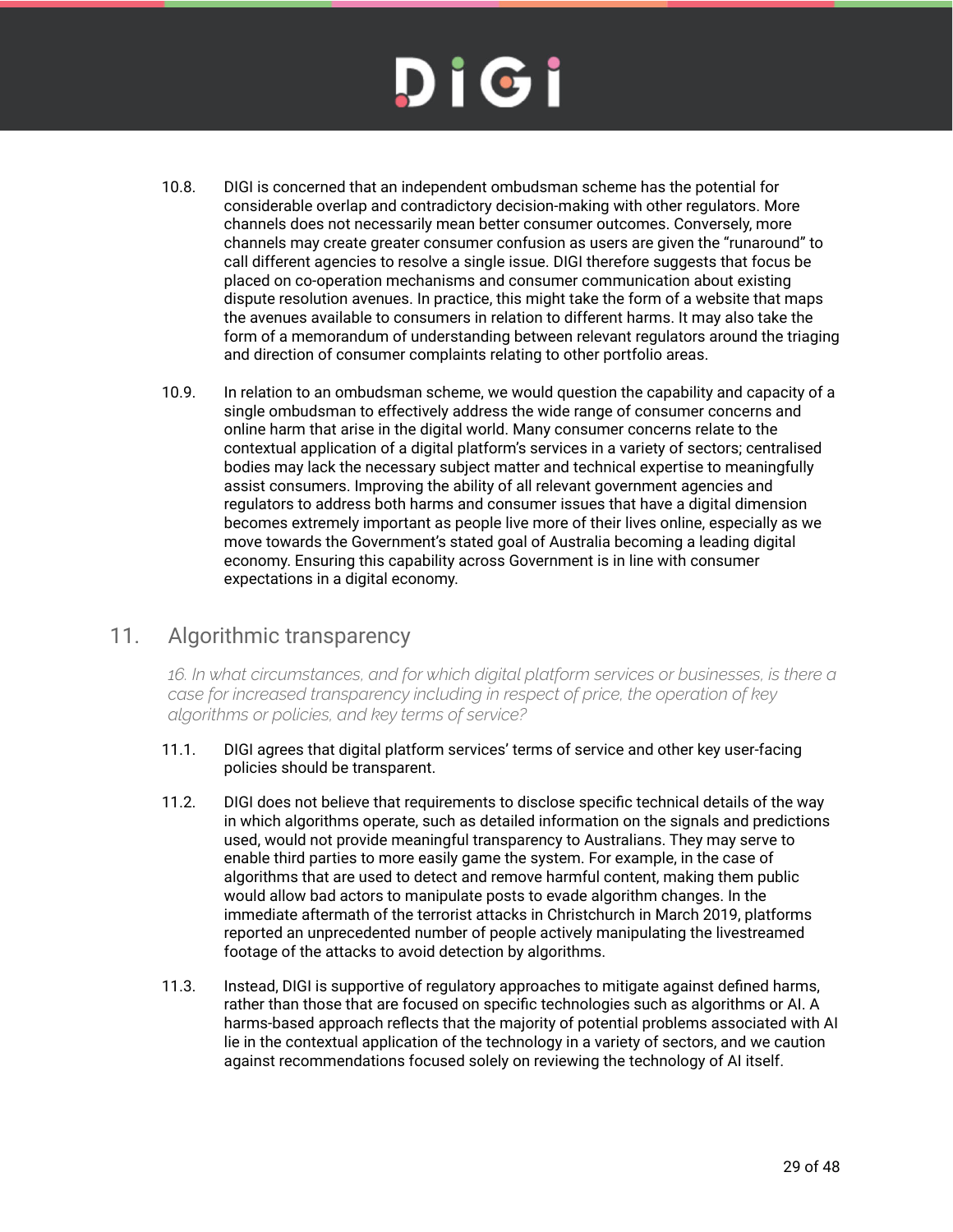#### **Summary of recommendations in relation to Chapter 8**

- R. Data access proposals, dark patterns online, excessive online tracking and questions of data transparency and control should be addressed as part of the Privacy Act Review.
- S. As scams present in a variety of mediums and often "off-platform", regulatory safety nets where consumers can escalate scams are crucially important in complementing platform-level efforts. This is relevant to scams, and dispute resolution more broadly. An assessment of both customer awareness and cooperation between relevant regulators would serve to meaningfully advance the question posed in the Discussion Paper around how consumer protection in relation to how both scams and dispute resolution redress can be improved.
- T. DIGI recommends that a long term solution here is to improve digital literacy across the community to reduce susceptibility to scams no matter where they present.
- U. DIGI recommends a focus on regulatory approaches that mitigate against defined harms, rather than those that are focused on specific technologies such as algorithms or AI.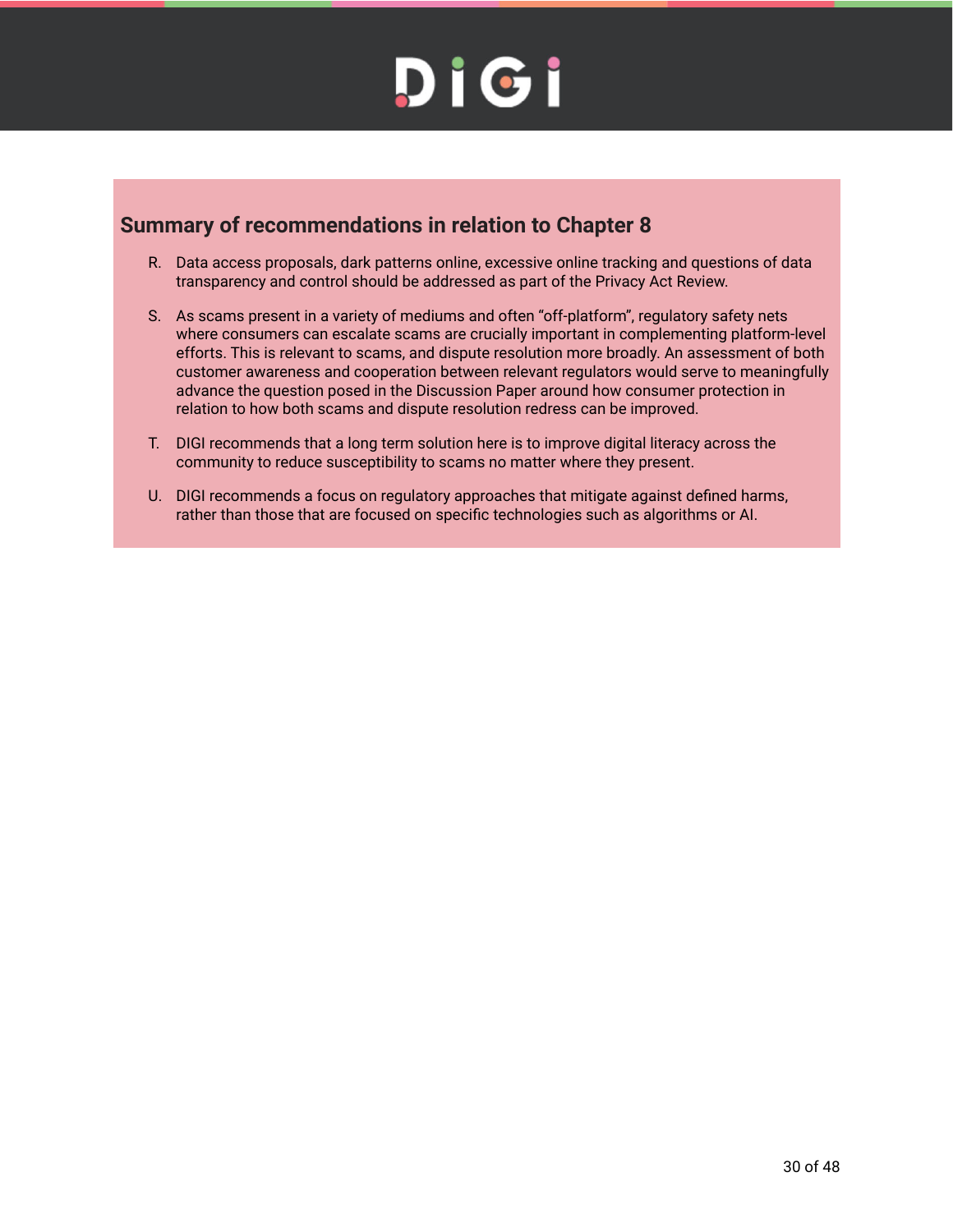#### Appendix: Overview of digital platform service issues, platform & regulatory responses

|     | Table $1^{29}$                                                     |                                     |                                                                                                                                                                                                                                                                                                                                                                                                                                                                                                                                                                                                                                                                                                                                                                                            |                |                                                                                                                                                                                                                                                                                                                                                                                                                                                                                                                                                                                                                                                                                                                                                                                                                                                                                                                                                                                                                                                                            |  |
|-----|--------------------------------------------------------------------|-------------------------------------|--------------------------------------------------------------------------------------------------------------------------------------------------------------------------------------------------------------------------------------------------------------------------------------------------------------------------------------------------------------------------------------------------------------------------------------------------------------------------------------------------------------------------------------------------------------------------------------------------------------------------------------------------------------------------------------------------------------------------------------------------------------------------------------------|----------------|----------------------------------------------------------------------------------------------------------------------------------------------------------------------------------------------------------------------------------------------------------------------------------------------------------------------------------------------------------------------------------------------------------------------------------------------------------------------------------------------------------------------------------------------------------------------------------------------------------------------------------------------------------------------------------------------------------------------------------------------------------------------------------------------------------------------------------------------------------------------------------------------------------------------------------------------------------------------------------------------------------------------------------------------------------------------------|--|
|     | <b>Description of issue</b>                                        | <b>Trends in platform responses</b> |                                                                                                                                                                                                                                                                                                                                                                                                                                                                                                                                                                                                                                                                                                                                                                                            |                | <b>Australian regulatory responses</b>                                                                                                                                                                                                                                                                                                                                                                                                                                                                                                                                                                                                                                                                                                                                                                                                                                                                                                                                                                                                                                     |  |
|     | Individual harms                                                   |                                     |                                                                                                                                                                                                                                                                                                                                                                                                                                                                                                                                                                                                                                                                                                                                                                                            |                |                                                                                                                                                                                                                                                                                                                                                                                                                                                                                                                                                                                                                                                                                                                                                                                                                                                                                                                                                                                                                                                                            |  |
| 12. | Cyberbullying<br>material<br>directed at an<br>Australian<br>child | 12.1.<br>12.2.<br>12.3.             | All relevant DIGI members have strict<br>policies to prohibit and rapidly remove the<br>cyberbullying of Australian children and<br>minors. These policies are regularly<br>updated to ensure they reflect emerging<br>patterns of abuse, in consultation with<br>experts.<br>They provide reporting tools where content<br>can be reported for cyberbullying. Such<br>messages are reviewed by teams of human<br>moderators, and addressed as quickly as<br>possible. Enforcement actions include the<br>removal of cyberbullying content, and the<br>suspension or removal of accounts that<br>have instigated it.<br>This enforcement infrastructure is often<br>complemented with proactive technology<br>detection that detects problematic content<br>and flags it for human review. | 12.6.<br>12.7. | The Enhancing Online Safety Act 2015 (EOSA)<br>allowed Australian minors who are the target of<br>cyberbullying material, and those representing<br>them, to complain to the Office of the eSafety<br>Commissioner (the Commissioner). The<br>Commissioner can direct a request for removal to<br>the social media service, and the service must<br>remove the content within 48 hours. The Online<br>Safety Act (OSA), which entered into force on<br>January 23, 2022, reduced the timeframes that a<br>social media service must respond to 24 hours.<br>The Basic Online Safety Expectations (BOSE),<br>which came into effect with the OSA on January<br>23, 2022 includes core expectation of the BOSE is<br>that a provider of a service must take reasonable<br>steps to minimise the extent to which<br>cyberbullying material targeted at an Australian<br>child or adult is available, and to make reports<br>about the provider's related activities available to<br>the Commissioner. The BOSE contains a<br>broad-ranging set of expectations for all social |  |

<sup>&</sup>lt;sup>29</sup> DIGI wishes to emphasise that industry approaches will differ based on the services they provide, their users and their size. Not all services will experience the full range of issues, and the way that different online harms present themselves on each service will differ, necessitating variations in approach. It is simply a brief summary in order to provide an indication of the industry approach, and is by no means comprehensive.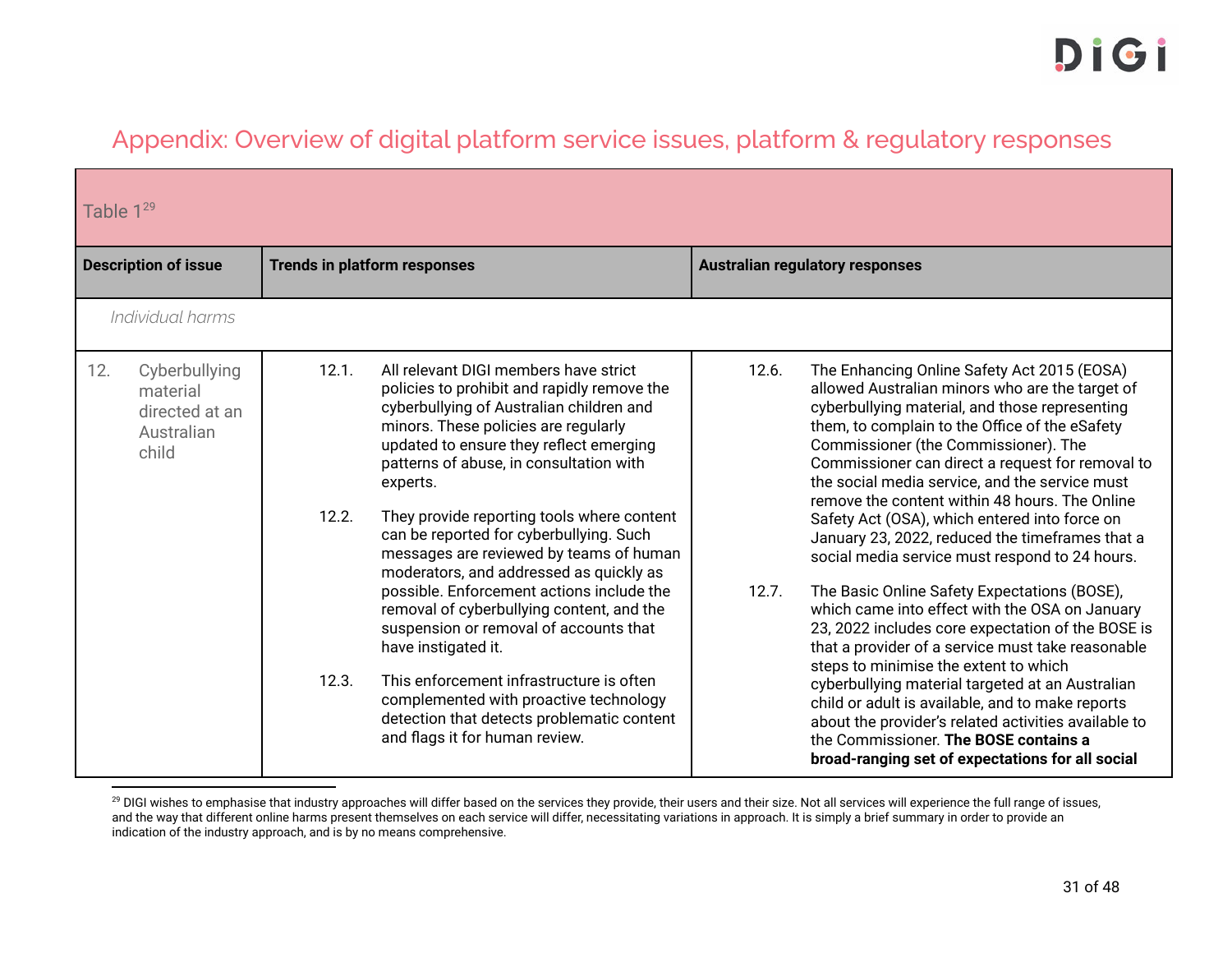|     |                                                                    | 12.4. | Relevant members provide blocking tools<br>where any user can be blocked from                                                                                                                         |       | media services, messaging services and websites<br>available in Australia, and DIGI is concerned that                                                                                                                                                                                                                              |
|-----|--------------------------------------------------------------------|-------|-------------------------------------------------------------------------------------------------------------------------------------------------------------------------------------------------------|-------|------------------------------------------------------------------------------------------------------------------------------------------------------------------------------------------------------------------------------------------------------------------------------------------------------------------------------------|
|     |                                                                    |       | sending further unwanted messages, and<br>provide tools to enable people to leave or<br>hide group forums.                                                                                            |       | its release in January was not promoted to all of<br>these services, nor has the text of the BOSE been<br>made prominently available to industry, raising                                                                                                                                                                          |
|     |                                                                    | 12.5. | Industry's policies and enforcement are<br>complemented with a range of initiatives,<br>partnerships and social programs aimed at                                                                     |       | questions around whether all affected service<br>providers are aware of their new compliance<br>obligations <sup>30</sup> .                                                                                                                                                                                                        |
|     |                                                                    |       | providing minors with wider support from<br>professionals, parents and teachers in<br>relation to cyberbullying.                                                                                      | 12.8. | The EOSA and OSA children's cyber bullying<br>schemes enable the Commissioner to issue<br>end-user notices that require a person who posts<br>cyberbullying material to remove the material,<br>refrain from posting any cyberbullying material<br>targeting the child, and/or apologise to the child<br>for posting the material. |
|     |                                                                    |       |                                                                                                                                                                                                       | 12.9. | Section 474.17(1) of the Criminal Code 1995 (Cth)<br>creates an offence of using a carriage service to<br>menace, harass or offend another person.                                                                                                                                                                                 |
| 13. | Cyberbullying<br>material<br>targeted at an<br>Australian<br>adult | 13.1. | All of the measures outlined above from<br>12.1 to 12.5 (policies, tools, enforcement<br>teams and technology) apply to the<br>approach to cyberbullying material targeted<br>at an Australian adult. | 13.3. | The OSA includes an adult cyber-bullying scheme<br>where Australian adults who are the victims of<br>seriously harmful online abuse can complain to the<br>Office, if the online service providers have failed to<br>act on reports to them. The Office can direct a<br>request for removal to the social media service,           |
|     |                                                                    | 13.2. | Digital platforms often have granular<br>considerations when assessing the<br>cyberbullying of adults, such as whether                                                                                |       | and the service must remove the content within 24<br>hours.                                                                                                                                                                                                                                                                        |
|     |                                                                    |       | the content concerns public opinions or<br>actions that impact others, and the extent<br>to which the content relates to a person in<br>authority or a public figure. The questions a                 | 13.4. | The BOSE and Section 474.17(1) of the Criminal<br>Code 1995 (Cth) detailed above in 12.7 and 12.9<br>also apply to adult cyberbullying.                                                                                                                                                                                            |

<sup>&</sup>lt;sup>30</sup> A page about the BOSE exists on the Office of eSafety Commissioner's website under "who we are". However, it does not contain a direct link to the BOSE. An industry participant must search the Federal Register of Legislation to find the final text of the determination. See: https://www.esafety.gov.au/about-us/who-we-are/basic-online-safety-expectations A web page exists on the The Department of Infrastructure, Transport, Regional Development and Communications' website about the BOSE, but only appears to contain a copy of the draft instrument. See: https://www.infrastructure.gov.au/have-your-say/draft-online-safety-basic-online-safety-expectations-determination-2021-consultation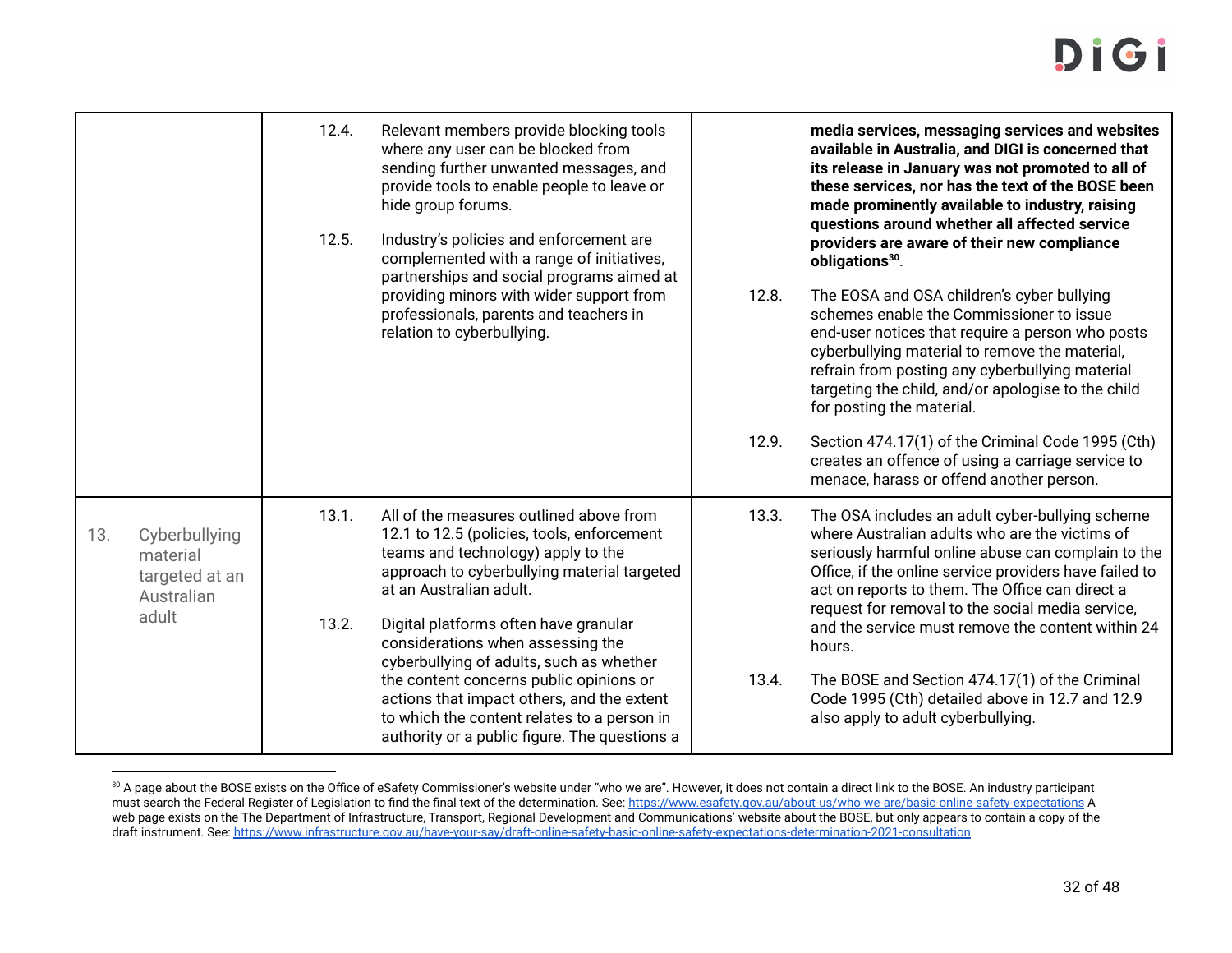### DICT

|     |                                          |       | provider may ask will necessarily differ<br>based on the service, and provide<br>important checks and balances for<br>platforms to appropriately consider the<br>freedom of expression, and political<br>communication, implications of a<br>takedown decision.                                                                                                                                        | 13.5.          | In relation to end users, the Australian Government<br>made an election commitment May 5, 2019 to<br>increase maximum penalties for end-users who<br>use a carriage service to menace, harass or cause<br>offence to five years of imprisonment <sup>31</sup> .                                                                                                                                                                                                              |
|-----|------------------------------------------|-------|--------------------------------------------------------------------------------------------------------------------------------------------------------------------------------------------------------------------------------------------------------------------------------------------------------------------------------------------------------------------------------------------------------|----------------|------------------------------------------------------------------------------------------------------------------------------------------------------------------------------------------------------------------------------------------------------------------------------------------------------------------------------------------------------------------------------------------------------------------------------------------------------------------------------|
| 14. | Child sexual<br>abuse material<br>(CSAM) | 14.1. | DIGI members have zero tolerance for<br>CSAM. They have strict policies against<br>child exploitation and the sexualisation of<br>children. These policies are enforced<br>through human review teams who undergo<br>extensive training on the appropriate<br>protocols for the handling of CSAM<br>material, often with machine learning and<br>other technology that surfaces content for<br>review. | 14.5.<br>14.6. | The Online Content Scheme (Schedules 5 and 7 of<br>the Broadcasting Services Act 1992) enables the<br>eSafety Commissioner to investigate and take<br>action on complaints about prohibited online<br>content such as child sexual abuse material<br>(CSAM).<br>The OSA, and the EOSA that was previously in<br>force, include a removal scheme for child sexual<br>exploitation material. The Commissioner can direct<br>a request for removal to the social media service, |
|     |                                          | 14.2. | When CSAM is detected it is removed and<br>reported, DIGI members report to the<br>National Center for Missing & Exploited<br>Children (NCMEC) in the United States<br>which refers cases to law enforcement all<br>around the world, including in Australia.<br>They also directly cooperate with Australian<br>law enforcement operations.                                                           | 14.7.<br>14.8. | and the service must remove the content within 24<br>hours.<br>The AVM Act, detailed above, covers CSAM<br>depicting rape or toruture, which has been the<br>subject of 98% of notices served under the Act <sup>32</sup> .<br>Furthermore, the OSA Codes (detailed earlier in<br>this submission and above in 23.10 and 23.11),                                                                                                                                             |
|     |                                          | 14.3. | Relevant DIGI members are active in<br>several coalitions, such as the Technology                                                                                                                                                                                                                                                                                                                      |                | relate to "Class 1" and "Class 2" materials under<br>Australia's classification code. The list of Class 1                                                                                                                                                                                                                                                                                                                                                                    |

<sup>31</sup> See media release: Prime Minister The Hon Scott Morrison MP, Attorney-General The Hon Christian Porter, Senator The Hon Mitch Fifield Minister For Communications And The Arts, Joint Media Release (05/05/2019), "Keeping Australians Safe Online", accessed at https://www.liberal.org.au/latest-news/2019/05/05/keeping-australians-safe-online

See also transcript: Prime Minister The Hon. Scott Morrison MP (05/05/2019), Transcript Remarks, Campaign Rally

Central Coast, accessed via CCH alerts, see quote: *"But the other thing we're going to do for all Australians, is we're going to increase the penalties for those who have been found to be bullying people online, causing those injuries. You won't go to jail for three years, you'll go to jail for five years."*

<sup>32</sup> Parliamentary Joint Committee on Law Enforcement, *Criminal Code Amendment (Sharing of Abhorrent Violent Material) Act 2019*, report released December 2021, accessed via CCH political alerts.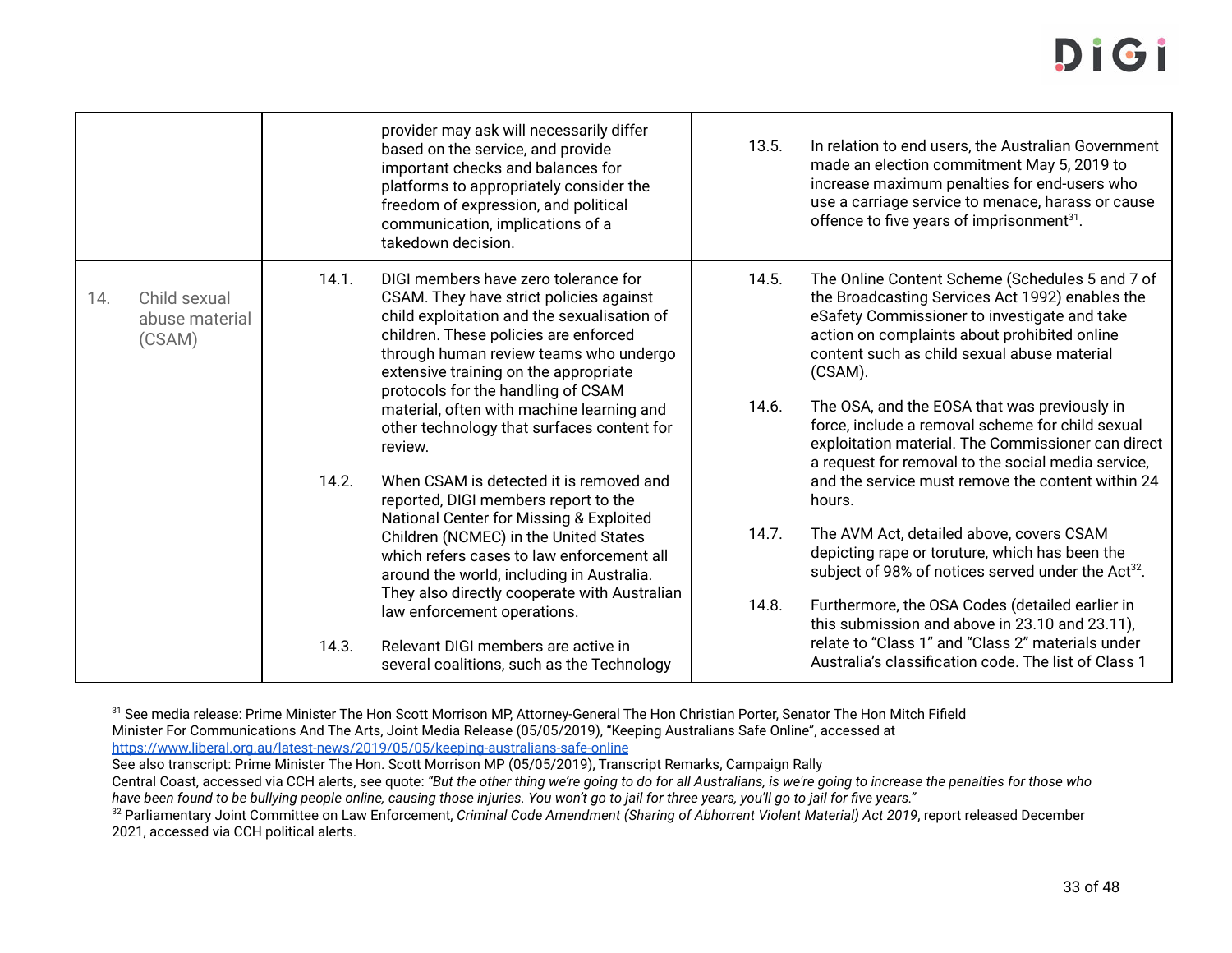|     |                                                      | 14.4.          | Coalition, the ICT Coalition, the WeProtect<br>Global Alliance, and INHOPE and the Fair<br>Play Alliance, that bring companies and<br>NGOs together to develop solutions that<br>disrupt the exchange of child sexual abuse<br>materials online and prevent the sexual<br>exploitation of children.<br>Relevant DIGI members deploy<br>industry-developed and licensed<br>technological tools such as Photo DNA<br>(developed by Microsoft to identify known<br>CSAM in still images) and CSAI Match<br>(developed by YouTube to detect known<br>video-based CSAM). | 14.9.          | materials includes CSAM.<br>The BOSE, which came into force with the OSA on<br>January 23 2022, contains a specific expectation<br>in Section 8 that service providers that use<br>encryption with their services will implement<br>processes to detect and address material or<br>activity on the service that is unlawful or harmful.                                                                                                |
|-----|------------------------------------------------------|----------------|---------------------------------------------------------------------------------------------------------------------------------------------------------------------------------------------------------------------------------------------------------------------------------------------------------------------------------------------------------------------------------------------------------------------------------------------------------------------------------------------------------------------------------------------------------------------|----------------|----------------------------------------------------------------------------------------------------------------------------------------------------------------------------------------------------------------------------------------------------------------------------------------------------------------------------------------------------------------------------------------------------------------------------------------|
| 15. | Non-consensu<br>al sharing of<br>intimate<br>imagery | 15.1.<br>15.2. | Relevant DIGI members have strict policies<br>that do not allow the sharing of<br>non-consensual intimate images, and work<br>to rapidly remove these.<br>These policies form part of broader policies<br>to remove content that promotes sexual<br>violence, sexual assault or sexual<br>exploitation.                                                                                                                                                                                                                                                             | 15.5.<br>15.6. | The OSA includes a removal scheme where people<br>who are the victims of the sharing of<br>non-consensual intimate images may complain to<br>the Commissioner if online service providers have<br>failed to act on reports to them. The Office can<br>direct a request for removal to the social media<br>service, and the service must remove the content<br>within 24 hours.<br>A core expectation of the BOSE is that a provider of |
|     |                                                      | 15.3.          | As with other policy areas described above,<br>these policies are enforced through a<br>combination of human review, proactive<br>machine learning technology and<br>enforcement teams.                                                                                                                                                                                                                                                                                                                                                                             |                | a service must take reasonable steps to minimise<br>the extent to which non-consensual intimate<br>images are available, and to make reports about<br>the provider's related activities available to the<br>Commissioner.                                                                                                                                                                                                              |
|     |                                                      | 15.4.          | Some platforms have also introduced<br>preventative measures that use image<br>hashing technology to prevent the spread<br>of known image-based abuse images, in<br>order to prevent the reliance on user                                                                                                                                                                                                                                                                                                                                                           |                |                                                                                                                                                                                                                                                                                                                                                                                                                                        |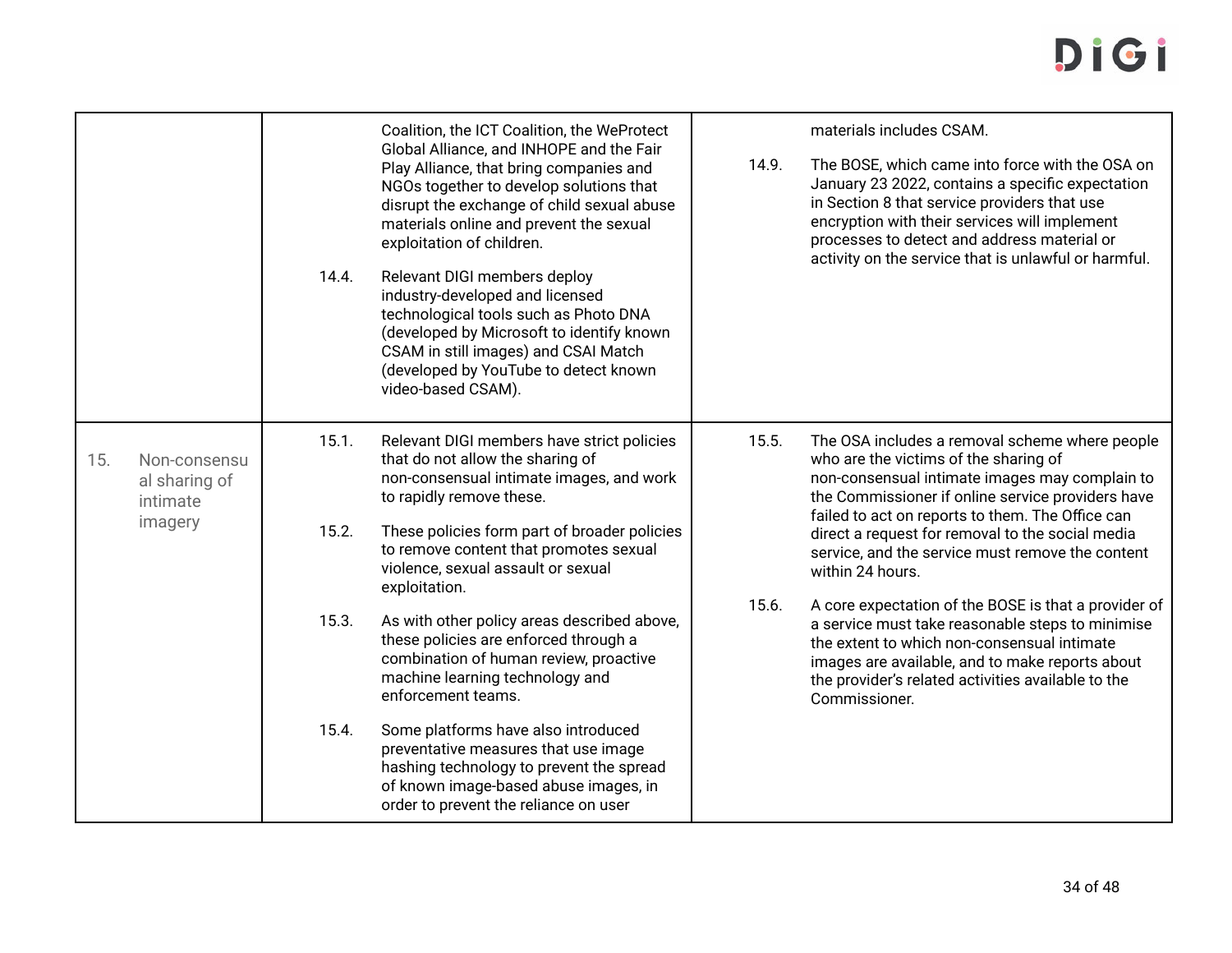|     |                                                                                   |                | reporting.                                                                                                                                                                                                                                                                                                                                                                                                                                                                                                                                                                                                                                                                                                                                                                                       |                |                                                                                                                                                                                                                                                                                                                                                                                                                                                                                                                                                                                                                                                                                                                                                                                                                                                          |
|-----|-----------------------------------------------------------------------------------|----------------|--------------------------------------------------------------------------------------------------------------------------------------------------------------------------------------------------------------------------------------------------------------------------------------------------------------------------------------------------------------------------------------------------------------------------------------------------------------------------------------------------------------------------------------------------------------------------------------------------------------------------------------------------------------------------------------------------------------------------------------------------------------------------------------------------|----------------|----------------------------------------------------------------------------------------------------------------------------------------------------------------------------------------------------------------------------------------------------------------------------------------------------------------------------------------------------------------------------------------------------------------------------------------------------------------------------------------------------------------------------------------------------------------------------------------------------------------------------------------------------------------------------------------------------------------------------------------------------------------------------------------------------------------------------------------------------------|
| 16. | Minors'<br>access to<br>pornography<br>and other<br>age-inappropri<br>ate content | 16.1.          | All members have strict content policies in<br>relation to pornographic content. On social<br>media and content platforms, there are<br>policies in their community guidelines<br>restricting nudity, pornography and sexually<br>explicit content. On search engines, sexual<br>and violent terms are removed from<br>auto-complete and pornography is<br>demoted in search results unless the user<br>is clearly searching for it. These policies<br>are enforced through a combination of<br>human moderation and machine learning<br>that detects high numbers of flesh coloured<br>pixels.                                                                                                                                                                                                  | 16.5.          | The forthcoming OSA codes, to be registered by<br>the Office of the eSafety Commissioner in 2022,<br>are expected to cover in scope the tools available<br>to parents to manage and oversee their children's<br>experiences online. DIGI and the Communications<br>Alliance, supported by a steering group of other<br>industry associations, are developing the new<br>mandatory codes of practice to regulate all online<br>services and websites available in Australia, which<br>will be registered by the Office of the eSafety<br>Commissioner in 2022. In subject matter, the<br>codes will relate to "Class 1" and "Class 2"<br>materials under Australia's classification code.                                                                                                                                                                 |
|     |                                                                                   | 16.2.<br>16.3. | These policies are also reflected in<br>members' advertising policies. For<br>example, Google Search does not allow<br>hyperlinks that drive traffic to commercial<br>pornography sites, nor does it allow<br>pornography ads to be placed within its<br>search engine, nor does it run Google ads<br>against pornographic websites. On social<br>media and content platforms, all members<br>have strict controls on pornography, adult<br>products and services, and nudity.<br>Relevant members set age restrictions on<br>their user-generated content platforms and<br>many other products to limit and<br>discourage the use of services by underage<br>users, ranging from under 13 to 18 as<br>appropriate to the service. When a notice or<br>express admission that a user is underage | 16.6.<br>16.7. | Class 2 materials include other online pornography,<br>X18+ and R18+ content, and material which<br>includes high-impact sex, nudity, violence, drug<br>use, language and themes; 'Themes' includes<br>social Issues such as crime, suicide, drug and<br>alcohol dependency, death, serious illness, family<br>breakdown and racism. The OSA Codes will<br>contain commitments from industry to minimise<br>the risk of harm to Australian minors due to the<br>accessibility of Class 2 materials online.<br>Additionally, when the OSA entered into force on<br>January 23, 2022, it was accompanied by a new<br>Restricted Access System (RAS) which requires<br>that social media services, messaging services<br>and websites limit access to certain<br>age-inappropriate material through the<br>implementation of an access control system. This |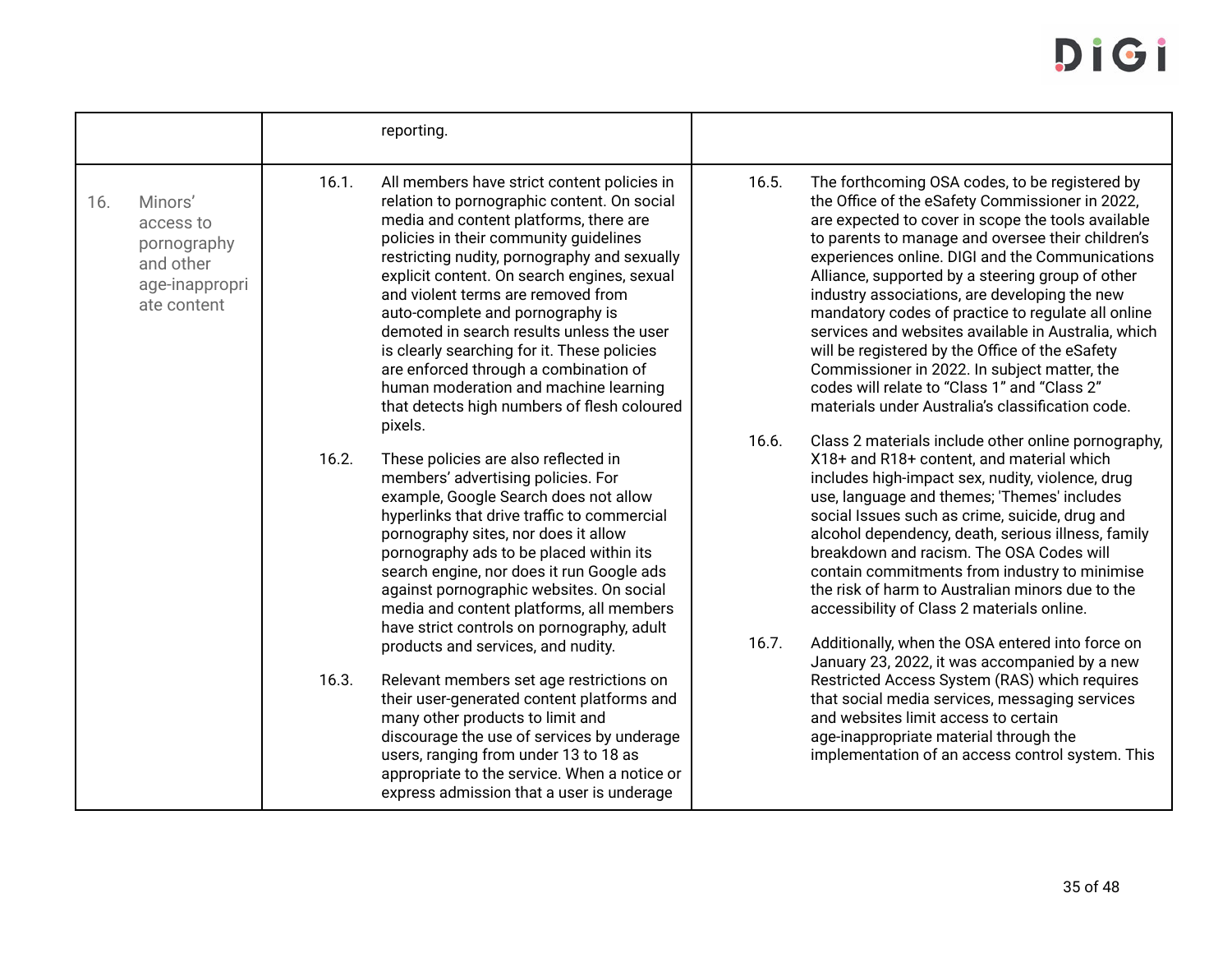| is received, it will be investigated and<br>accounts will be suspended accordingly.<br>Some services will also take steps to<br>prevent users lying about their age to<br>access an account after it has been denied.<br>by placing a persistent cookie on the device<br>to prevent the child from attempting to<br>circumvent the age restriction or by using<br>artificial intelligence to understand the true<br>age of a user.                                                                                                                                                                                                                                                                                                                                                                                                                                                                                                                                                                                                                                                      | will replace the 2014 Restricted Access System<br>$declaration33$ .<br>16.8.<br>In addition, the eSafety Commissioner is currently<br>conducing a roadmap on age verification (AV<br>Roadmap) that was a result from Government's<br>parliamentary inquiry into age verification for<br>online wagering and online pornography. We<br>understand that consultations are continuing and<br>that the AV roadmap will be presented to the<br>Government in 2022 <sup>34</sup> |
|-----------------------------------------------------------------------------------------------------------------------------------------------------------------------------------------------------------------------------------------------------------------------------------------------------------------------------------------------------------------------------------------------------------------------------------------------------------------------------------------------------------------------------------------------------------------------------------------------------------------------------------------------------------------------------------------------------------------------------------------------------------------------------------------------------------------------------------------------------------------------------------------------------------------------------------------------------------------------------------------------------------------------------------------------------------------------------------------|----------------------------------------------------------------------------------------------------------------------------------------------------------------------------------------------------------------------------------------------------------------------------------------------------------------------------------------------------------------------------------------------------------------------------------------------------------------------------|
| Relevant DIGI members have extensive<br>16.4.<br>programs in place to protect young people<br>on their services. At the service provider<br>level, they provide applications to enable<br>family sharing and limitations on minors'<br>devices, that include controlling their<br>privacy settings, filtering, screen time limits<br>and other features designed to safeguard<br>minors' privacy and experiences online. At<br>the search engine level, they filter ads<br>containing or promoting nudity, sexually<br>suggestive content, adult entertainment<br>and other services from appearing within<br>search results. At the app distribution level,<br>restricted profiles can be established where<br>more mature content can be filtered out of<br>the app store. At the browser level, parents<br>can create restricted profiles for minors<br>that allow parents to block and approve<br>sites viewed, and where "safe search" is on<br>by default in such accounts. At the platform<br>level, there are similar "safe search"<br>settings that hide sensitive content and |                                                                                                                                                                                                                                                                                                                                                                                                                                                                            |

<sup>33</sup> Office of the eSafety Commissioner (2021), *Restricted Access System Declaration Online Safety Act 2021 Discussion Paper August 2021*, accessed at https://www.esafety.gov.au/sites/default/files/2021-08/OSA%20-%20Restricted%20Access%20System%20discussion%20paper 0.pdf

<sup>34</sup> Office of the eSafety Commissioner, Media release 16/8/21, *Consultations begin on age verification roadmap*, accessed at https://www.esafety.gov.au/newsroom/media-releases/consultations-begin-on-age-verification-roadmap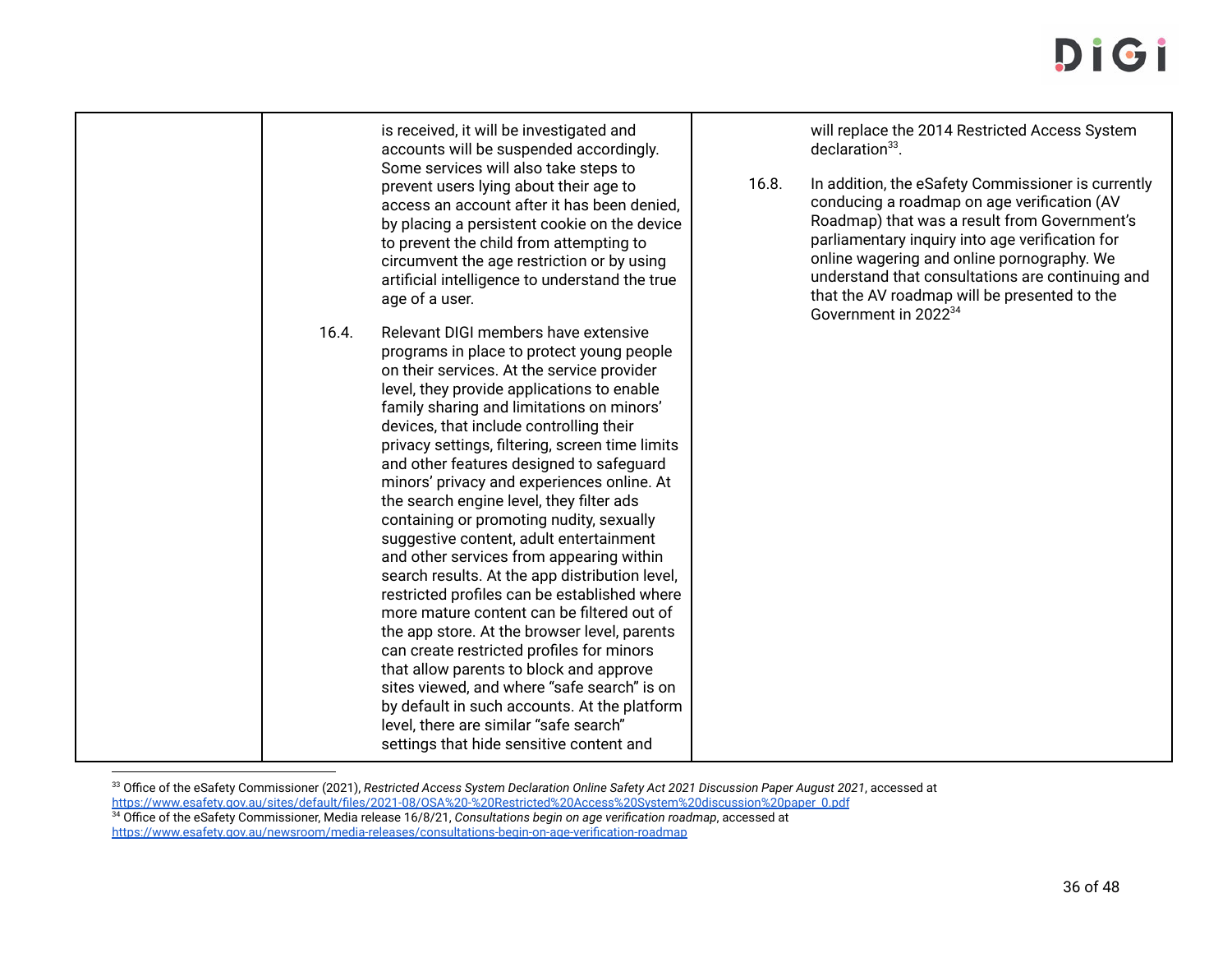|     |                                         |                         | remove blocked and muted accounts.<br>There are also default privacy settings for<br>minors, and additional safety measures for<br>users in this category, including restrictions<br>aimed at inappropriate interactions and<br>CSAM material, as well as advertising<br>restrictions.                                                                                                                                                                                                                                                                                                                                                                                                                                                                                         |                |                                                                                                                                                                                                                                                                                                                                                                                                                                                                                                                                          |
|-----|-----------------------------------------|-------------------------|--------------------------------------------------------------------------------------------------------------------------------------------------------------------------------------------------------------------------------------------------------------------------------------------------------------------------------------------------------------------------------------------------------------------------------------------------------------------------------------------------------------------------------------------------------------------------------------------------------------------------------------------------------------------------------------------------------------------------------------------------------------------------------|----------------|------------------------------------------------------------------------------------------------------------------------------------------------------------------------------------------------------------------------------------------------------------------------------------------------------------------------------------------------------------------------------------------------------------------------------------------------------------------------------------------------------------------------------------------|
| 17. | Advocacy of<br>suicide and<br>self-harm | 17.1.<br>17.2.<br>17.3. | Relevant DIGI members have policies<br>prohibiting the advocacy of suicide and<br>other self-harm. These policies extend<br>beyond the rapid removal of such content,<br>but aim to provide those at risk with links to<br>services that may assist them. For<br>example, searches relating to suicide on<br>platforms link to Lifeline and other relevant<br>support organisations. Flags for suicide<br>and self injury are escalated and addressed<br>with urgency.<br>Relevant larger platforms partner with<br>mental health organisations in Australia to<br>produce or promote a range of training and<br>other support resources.<br>Such policies and partnerships also extend<br>to material that glorify eating disorders<br>such as anorexia nervosa, and bulimia. | 17.4.<br>17.5. | Australia was the first country to criminalise<br>pro-suicide websites in 2006 through the Criminal<br>Code Amendment (Suicide Related Material<br>Offences) Act 2005.<br>It is possible that the aforementioned OSA codes<br>to be registered in 2022 pertaining to Class 2<br>content cover such content in scope. As noted,<br>Class 2 content has been defined as including<br>"themes" that include "social Issues such as crime.<br>suicide, drug and alcohol dependency, death,<br>serious illness, family breakdown and racism." |
| 18. | Defamation                              | 18.1.<br>18.2.          | Relevant DIGI members have policies that<br>restrict the usage of their services for the<br>defamation of others.<br>They have complaints handling processes<br>in place to action defamation requests<br>received by Australian users, which are                                                                                                                                                                                                                                                                                                                                                                                                                                                                                                                              | 18.3.          | Defamation laws differ by state and territory in<br>Australia, however the Model Defamation<br>Provisions have played an important role in<br>harmonising state-based defamation laws that<br>existed prior to 2005. These provisions were not<br>written for a digital age, and the Council of<br>Attorneys-General Defamation Working Party on                                                                                                                                                                                         |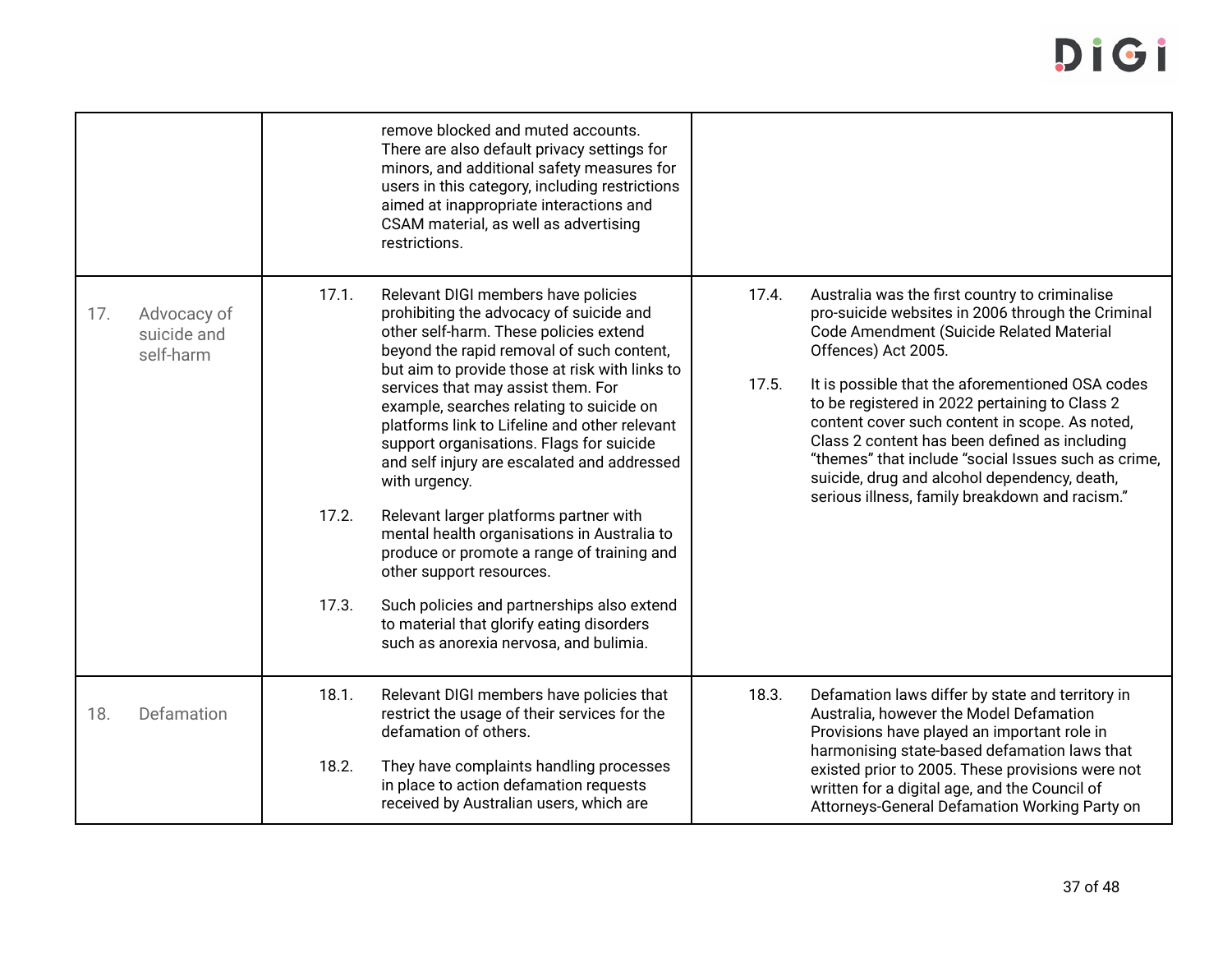|                    |       | actioned in accordance with Australian law.<br>These policies seek to balance allowing<br>individuals to protect their reputations<br>without placing unreasonable limits on the<br>discussion of matters of public interest and<br>importance. Given that defamation is a civil<br>matter and can depend on whether the<br>originator of a comment has a lawful<br>defence for posting the comment, it can be<br>challenging for platforms to make<br>assessments in the absence of judicial or<br>independent determinations. | 18.4.          | the Review of Model Defamation Provisions<br>(MDPs), with a "Stage 2" process currently well<br>underway to ensure these provisions are fit for a<br>digital age. DIGI is supportive of modernising these<br>provisions to offer better solutions for Internet<br>users and online intermediaries with regard to<br>defamation.<br>From recent engagement with this defamation law<br>reform process, DIGI understands that the NSW<br>Law Reform Commission is considering a<br>complaints notice process, debating using Section<br>5 of the UK 2013 Defamation Act as a starting<br>point. |
|--------------------|-------|---------------------------------------------------------------------------------------------------------------------------------------------------------------------------------------------------------------------------------------------------------------------------------------------------------------------------------------------------------------------------------------------------------------------------------------------------------------------------------------------------------------------------------|----------------|-----------------------------------------------------------------------------------------------------------------------------------------------------------------------------------------------------------------------------------------------------------------------------------------------------------------------------------------------------------------------------------------------------------------------------------------------------------------------------------------------------------------------------------------------------------------------------------------------|
| Collective harms   |       |                                                                                                                                                                                                                                                                                                                                                                                                                                                                                                                                 |                |                                                                                                                                                                                                                                                                                                                                                                                                                                                                                                                                                                                               |
| 19.<br>Hate speech | 19.1. | All relevant DIGI members have strict<br>policies to prohibit and address hate<br>speech or conduct, which is generally<br>defined as speech that maligns people or a<br>group of people based on their protected<br>characteristics, e.g. race, gender, sexuality.                                                                                                                                                                                                                                                             | 19.5.<br>19.6. | DIGI members take the aforementioned actions on<br>hate speech under their own policies, despite no<br>explicit and comprehensive legal protections for<br>Australians under Australian law for hate speech.<br>Australia continues to adopt a narrow approach to<br>hate speech under anti- discrimination laws that                                                                                                                                                                                                                                                                         |
|                    | 19.2. | These policies have and continue to evolve<br>to capture emerging patterns and themes<br>in hate speech or hateful conduct.                                                                                                                                                                                                                                                                                                                                                                                                     |                | are aimed at protecting individuals rather than<br>groups based on their protected characteristics.                                                                                                                                                                                                                                                                                                                                                                                                                                                                                           |
|                    |       | Additionally, relevant members consult with<br>a wide range of organisations and<br>individuals who guide them in their policy<br>decisions.                                                                                                                                                                                                                                                                                                                                                                                    | 19.7.          | Identified gap: DIGI identifies hate speech as a<br>policy gap, and has and continues to encourage<br>the Australian Government to develop a clearer<br>legislative framework that defines hate speech <sup>35</sup> .<br>This will also serve to help relevant stakeholders,                                                                                                                                                                                                                                                                                                                 |
|                    | 19.3. | All of the measures outlined above from<br>12.1 to 12.5 (policies, tools, enforcement                                                                                                                                                                                                                                                                                                                                                                                                                                           |                | including digital platforms, to better report, review<br>and remove content that meets a defined                                                                                                                                                                                                                                                                                                                                                                                                                                                                                              |

 $^\mathrm{35}$  DIGI, Submission to Department of Communications on the Online Safety Charter (2019), accessed at

https://digi.org.au/advocacy/#:~:text=Online%20Safety%20Charter%20%7C%20Submission%20to%20Department%20of%20Communications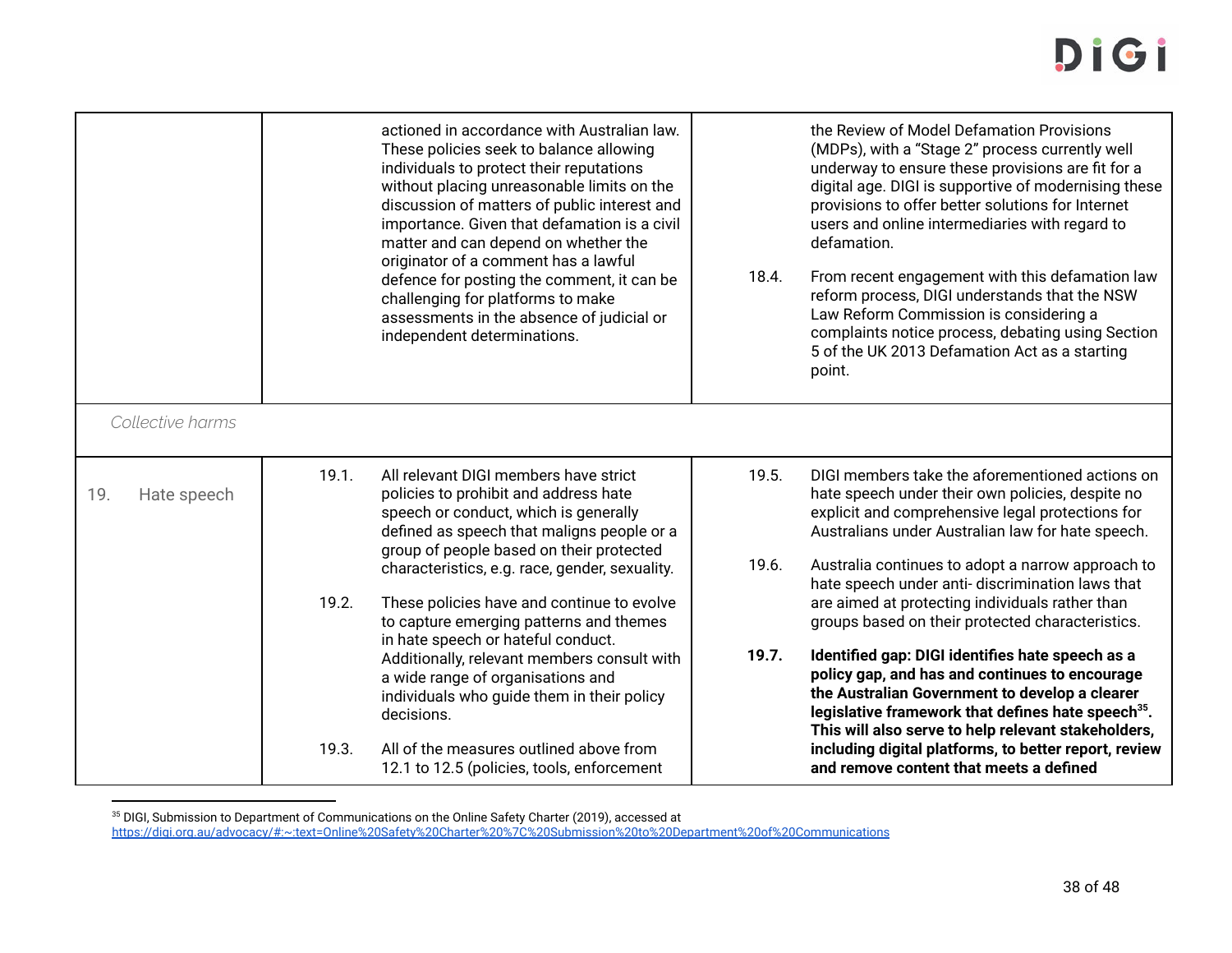|     |                                                             | 19.4.          | teams and technology) apply to the<br>approach to hate speech.<br>Industry policies and enforcement are<br>complemented with a range of initiatives,<br>partnerships and social programs aimed at<br>preventing and addressing hate speech.                                                                                                                                  |        | Australian legal threshold.                                                                                                                                                                                                                                                                                                                                                                                                                                                                                   |
|-----|-------------------------------------------------------------|----------------|------------------------------------------------------------------------------------------------------------------------------------------------------------------------------------------------------------------------------------------------------------------------------------------------------------------------------------------------------------------------------|--------|---------------------------------------------------------------------------------------------------------------------------------------------------------------------------------------------------------------------------------------------------------------------------------------------------------------------------------------------------------------------------------------------------------------------------------------------------------------------------------------------------------------|
| 20. | Pro-terror<br>material and<br>the incitement<br>of violence | 20.1.<br>20.2. | DIGI members comply with Australian law<br>and swiftly remove content that violates it,<br>across a range of subject matter areas,<br>including pro-terror content. They also work<br>to report such content to law enforcement,<br>where appropriate.<br>Their policies prohibiting illegal pro-terror                                                                      | 20.7.  | The Criminal Code Amendment (Sharing of<br>Abhorrent Violent Material) Act 2019 (AVM Act),<br>passed in April 2019 requires content, internet and<br>hosting providers to, within a reasonable time,<br>report to the Australian Federal Police abhorrent<br>violent conduct that is happening in Australia and<br>accessible through their services, or hosted on<br>their services.                                                                                                                         |
|     |                                                             | 20.3.          | content form part of broader policies that<br>prohibit the incitement or glorificaiton of<br>violence, and they rapidly remove content<br>that may result in the credible risk of<br>physical harm or direct threats to public<br>safety.<br>These policies are enforced through                                                                                             | 20.8.  | Additionally, the AVM Act requires the expeditious<br>removal of abhorrent violent material, and provides<br>the eSafety Commissioner the power to notify<br>service providers that abhorrent violent material is<br>available on their services. These notices create a<br>presumption that the provider is aware of the                                                                                                                                                                                     |
|     |                                                             | 20.4.          | reporting tools, where end-users can<br>escalate policy-violating content, and often<br>through machine learning technology that<br>proactively identifies potentially<br>problematic content before many people<br>have consumed it, both of which generally<br>trigger a human review.<br>With regard to pro-terror content<br>specifically, several relevant DIGI members | 20.9.  | material and puts providers on notice that such<br>material should be removed <sup>38</sup> .<br>The OSA also includes blocking notices for Internet<br>Service Providers for abhorrent violent conduct,<br>alongside requirements for the takedown of other<br>prohibited material detailed elsewhere in Table 1.<br>Identified gap: For clarity and to aid compliance<br>across the breadth of in-scope companies, DIGI<br>recommends the AVM Act be incorporated into a<br>consolidated Online Safety Act. |
|     |                                                             |                | created a shared industry database of<br>unique digital fingerprints, known as                                                                                                                                                                                                                                                                                               | 20.10. | Furthermore, under the OSA, industry associations                                                                                                                                                                                                                                                                                                                                                                                                                                                             |

<sup>38</sup> Attorney-General's Department, *Abhorrent violent material*, accessed at https://www.ag.gov.au/crime/abhorrent-violent-material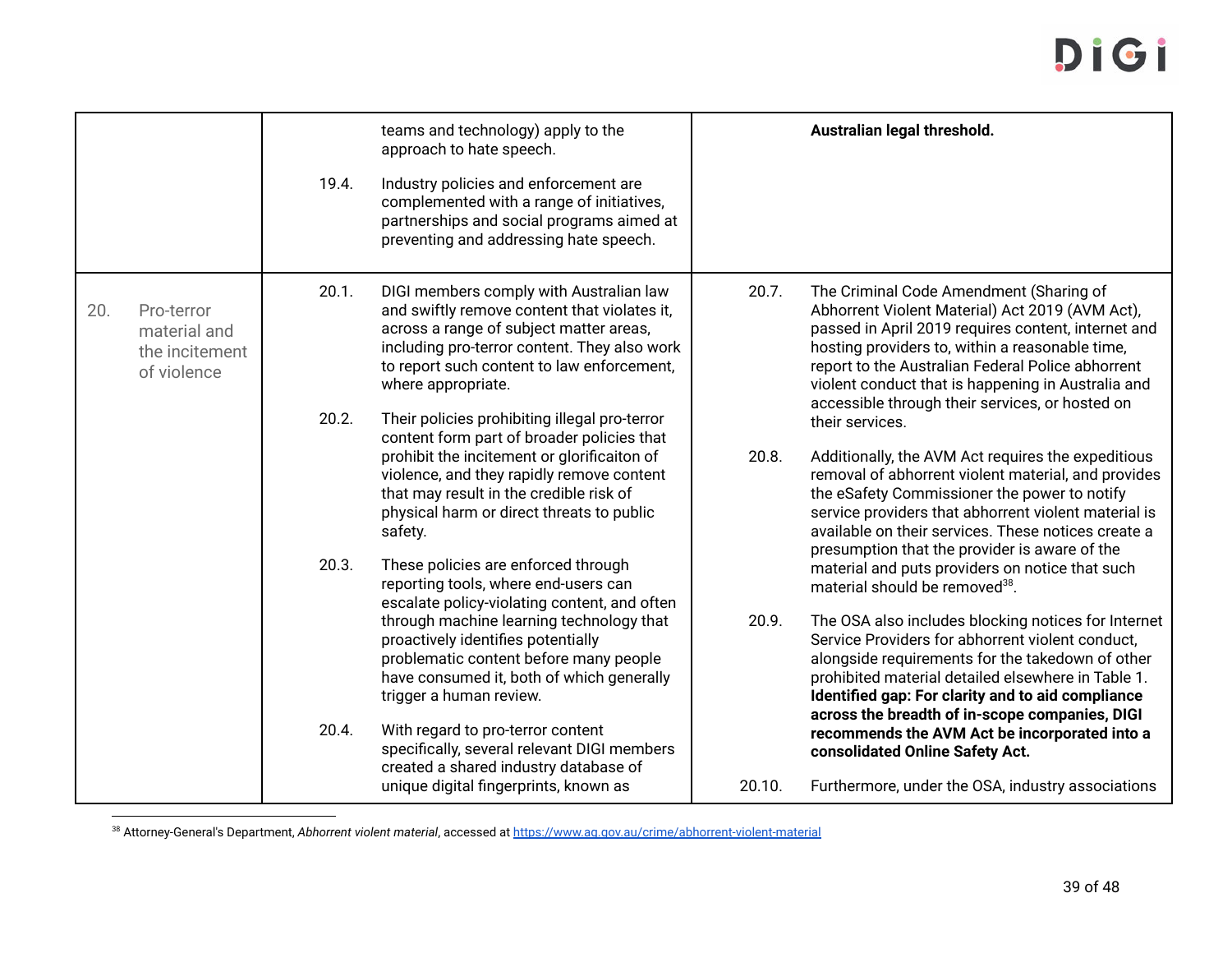| "hashes", of known violent terrorist imagery<br>or terrorist recruitment videos that had<br>been removed from their services. Today,<br>that database is used by thirteen<br>companies that are members of the Global<br>Internet Forum to Counter Terrorism<br>(GIFCT). Companies rapidly used this<br>database within hours of the Christchurch<br>20.11.<br>terrorist attacks adding over a thousand<br>visually-distinct videos related to the attack<br>to it. Crucially, these hashes were shared<br>with smaller businesses to help stop the<br>proliferation of this content on platforms<br>that may not otherwise have the technology<br>and resourcing of larger companies.<br>20.5.<br>This hash database is one example of<br>industry collaboration that is occurring<br>20.12.<br>through the Global Internet Forum to<br>Counter Terrorism (GIFCT), an NGO<br>founded by several DIGI members that<br>aims to (i) build shared technology to<br>prevent and disrupt the spread of terrorist<br>content online (ii) conduct and funding<br>research by international experts, and (iii)<br>share information and best practices with<br>businesses of all sizes to assist them in<br>managing this content on their platforms.<br>Since 2017, GIFCT's membership has<br>expanded beyond the founding companies,<br>and it has become an independent<br>to Action $41$ .<br>organisation. | have been asked to develop the new mandatory<br>codes of practice to regulate all online services<br>and websites available in Australia. These OSA<br>codes are intended to be registered in 2022 <sup>39</sup> . On<br>September 29, 2021, the Office of the eSafety<br>Commissioner released a position paper <sup>40</sup><br>outlining expectations for the OSA codes.<br>In subject matter, the OSA codes will relate to<br>"Class 1" and "Class 2" materials under Australia's<br>classification code. The list of Class 1 materials<br>includes pro-terror content. While there are<br>specific requirements outlined in the position<br>paper, at a high level, the OSA codes will contain<br>commitments from industry to minimise the risk of<br>harm to all Australian end-users due to the<br>accessibility of Class 1 materials online.<br>Following the devastating Christchurch terrorist<br>attacks, the Australian Government established the<br>Taskforce to Combat Terrorist and Extreme Violent<br>Material Online (the Taskforce). Relevant DIGI<br>members participate in the Taskforce, which<br>provided 30 recommendations on practical,<br>tangible and effective measures and commitments<br>to combat the upload and dissemination of<br>terrorist and extreme violent material, including the<br>development of Australia's Domestic Online Crisis<br>Response Protocol (the Protocol). The Protocol<br>aligns with the GIFCT CIP, and is seen as a<br>domestic implementation of the Christchurch Call |
|---------------------------------------------------------------------------------------------------------------------------------------------------------------------------------------------------------------------------------------------------------------------------------------------------------------------------------------------------------------------------------------------------------------------------------------------------------------------------------------------------------------------------------------------------------------------------------------------------------------------------------------------------------------------------------------------------------------------------------------------------------------------------------------------------------------------------------------------------------------------------------------------------------------------------------------------------------------------------------------------------------------------------------------------------------------------------------------------------------------------------------------------------------------------------------------------------------------------------------------------------------------------------------------------------------------------------------------------------------------------------------------------------------|---------------------------------------------------------------------------------------------------------------------------------------------------------------------------------------------------------------------------------------------------------------------------------------------------------------------------------------------------------------------------------------------------------------------------------------------------------------------------------------------------------------------------------------------------------------------------------------------------------------------------------------------------------------------------------------------------------------------------------------------------------------------------------------------------------------------------------------------------------------------------------------------------------------------------------------------------------------------------------------------------------------------------------------------------------------------------------------------------------------------------------------------------------------------------------------------------------------------------------------------------------------------------------------------------------------------------------------------------------------------------------------------------------------------------------------------------------------------------------------------------------------------------------------|
| 20.13.<br>As one of several of its workstreams, the<br>20.6.                                                                                                                                                                                                                                                                                                                                                                                                                                                                                                                                                                                                                                                                                                                                                                                                                                                                                                                                                                                                                                                                                                                                                                                                                                                                                                                                            | Identified gap: DIGI recommends the Australian                                                                                                                                                                                                                                                                                                                                                                                                                                                                                                                                                                                                                                                                                                                                                                                                                                                                                                                                                                                                                                                                                                                                                                                                                                                                                                                                                                                                                                                                                        |

<sup>39</sup> *Online Safety Act 2021*, see Part 9, Division 7, accessed at: https://www.legislation.gov.au/Details/C2021A00076

<sup>40</sup> Office of the eSafety Commissioner, *Development of industry codes under the Online Safety Act: Position Paper*, accessed at

<u>https://www.esafety.gov.au/about-us/consultation-cooperation/industry-codes-position-paper</u><br><sup>41</sup> Christchurch Call to Eliminate Terrorise & Violent Extremist Content Online, available at <u>https://www.christchurchcall.com/</u>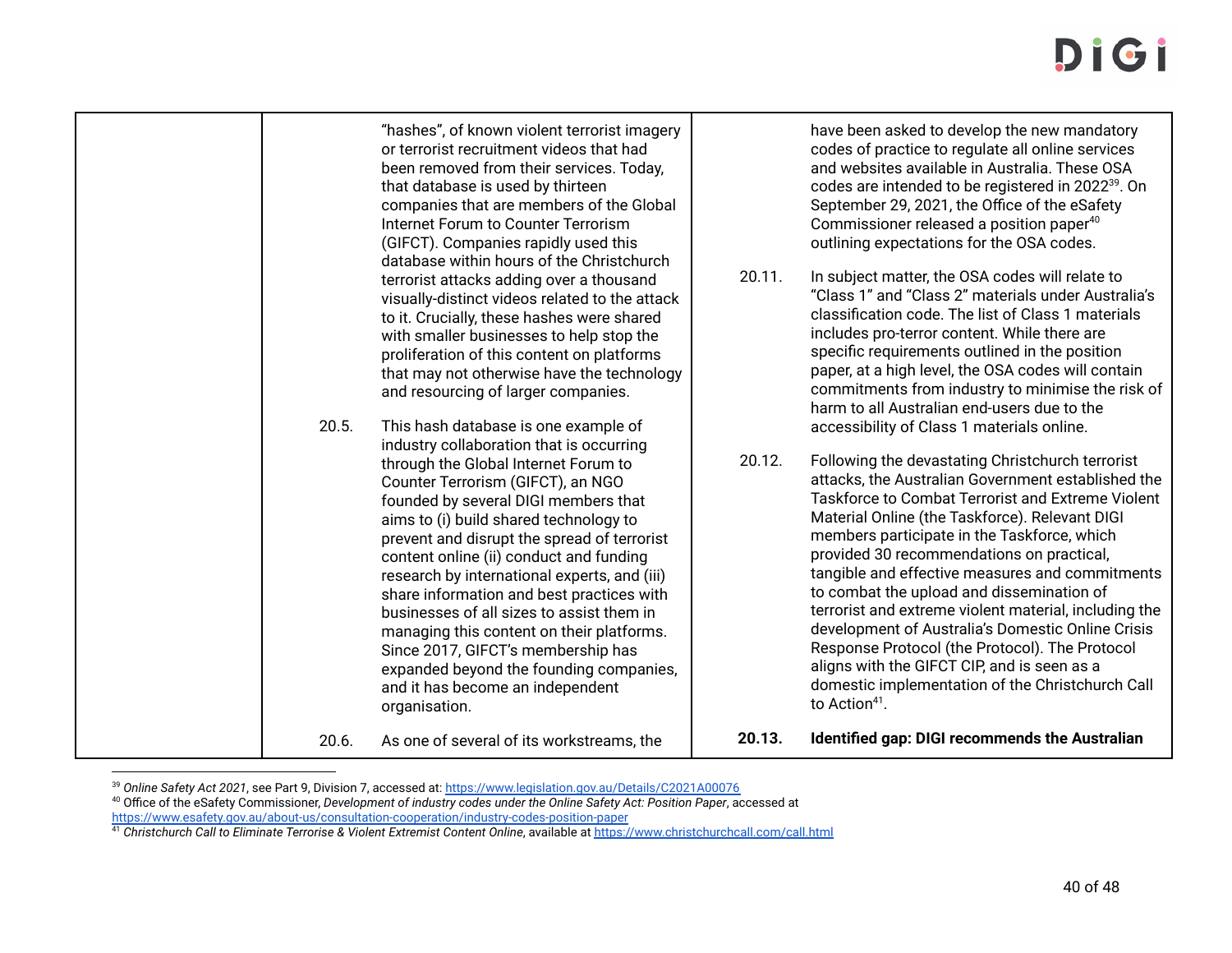|     |                                          |                | GIFCT has developed The Content Incident<br>Protocol (CIP) to respond to emerging and<br>active terrorist events, and assess any<br>potential online content produced and<br>disseminated by those involved in the<br>planning or conducting of the attack. When<br>the GIFCT declares the CIP is in force, all<br>hashes of an attacker's content are shared<br>among the GIFCT's members, and a stream<br>of communication is established between<br>them. The first CIP was activated on<br>October 9 2019, following the shooting in<br>Halle, Germany <sup>36</sup> . In the wake of this<br>shooting, the UN organisation Tech Against<br>Terrorism confirmed <sup>37</sup> that measures taken<br>by mainstream digital platforms resulted in<br>a reduction in the virality of the<br>livestreamed footage from Halle and<br>observed that the footage was proliferating<br>in smaller, less moderated forums. |       | Government provide further legal clarity by<br>reviewing the protocol for listing terrorist<br>organisations in response to the growing threat<br>from the far right and consider whether new<br>organisations should be added. This might be<br>similar to the FBI list of Foreign Terrorist<br>Organisations and the UK's list of proscribed<br>terrorist groups.                                                                                                                                                                                                 |
|-----|------------------------------------------|----------------|------------------------------------------------------------------------------------------------------------------------------------------------------------------------------------------------------------------------------------------------------------------------------------------------------------------------------------------------------------------------------------------------------------------------------------------------------------------------------------------------------------------------------------------------------------------------------------------------------------------------------------------------------------------------------------------------------------------------------------------------------------------------------------------------------------------------------------------------------------------------------------------------------------------------|-------|---------------------------------------------------------------------------------------------------------------------------------------------------------------------------------------------------------------------------------------------------------------------------------------------------------------------------------------------------------------------------------------------------------------------------------------------------------------------------------------------------------------------------------------------------------------------|
| 21. | Misinformatio<br>n and<br>disinformation | 21.1.<br>21.2. | Relevant DIGI members have policies and<br>processes to remove or otherwise address<br>the spread and scale of harmful<br>misinformation and disinformation online.<br>As with other policy areas described above,<br>these policies are enforced through a<br>combination of human review, proactive<br>machine learning technology and<br>enforcement teams.<br>To provide a public, consistent and                                                                                                                                                                                                                                                                                                                                                                                                                                                                                                                  | 21.9. | DIGI developed the ACPDM in response to<br>Australian Government policy announced in<br>December 2019: "The Government will ask the<br>major digital platforms to develop a voluntary code<br>(or codes) of conduct for disinformation and news<br>quality. The Australian Communications and Media<br>Authority (ACMA) will have oversight of the codes<br>and report to Government on the adequacy of<br>platforms' measures and the broader impacts of<br>disinformation. The codes will address concerns<br>regarding disinformation and credibility signalling |

<sup>36</sup> Global Internet Forum to Counter Terrorism (GIFCT) website, accessed at https://gifct.org/about/

<sup>37</sup> Tech Against Terrorism (2019), *Analysis: What can we learn from the online response to the Halle terrorist attack?*, accessed at

https://www.techagainstterrorism.org/2019/10/15/analysis-what-can-we-learn-from-the-online-response-to-the-halle-terrorist-attack/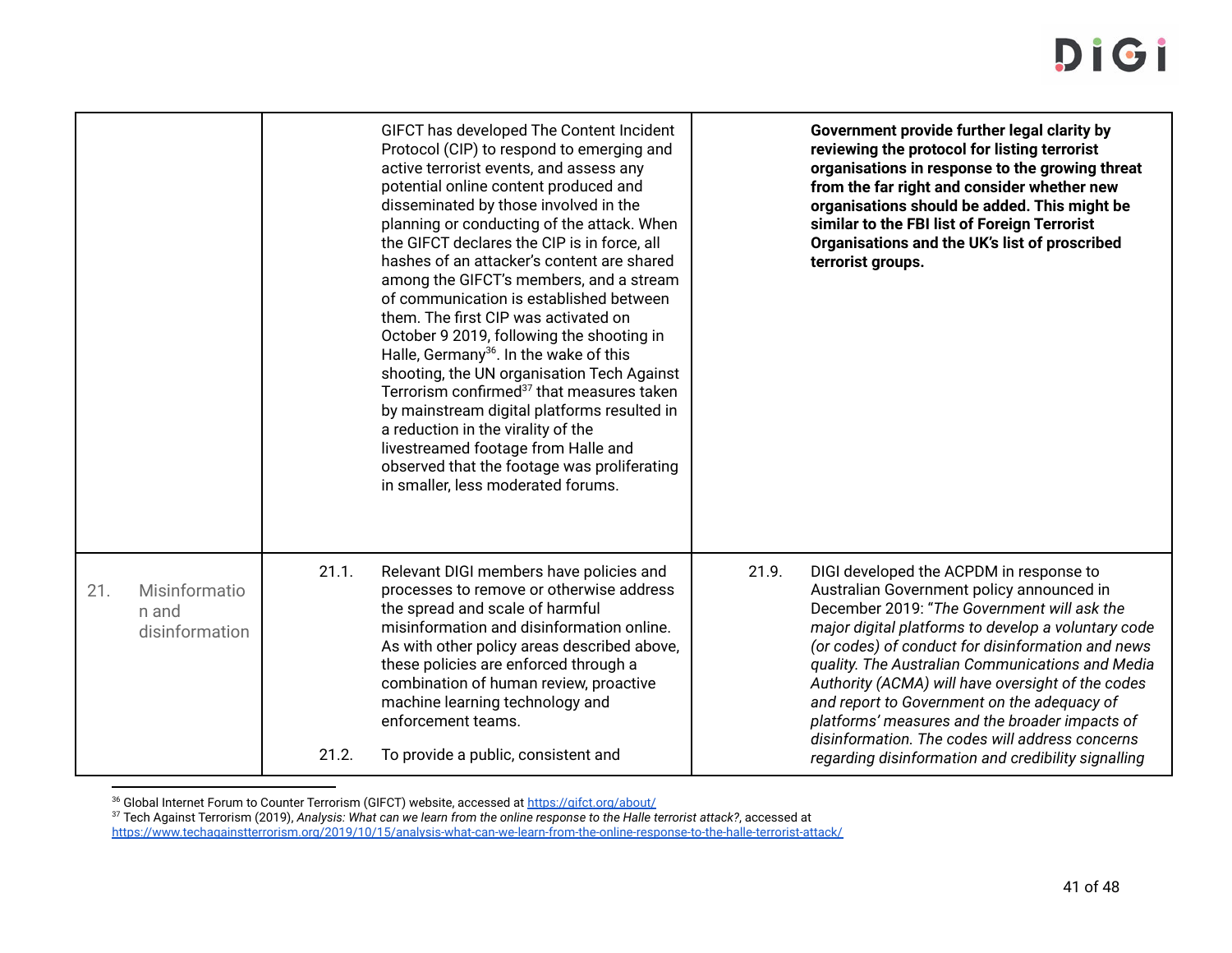| 21.3. | transparent framework for addressing the<br>harm of mis- and disinformation to<br>Australians, in February 2021, DIGI<br>launched the Australian Code of Practice on<br>Disinformation and Misinformation<br>(ACPDM).<br>Eight major technology companies have<br>adopted the code to date, and signatories<br>have agreed to safeguards to protect<br>Australians from harmful misinformation<br>online. That includes the mandatory<br>commitment (#1) of:<br>21.3.1.1.<br>Publishing and<br>implementing policies on<br>their approach.<br>21.3.1.2.<br>Providing a way for their<br>users to report content that<br>may violate those policies.<br>21.3.1.3.<br>Implementing a range of<br>scalable measures that<br>reduce its spread and<br>visibility online. | 21.10. | for news content and outline what the platforms will<br>do to tackle disinformation on their services and<br>support the ability of Australians to discern the<br>quality of news and information. The codes will be<br>informed by learnings of international examples,<br>such as the European Union Code of Practice on<br>Disinformation. The Government will assess the<br>success of the codes and consider the need for any<br>further reform in 2021."43<br>The ACMA provided their report on the<br>effectiveness of the code to the Government on<br>June 30, 2021, per the timeline requested by the<br>Government, which was recently released publicly<br>on March 21, 2022. Alongside the release of the<br>report, the Government announced the<br>strengthening of the ACMA's powers in line with<br>their recommendations to formally oversee the<br>ACPDM, continue to report on its effectiveness,<br>and have formal information gathering powers, and<br>reserve powers to register industry codes and<br>create standards as needed. DIGI supports all of<br>the ACMA's key recommendations in principle, and<br>understands that the Government intends to |
|-------|----------------------------------------------------------------------------------------------------------------------------------------------------------------------------------------------------------------------------------------------------------------------------------------------------------------------------------------------------------------------------------------------------------------------------------------------------------------------------------------------------------------------------------------------------------------------------------------------------------------------------------------------------------------------------------------------------------------------------------------------------------------------|--------|-----------------------------------------------------------------------------------------------------------------------------------------------------------------------------------------------------------------------------------------------------------------------------------------------------------------------------------------------------------------------------------------------------------------------------------------------------------------------------------------------------------------------------------------------------------------------------------------------------------------------------------------------------------------------------------------------------------------------------------------------------------------------------------------------------------------------------------------------------------------------------------------------------------------------------------------------------------------------------------------------------------------------------------------------------------------------------------------------------------------------------------------------------------------------------------|
| 21.4. | Another mandatory commitment (#7) is<br>releasing annual transparency reports<br>about those safeguards in order to improve<br>public understanding of these challenges<br>over time. The first set of reports were<br>released in May 2021, and are available for<br>anyone to read at digi.org.au.                                                                                                                                                                                                                                                                                                                                                                                                                                                                 |        | consult on the specifics of these expanded powers<br>in the coming months. Prior to this announcement,<br>the ACMA was not empowered with a formal,<br>long-term role in relation to misinformation and<br>disinformation on digital platform services; DIGI<br>believes that it is important that different<br>regulators and Government departments are<br>resourced to continue to specialise in their<br>respective areas of expertise as they relate to                                                                                                                                                                                                                                                                                                                                                                                                                                                                                                                                                                                                                                                                                                                      |
| 21.5. | The code contains opt-in commitments<br>that have been widely adopted that entail<br>(#2) Addressing disinformation in paid                                                                                                                                                                                                                                                                                                                                                                                                                                                                                                                                                                                                                                          | 21.11. | digital platform services.<br>Misinformation and disinformation relating to                                                                                                                                                                                                                                                                                                                                                                                                                                                                                                                                                                                                                                                                                                                                                                                                                                                                                                                                                                                                                                                                                                       |

<sup>&</sup>lt;sup>43</sup> Australian Government (2019), *Regulating in the Digital Age: Government Response and Implementation Roadmap*, accessed at https://treasury.gov.au/publication/p2019-41708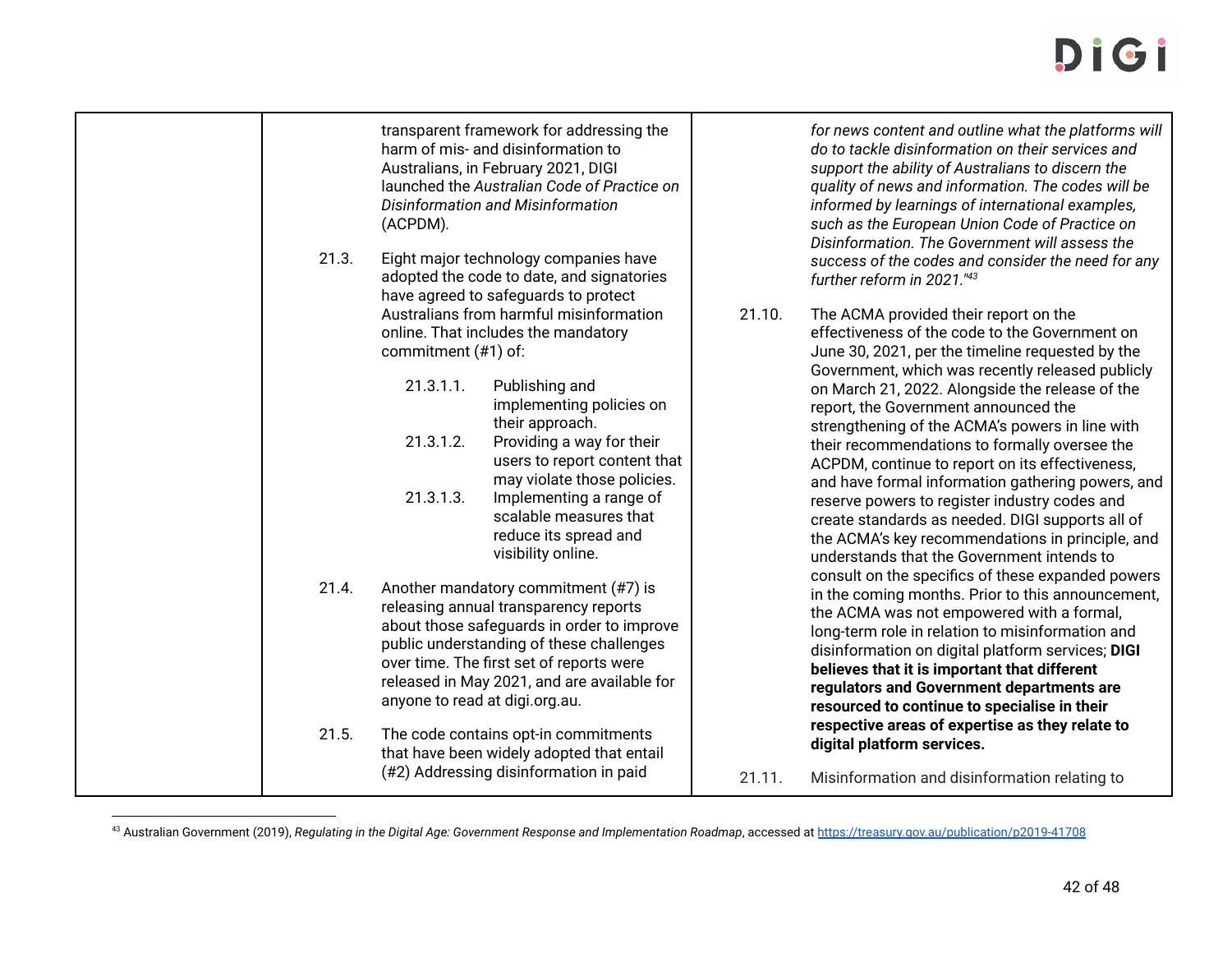|       | content. (#3) Addressing fake bots and<br>accounts.(#4) Transparency about source<br>of content in news and factual information<br>(e.g. promotion of media literacy,<br>partnerships with fact-checkers) and (#5)<br>political advertising and (#6) partnering<br>with universities/researchers to improve<br>understanding.                                                                           | elections is covered under the ACPDM however.<br>additionally, DIGI has been working with<br>representatives from the Electoral Council of<br>Australia and New Zealand (ECANZ) on a protocol<br>to reflect how electoral law is achieved on relevant<br>digital platform services. |
|-------|---------------------------------------------------------------------------------------------------------------------------------------------------------------------------------------------------------------------------------------------------------------------------------------------------------------------------------------------------------------------------------------------------------|-------------------------------------------------------------------------------------------------------------------------------------------------------------------------------------------------------------------------------------------------------------------------------------|
| 21.6. | In October 2021, DIGI announced the<br>strengthening of the code with the<br>appointment of an independent Complaints<br>Sub-Committee comprised of Dr Anne<br>Kruger, Victoria Rubensohn AM and<br>Christopher Zinn to resolve complaints<br>about possible breaches by signatories of<br>their code commitments. DIGI launched a<br>portal on its website for the public to raise<br>such complaints. |                                                                                                                                                                                                                                                                                     |
| 21.7. | In addition, DIGI appointed an independent<br>expert Hal Crawford to fact check and<br>attest signatories' annual transparency<br>reports going forward under the code, in<br>order to incentivise best practice and<br>compliance <sup>42</sup> .                                                                                                                                                      |                                                                                                                                                                                                                                                                                     |
| 21.8. | DIGI intends to conduct a review of the<br>code in the coming months, where we<br>intend to proactively invite views from the<br>public, civil society and Government about<br>how it can be improved. This review will<br>take into account the ACMA's findings in its<br>recently released report on the code.                                                                                        |                                                                                                                                                                                                                                                                                     |

<sup>42</sup> DIGI Media Release (11/10/21), *Australian disinformation code of practice strengthened with independent oversight and public complaints facility*, accessed at https://digi.org.au/in-the-media/australian-disinformation-code-of-practice-strengthened-with-independent-oversight-and-public-complaints-facility/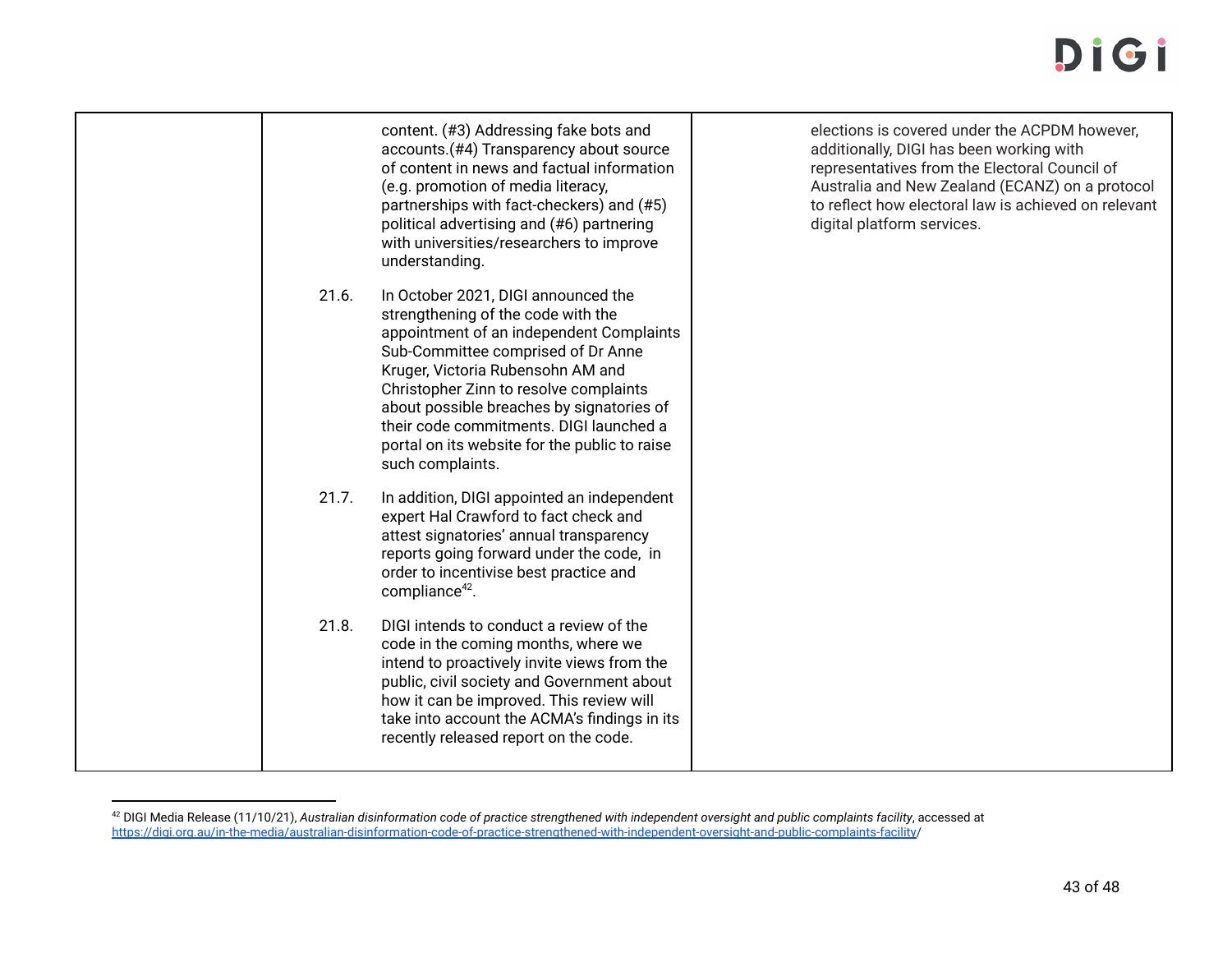|     | Consumer                                                                      |       |                                                                                                                                                                                                                                                                                                                                                                                                    |                |                                                                                                                                                                                                                                                                                                                                                                                                                                                                                                                                                   |  |
|-----|-------------------------------------------------------------------------------|-------|----------------------------------------------------------------------------------------------------------------------------------------------------------------------------------------------------------------------------------------------------------------------------------------------------------------------------------------------------------------------------------------------------|----------------|---------------------------------------------------------------------------------------------------------------------------------------------------------------------------------------------------------------------------------------------------------------------------------------------------------------------------------------------------------------------------------------------------------------------------------------------------------------------------------------------------------------------------------------------------|--|
| 22. | Advertising of<br>illegal and<br>potentially<br>harmful goods<br>and services | 22.1. | Relevant DIGI members have broad-ranging<br>advertising policies that prohibit or restrict<br>a long list of illegal and potentially harmful<br>goods and services. These policies are<br>adapted to jurisdictions including<br>Australian law. These policies include, but<br>are not limited to, topic areas such as<br>online wagering, adult goods and services,<br>alcohol and tobacco sales. | 22.7.<br>22.8. | Australian Consumer Law applies to digital<br>platforms, and has prohibitions on false and<br>misleading statements, unfair contract terms and<br>provisions relating to consumer guarantees,<br>product safety. This law is administered by the<br>ACCC and the State and Territory consumer<br>protection agencies.<br>In relation to online gambling, the ACMA<br>administers the Broadcasting Services (Online                                                                                                                                |  |
|     |                                                                               | 22.2. | These policies include the prohibition of<br>deceptive, misleading, or harmful business<br>propositions, including restrictions on<br>misleading, false, or unsubstantiated<br>claims during the promotion of a product or<br>service.                                                                                                                                                             | 22.9.          | Content Service Provider Rules) 2018 (the Rules).<br>The Rules apply to online content service providers<br>who provide gambling promotional content on<br>online content services in conjunction with live<br>coverage of a sporting event.<br>There are state and federal electoral laws that<br>apply to digital content. DIGI has been working<br>with representatives from the Electoral Council of<br>Australia and New Zealand (ECANZ) on a protocol<br>to reflect how electoral law is achieved on relevant<br>digital platform services. |  |
|     |                                                                               | 22.3. | They also have varying restrictions on<br>political advertising, and work with Federal,<br>State and Territory electoral offices to<br>prevent electoral interference, as well as<br>more traditional electoral offences.                                                                                                                                                                          |                |                                                                                                                                                                                                                                                                                                                                                                                                                                                                                                                                                   |  |
|     |                                                                               | 22.4. | Furthermore, there are restrictions on<br>discrimination in the targeting of<br>advertising to prevent discriminate against<br>legally protected categories of customers.                                                                                                                                                                                                                          |                |                                                                                                                                                                                                                                                                                                                                                                                                                                                                                                                                                   |  |
|     |                                                                               | 22.5. | Relevant members work hard to ensure that<br>age-regulated advertising content, such as<br>those for alcohol, are not served to minors.                                                                                                                                                                                                                                                            |                |                                                                                                                                                                                                                                                                                                                                                                                                                                                                                                                                                   |  |
|     |                                                                               | 22.6. | Advertising requires pre-registration and is<br>reviewed and approved before publishing,<br>and non-compliant ads may be disproved                                                                                                                                                                                                                                                                 |                |                                                                                                                                                                                                                                                                                                                                                                                                                                                                                                                                                   |  |

Г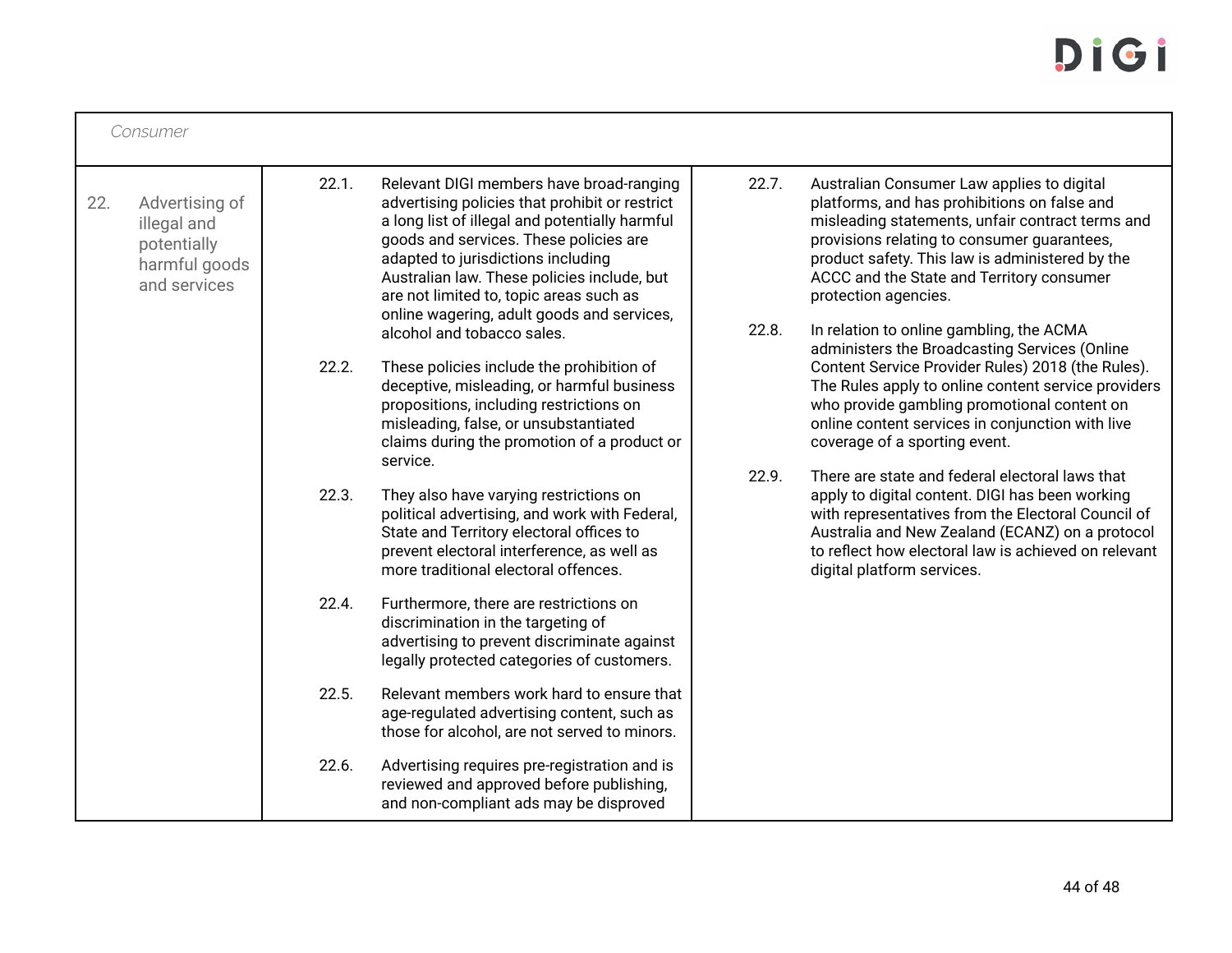|     |                                         |                | or removed, and repeat offender accounts<br>may be suspended.                                                                                                                                                                                                                                                                                                                                                                                                    |                         |                                                                                                                                                                                                                                                                                                                                                                                                                                                                                                                                                                                                                                                                                                                                                                                                                                                                                                                                                                                                                                                                                                                                                                                                                                                                                                              |
|-----|-----------------------------------------|----------------|------------------------------------------------------------------------------------------------------------------------------------------------------------------------------------------------------------------------------------------------------------------------------------------------------------------------------------------------------------------------------------------------------------------------------------------------------------------|-------------------------|--------------------------------------------------------------------------------------------------------------------------------------------------------------------------------------------------------------------------------------------------------------------------------------------------------------------------------------------------------------------------------------------------------------------------------------------------------------------------------------------------------------------------------------------------------------------------------------------------------------------------------------------------------------------------------------------------------------------------------------------------------------------------------------------------------------------------------------------------------------------------------------------------------------------------------------------------------------------------------------------------------------------------------------------------------------------------------------------------------------------------------------------------------------------------------------------------------------------------------------------------------------------------------------------------------------|
| 23. | Scams, spam<br>and deceptive<br>conduct | 23.1.<br>23.2. | As well as the restrictions on advertising<br>content, relevant members also have<br>restrictions on organic as well as paid<br>content in relation to scams, spam, fraud<br>and other deceptive conduct. This includes<br>phishing, impersonation and<br>misrepresentation.<br>All of the measures outlined above from<br>12.1 to 12.4 (policies, tools, enforcement<br>teams and technology) apply to the<br>approach to scams, spam and deceptive<br>conduct. | 23.3.<br>23.4.<br>23.5. | As noted in 12.7, Australian Consumer Law applies<br>to digital platforms, and has prohibitions on false<br>and misleading content.<br>The ACCC's Scamwatch program enables<br>consumers to complain to the ACCC that take<br>action where appropriate, including working with<br>industry. Scamwatch provides information to<br>consumers and small businesses about how to<br>recognise, avoid and report scams. State and<br>Territory consumer protection agencies also have<br>reporting and educative functions. <sup>44</sup><br>Relevant DIGI members prohibit scams under their<br>Terms of Service. There are accountability<br>measures built into the Basic Online Safety<br>Expectations (BOSE) which covers all "designated<br>internet services" (i.e. websites accessible to<br>Australian users), "Relevant electronic services"<br>(i.e. email, online messaging and gaming services,<br>including text messages) and "social media<br>services". Under the BOSE, such providers must<br>have terms of use and clear and readily identifiable<br>mechanisms that enable end-users to report, and<br>make complaints about, breaches of the service's<br>terms of use. It also includes obligations to make<br>information about these available to the eSafety<br>Commissioner on request. |
|     | Privacy                                 |                |                                                                                                                                                                                                                                                                                                                                                                                                                                                                  |                         |                                                                                                                                                                                                                                                                                                                                                                                                                                                                                                                                                                                                                                                                                                                                                                                                                                                                                                                                                                                                                                                                                                                                                                                                                                                                                                              |

<sup>44</sup> NSW Fair Trading, *Scams and cybercrime*, accessed at https://www.fairtrading.nsw.gov.au/buying-products-and-services/scams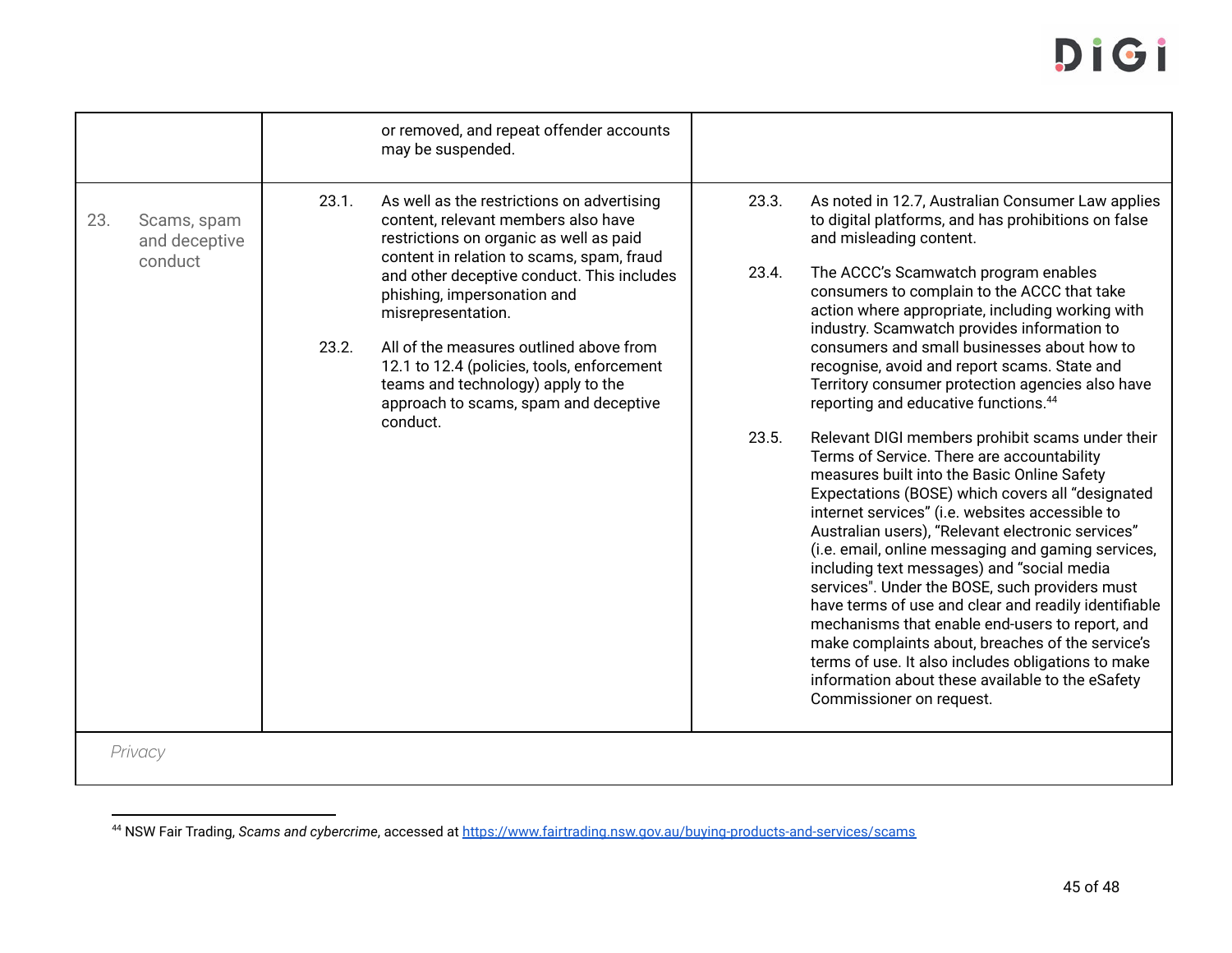| 24. | Privacy<br>intrusion                      | 24.1. | DIGI's members have made and continue to<br>make extensive investments in the privacy<br>and safety of their users. At a high level,<br>that work extends far beyond the provision<br>of privacy policies, and includes<br>notifications and privacy communication.<br>Many provide privacy tools to provide<br>people with transparency, choices and<br>control about how their data is used. They | 24.4. | The Privacy Act and the Australian Privacy<br>Principles apply to digital platforms, and DIGI<br>welcomes the current review of these being led by<br>the Attorney General's Department. We see this<br>review as an important opportunity to standardise<br>privacy protections in a digitising economy, and to<br>ensure consumers have a baseline expectation of<br>control and choice when it comes to their privacy. |
|-----|-------------------------------------------|-------|-----------------------------------------------------------------------------------------------------------------------------------------------------------------------------------------------------------------------------------------------------------------------------------------------------------------------------------------------------------------------------------------------------|-------|---------------------------------------------------------------------------------------------------------------------------------------------------------------------------------------------------------------------------------------------------------------------------------------------------------------------------------------------------------------------------------------------------------------------------|
|     |                                           | 24.2. | have dedicated teams focused on privacy<br>and cross-functional review processes for<br>new products to ensure "privacy-by-design"<br>before they are released.<br>Where applicable, they apply the strictest                                                                                                                                                                                       | 24.5. | There are important recommendations in the<br>Privacy Act Review that the ACCC should monitor<br>closely as part of this inquiry, as they may go<br>some way to address issues of concern. For<br>example, DIGI recommends that the Privacy Act<br>Review proceed with its recommendation that                                                                                                                            |
|     |                                           | 24.3. | default privacy settings for minors; for<br>example, ensuring that location-sharing is<br>always off by default.<br>DIGI members all allow their users to<br>destroy, de-identify, access and correct                                                                                                                                                                                               |       | entities that collect or use personal information<br>for activities including automated decision<br>making, direct marketing including targeted<br>advertising identify privacy risks, and implement<br>measures to mitigate those risks <sup>45</sup> .                                                                                                                                                                  |
|     |                                           |       | their personal information in accordance<br>with the Australian Privacy Act 1988 and<br>where relevant they apply the European<br>Union's General Data Protection Regulation<br>(GDPR) requirements in this area.                                                                                                                                                                                   | 24.6. | Additionally, the Government has released for<br>consultation an exposure draft of the Privacy<br>Legislation Amendment (Enhancing Online Privacy<br>and Other Measures) Bill 2021 (OPB). The OPB<br>applies to social media services, large online<br>platforms and data brokerage services.                                                                                                                             |
| 25. | Hacking &<br>threats to<br>cyber security | 25.1. | DIGI members make extensive investments<br>in personnel and systems to ensure the<br>cyber security of their users. End-to-end<br>encryption is often seen as a core pillar of<br>effective cyber security.                                                                                                                                                                                         | 25.3. | In relation to cyber security, the Department of<br>Home Affairs is currently advancing work on<br>Australia's cyber security regulations and<br>incentives. Most recently, it released options by<br>way of a discussion paper titled Strengthening                                                                                                                                                                      |
|     |                                           | 25.2. | They work to address a broad range and                                                                                                                                                                                                                                                                                                                                                              |       | Australia's cyber security regulations and<br>incentives. Options include a mandatory cyber                                                                                                                                                                                                                                                                                                                               |

<sup>45</sup> Attorney General's Department (25/10/21), *Privacy Act Review Discussion Paper*, accessed at:

https://consultations.ag.gov.au/rights-and-protections/privacy-act-review-discussion-paper/user uploads/privacy-act-review---discussion-paper.pdf, p.97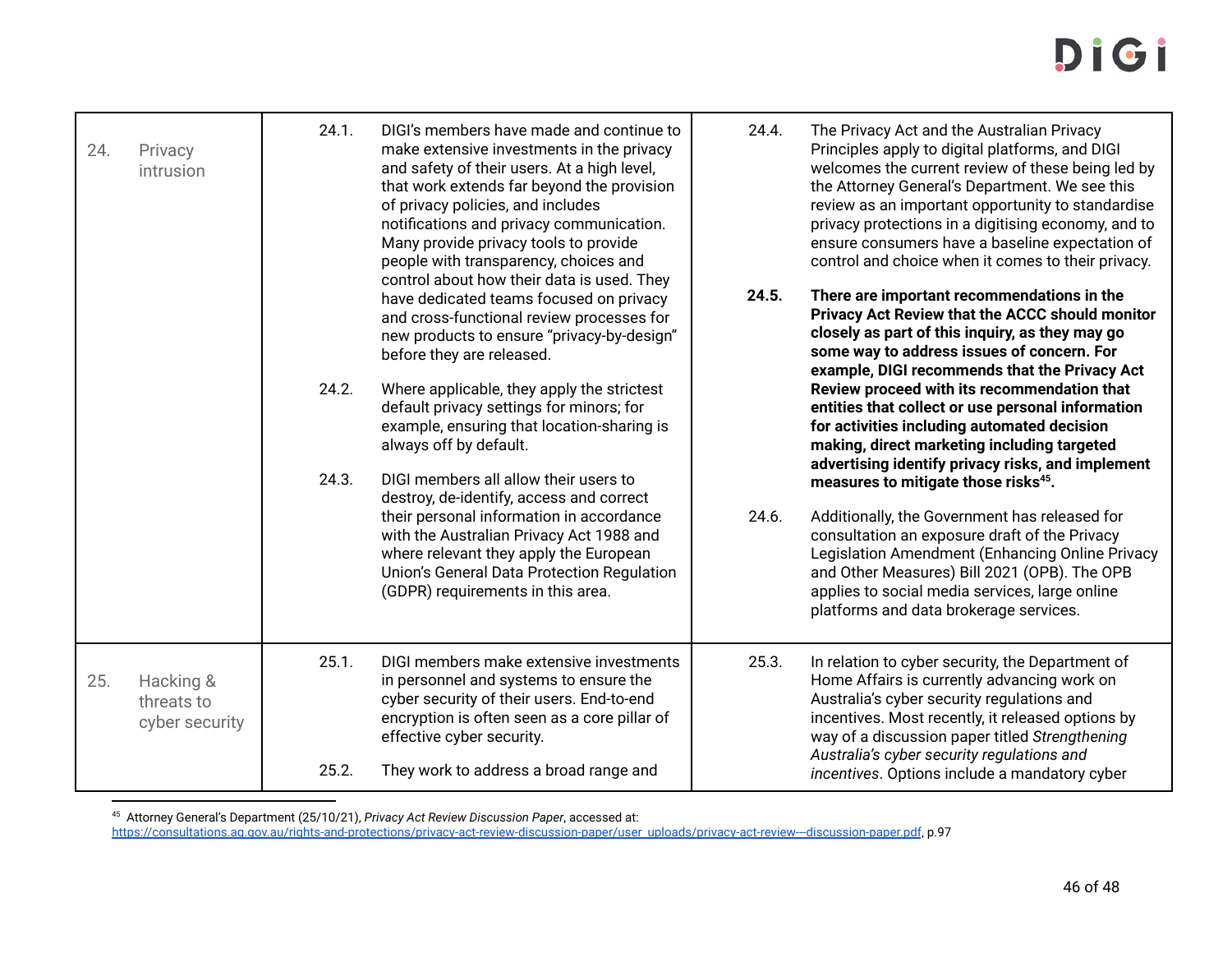|                                  | scale of cyber security threats, including<br>micro threats that typically target<br>individuals -- such as identity theft or<br>phishing scams to macro threats -- to<br>macro threats such as hacking and attacks<br>of institutions that have large volumes of<br>data. Such micro threats require a<br>combination of consumer awareness and<br>encouraging industry best practice, through<br>initiatives by Government and industry and<br>collaborations between them. Certain<br>macro threats, such as those that are<br>state-sponsored will require a range of<br>Government-led mitigation and response<br>efforts in combination with industry efforts. | 25.4.<br>25.5. | security standard for smart devices in Australia<br>and/or cyber security labelling.<br>On 3 September 2020, the Australian Government<br>released a voluntary code of practice Securing the<br>Internet of Things for Consumers (Code of<br>Practice). This code contains thirteen principles<br>that signal Government expectations to<br>manufacturers about the security of smart<br>products <sup>46</sup> .<br>It is not clear today where the responsibilities for<br>Australians' cyber security lie across Government,<br>as many departments consider elements of it to<br>fall under their remit. For example, it is understood<br>that today responsibilities related to cyber security<br>fall across the Australian Cyber Security Centre in<br>the Australian Signals Directorate, the Attorney<br>General's Department, the OAIC, the ACCC, the<br>eSafety Commissioner, the Department of<br>Communications and the Department of Home<br>Affairs. In light of this, It therefore is not<br>apparently clear to industry nor consumers which<br>government department would be the lead or<br>appropriate port of call for enquiries relating to<br>cyber security. This should be rectified through<br>clearer public communication. |
|----------------------------------|----------------------------------------------------------------------------------------------------------------------------------------------------------------------------------------------------------------------------------------------------------------------------------------------------------------------------------------------------------------------------------------------------------------------------------------------------------------------------------------------------------------------------------------------------------------------------------------------------------------------------------------------------------------------|----------------|--------------------------------------------------------------------------------------------------------------------------------------------------------------------------------------------------------------------------------------------------------------------------------------------------------------------------------------------------------------------------------------------------------------------------------------------------------------------------------------------------------------------------------------------------------------------------------------------------------------------------------------------------------------------------------------------------------------------------------------------------------------------------------------------------------------------------------------------------------------------------------------------------------------------------------------------------------------------------------------------------------------------------------------------------------------------------------------------------------------------------------------------------------------------------------------------------------------------------------------------------------|
| Copyright                        |                                                                                                                                                                                                                                                                                                                                                                                                                                                                                                                                                                                                                                                                      |                |                                                                                                                                                                                                                                                                                                                                                                                                                                                                                                                                                                                                                                                                                                                                                                                                                                                                                                                                                                                                                                                                                                                                                                                                                                                        |
| 26.<br>Copyright<br>infringement | 26.1.<br>Relevant DIGI members promptly action<br>and address complaints relating to<br>copyright and trademark infringement,<br>through an enforcement infrastructure that                                                                                                                                                                                                                                                                                                                                                                                                                                                                                          | 26.2.          | In Australia, copyright law is governed by the<br>Copyright Act 1968 (Cth) (Copyright Act), and is<br>administered by the Department of Infrastructure,<br>Transport, Regional Development and                                                                                                                                                                                                                                                                                                                                                                                                                                                                                                                                                                                                                                                                                                                                                                                                                                                                                                                                                                                                                                                         |

<sup>46</sup> Department of Home Affairs, *Voluntary Code of Practice: Securing the Internet of Things for Consumers*, accessed at https://www.homeaffairs.gov.au/reports-and-publications/submissions-and-discussion-papers/code-of-practice